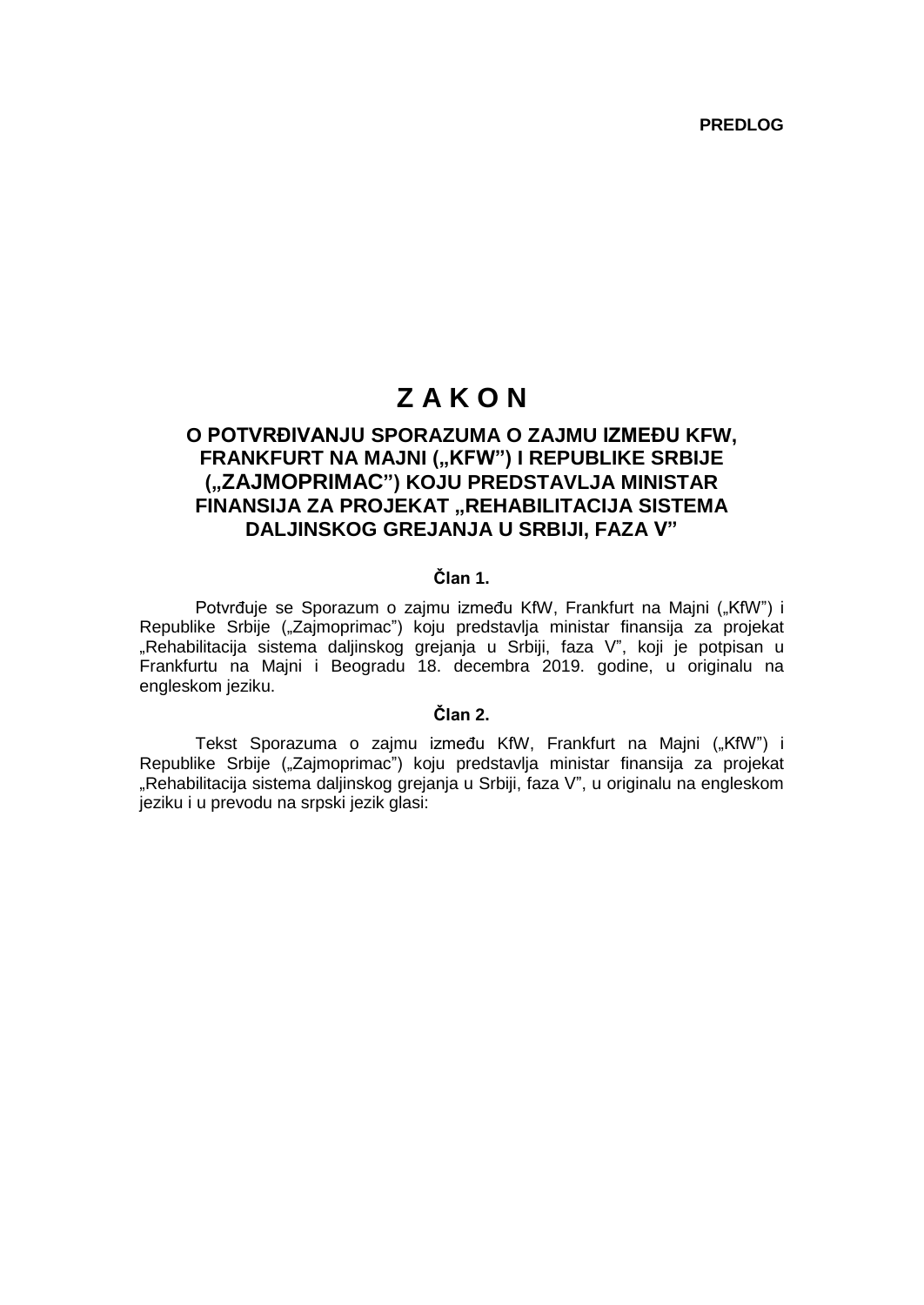# **Loan Agreement**

dated 18<sup>th</sup> December 2019

between

# **KfW, Frankfurt am Main ("KfW")**

and

# **Republic of Serbia ("Borrower") represented by the Minister of Finance**

for

# **EUR 30,000,000.00**

For the Project

**- Rehabilitation of District Heating Systems in Serbia - Phase V -**

BMZ ID: 201365766

Loan ID: 29567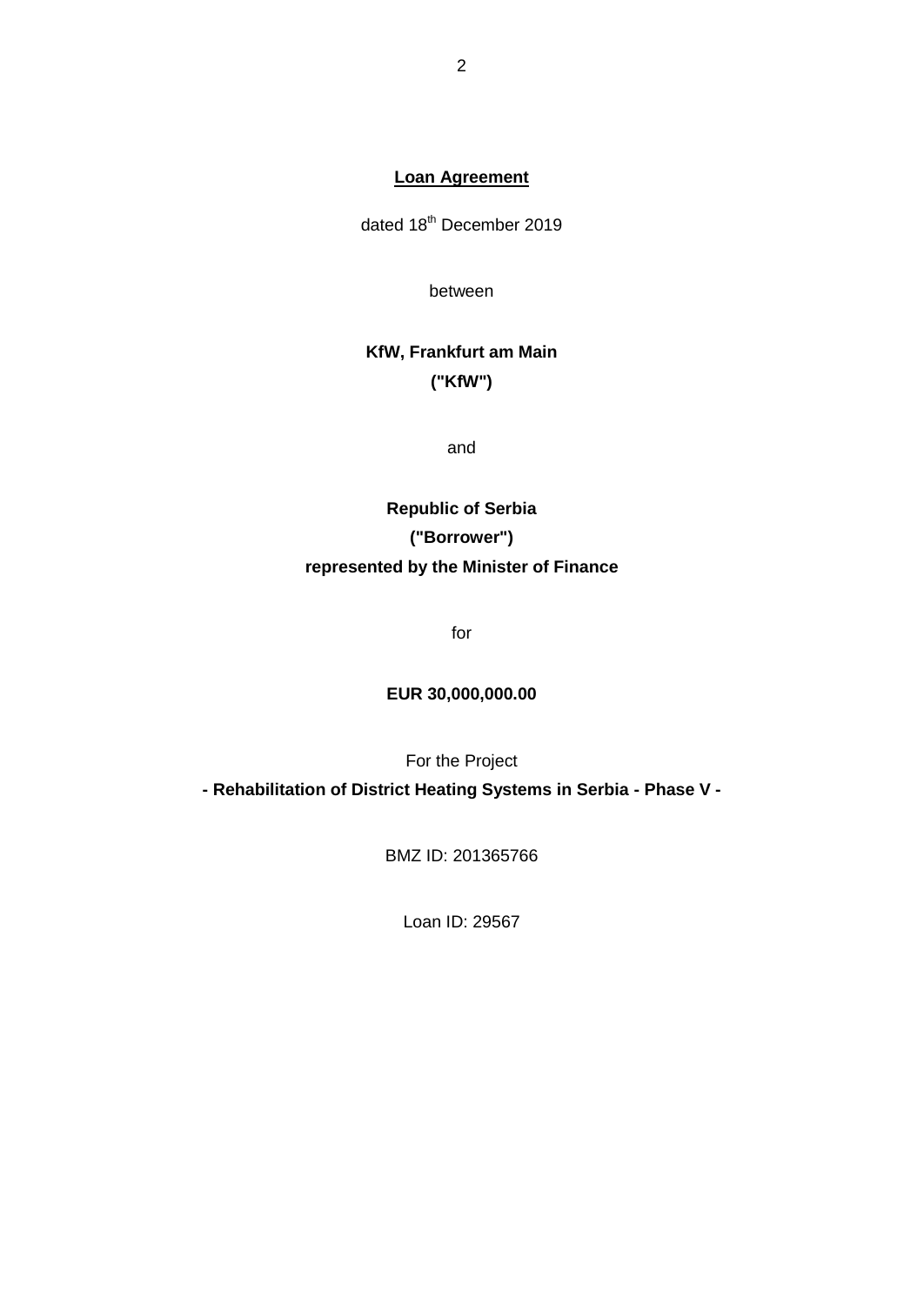# **C O N T E N T S**

No table of contents entries found.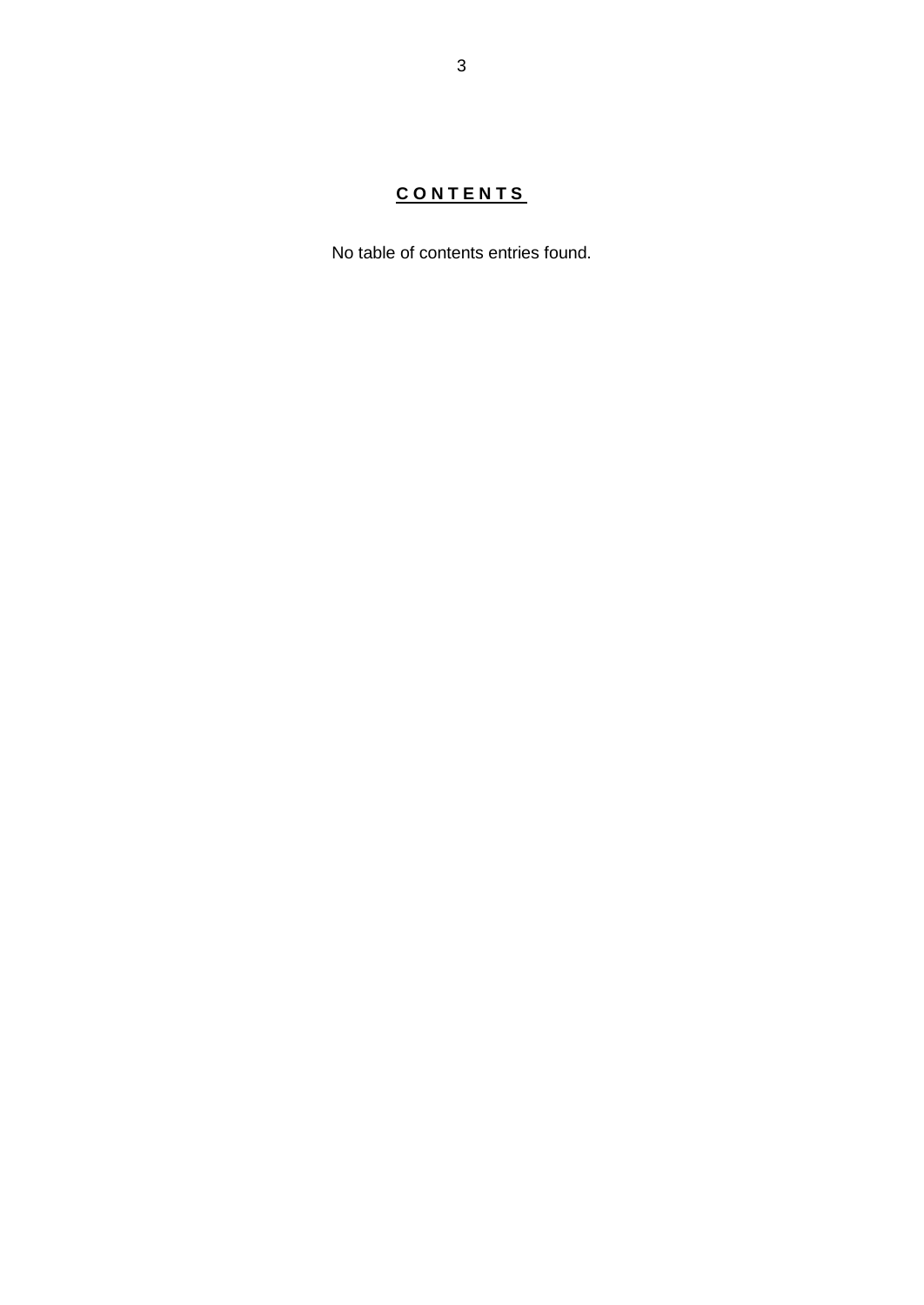#### **PREAMBLE**

The basis for this loan agreement between KfW and the Borrower ("Agreement" or "Loan Agreement") is the Summary Record of the Negotiations on Development Cooperation between the Government of the Republic of Serbia and the Government of the Federal Republic of Germany on Financial Cooperation dated 25 June 2013 and 22 October 2013.

The exchange of notes pertaining to this Agreement, initiated by the Government of the Federal Republic of Germany, and still to be confirmed by the Borrower, will be concluded prior to the entry into force and effect of this Agreement.

KfW will refinance the Loan granted in accordance with the conditions of this Agreement with interest subsidies from low-interest budget funds provided by the Federal Republic of Germany for projects that meet development-policy eligibility criteria. The terms and conditions of the Loan comply with the OECD requirements applicable on the date of signing of the Agreement for recognition as Official Development Assistance (ODA).

On this basis and under the condition that the Federal Republic of Germany extends a guarantee for the Loan, KfW will grant a Loan in accordance with the terms and conditions of this Loan Agreement.

As agreed in the above mentioned Summary Record, the Borrower and KfW envisage to conclude a Grant Agreement amounting to 2 million EUR for accompanying measures.

The Loan provided under this Loan Agreement and the Grant to be provided under the Grant Agreement are hereinafter referred to as the "**Project Funds**".

Additionally, funds from a "Study and Expert Fund" by German Ministry of Financial Cooperation and Development are available if certain criteria are fulfilled.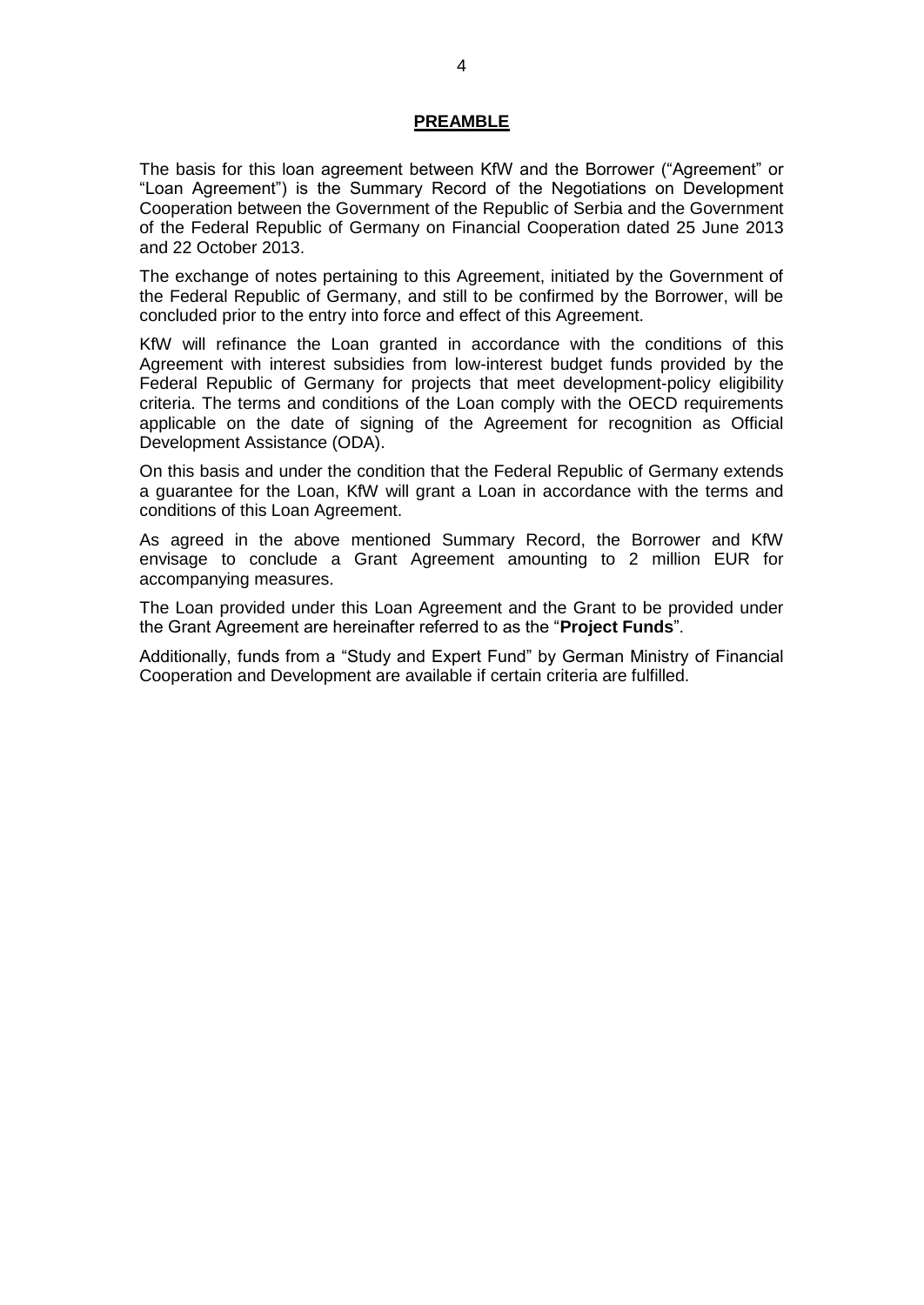## 1. **Loan**

1.1 *Amount*. KfW will extend to the Borrower a Loan not exceeding a total of

# **EUR 30,000,000.00 ("Loan")**

### (In words: thirty million Euros).

1.2 *Purpose*. The Borrower shall use the Loan exclusively to finance the rehabilitation and modernization of district heating systems and associated measures **("Project")**. Part of these associated measures are corresponding engineering services **("Engineering Services")**. The Borrower shall channel the Loan in full, except for the costs for the Engineering Services in the amount of up to EUR 500,000.00, to selected district heating companies and/or their respective municipalities **("Project-Executing Agencies")** in accordance with the conditions set forth in Article 2. The Borrower shall ensure that the Project-Executing Agencies will use the Loan exclusively to finance the Project.

The Borrower, in this respect represented by the Ministry of Finance **("MoF"**) and the Ministry of Mining and Energy **("MoME"**, acting as the Project coordinating agency, referred to herein as **"Project Coordinating Agency")**, and KfW will determine the details of the Project and the supplies and services to be financed from the Project Funds by a separate agreement **("Separate Agreement")**.

1.3 *Taxes, charges, customs duties*. Taxes and other public charges owed by the Borrower or the Project-Executing Agencies as well as customs duties may not be financed from the Project Funds. In addition to the foregoing, the goods and services imported into the Republic of Serbia for the Project shall be exempted from customs fees and the trade of goods, services and equipment for the Project shall be exempted from VAT.

## 2. **Channelling of the Loan**

- 2.1 *Channelling of the Loan to the Project-Executing Agencies*. The Borrower shall channel the Loan in full, except for the costs for the Engineering Services in the amount of up to EUR 500,000.00, to the Project-Executing Agencies under separate channelling agreements **("Trilateral Agreements")**  concluded between the Borrower, represented by the Ministry of Mining and Energy and the Ministry of Finance, the selected district heating companies and the respective municipalities. The terms and conditions of such Trilateral Agreements shall be at least as favorable as the terms and conditions set out in Articles 5.1 and 6.1 hereof.
- 2.2 *Certified Translation*. Prior to the first disbursement of the Loan, the Borrower, through the Project Coordinating Agency, shall send KfW a certified English translation of the Trilateral Agreement. Prior to any further disbursement of the Loan, the Borrower, through the Project Coordinating Agency, shall provide KfW with copies of the further Trilateral Agreements. This does not apply to disbursements related exclusively to Engineering Services.
- 2.3 *No Liability of the Project-Executing Agencies*: The channelling of the Loan shall not constitute any liability of the Project-Executing Agencies to KfW for payment obligations under this Loan Agreement, but will not exclude them from payment obligations towards the Borrower.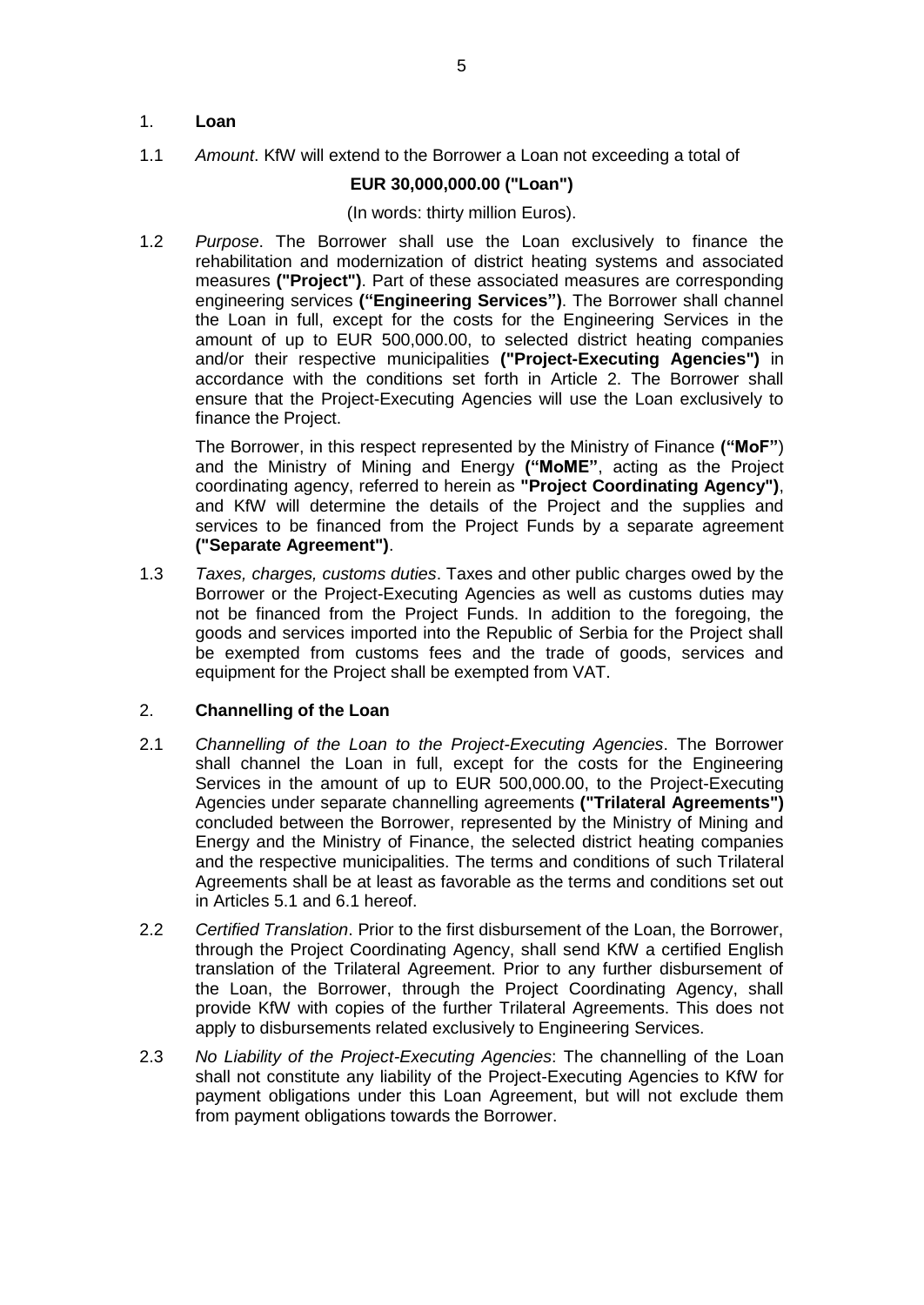### 3. **Disbursement**

- 3.1 *Requesting disbursements*. As soon as all conditions precedent to disbursement pursuant to Article 3.3 *(Conditions precedent to disbursement)* hereof are fulfilled, KfW will disburse the Loan in accordance with the progress of the Project and upon request of the Borrower through the Project Coordinating Agency. Disbursements will be made in accordance with the Disbursement Schedule contained in Annex 1 *(Disbursement Schedule)* to this Loan Agreement. KfW will make disbursements only up to the maximum amounts determined for each disbursement period specified in Annex 1. To the extent the Borrower through the Project Coordinating Agency requests disbursement of lower amounts within any such period the undisbursed amounts may be requested in any of the next ensuing periods. With the exception of the last disbursement, KfW is not obligated to make disbursements of less than EUR 250,000.00.
- 3.2 *Deadline for requesting disbursements*. KfW has the right to refuse to make disbursements after 30.12.2024. KfW and the Borrower may agree on an extension of this deadline in writing by way of an exchange of letters.
- 3.3 *Conditions precedent to disbursement*. KfW is obligated to make disbursements under this Loan Agreement only if the following conditions precedent have been fulfilled in a manner satisfactory to KfW in form and substance:
	- a) The Borrower will have demonstrated to the satisfaction of KfW, by presenting a legal opinion the content of which is essentially in conformity with the specimen in Annex 2 *(Form of Legal Opinion of the Ministry of Justice of the Republic of Serbia)* hereof and by presenting certified copies (each with an official translation into the language of this Loan Agreement) of all documents to which such legal opinion refers, that the Loan Agreement is legally effective and enforceable and, in particular, that
		- (i) the Borrower has met all requirements under its constitutional law and other applicable legal provisions for the valid assumption of all its obligations under this Loan Agreement, and
		- (ii) KfW is exempted from all taxes on income from interest earnings and all levies, commissions and similar costs in the Republic of Serbia when granting the Loan;
	- b) KfW is in possession of an original of this Loan Agreement and the Separate Agreement, each signed with legally binding force;
	- c) the specimen signatures mentioned in Article 13.1 *(Representation of the Borrower)* hereof have been received by KfW;
	- d) the guarantee from the Federal Republic of Germany mentioned in Article 8 *(Guarantee from the Federal Republic of Germany)* is in force and effect without any restriction. KfW will inform the Borrower once such guarantee is in force and effect. The form of confirmation letter to be provided by KfW is enclosed as Annex 3 to this Loan Agreement.
	- e) the Borrower has paid the Management Fee set forth in Article [0](#page-7-0) *(Management Fee)* hereof;
	- f) no reason for termination has occurred, nor has an incident occurred that would become a cause for termination by notification or expiration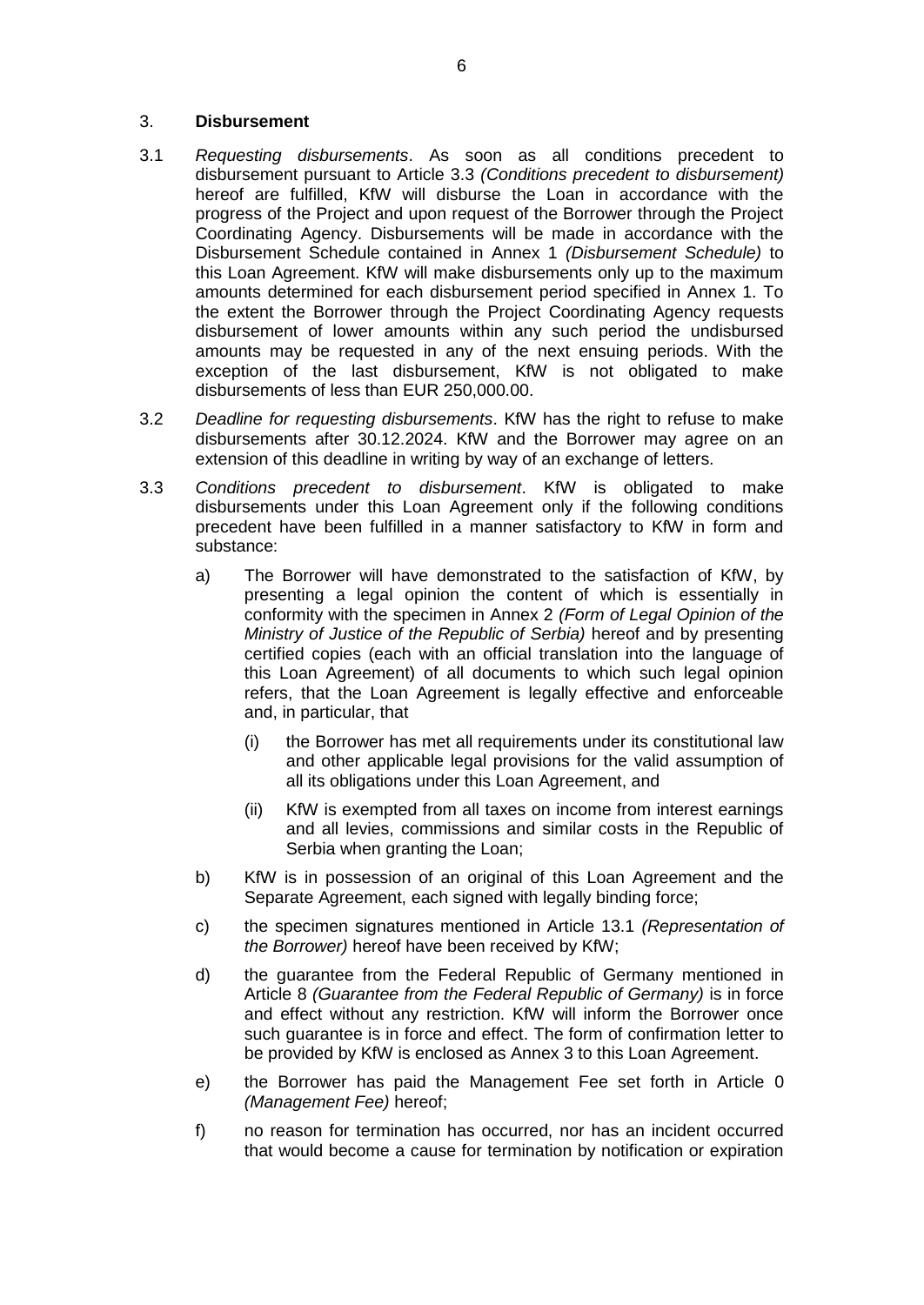or ascertainment or fulfilment of a condition (potential reason for termination);

- g) no extraordinary circumstances have arisen that preclude or seriously jeopardise the implementation, the operation, or the purpose of the Project, or the performance of the payment obligations assumed by the Borrower under this Agreement;
- h) KfW has received a certified English translation of the Trilateral Agreements in accordance with Article 2.2 hereof. Prior to the first disbursement and any further disbursements a copy of further Trilateral Agreements in accordance with Article 2.2 hereof has been received by KfW. This condition shall not apply to disbursements exclusively related to the Engineering Services.
- KfW has the right prior to any disbursement from the Loan to demand such further documents and evidence as it deems necessary at its discretion (acting reasonably in accordance with regulations and policies applicable to KfW and/or international banking practise) to ascertain the conditions precedent for disbursement specified in this section.
- 3.4 *Details of the disbursement procedure*. The Borrower in this respect represented by the Project Coordinating Agency and KfW will determine the details of the disbursement procedure by the Separate Agreement and, in particular, the evidence that has to be furnished by the Borrower, through the Project Coordinating Agency, documenting that the requested Loan amounts are being used for the agreed purpose.
- 3.5 *Right to cancel disbursements*. Subject to the fulfilment of its obligations under Article 11 (Special obligations) hereof the Borrower may waive the disbursement of undisbursed Loan amounts with the prior consent of KfW against payment of a Non-Utilisation Fee pursuant to and as defined in Article 3.6 *(Non-Utilisation Fee)* hereof.
- 3.6 *Non-Utilisation Fee*. If the Borrower cancels the disbursement of a Loan amount pursuant to Article 3.5 *(Right to cancel disbursements)* hereof, or if such Loan amount is not disbursed at all or is not disbursed by the deadline stated in Article 3.2 *(Deadline for requesting disbursements)* hereof, the Borrower will pay to KfW without undue delay upon its request such amount as is necessary to compensate KfW for any losses, expenses or costs incurred by KfW as a result of the non-disbursement of the Loan amount **("Non-Utilisation Fee")**, unless such non-disbursement constitutes a breach of this Loan Agreement by KfW. KfW will calculate the amount of the Non-Utilisation Fee acting reasonably and communicate it to the Borrower. The Non-Utilisation Fee shall be determined as if no interest subsidies had been provided by the Federal Republic of Germany for the Project.

### 4. **Fees**

4.1 *Commitment Fee*. The Borrower will pay a non-refundable commitment fee of 0.25% per annum **("Commitment Fee")** on undisbursed Loan amounts.

The Commitment Fee is due for payment semi-annually in arrears on 15 May and 15 November of each year, for the first time on 15 May 2021, but no earlier than on the respective date following the day on which this Loan Agreement enters into force and effect pursuant to Article 15.10 *(Entry into force and effect)* hereof.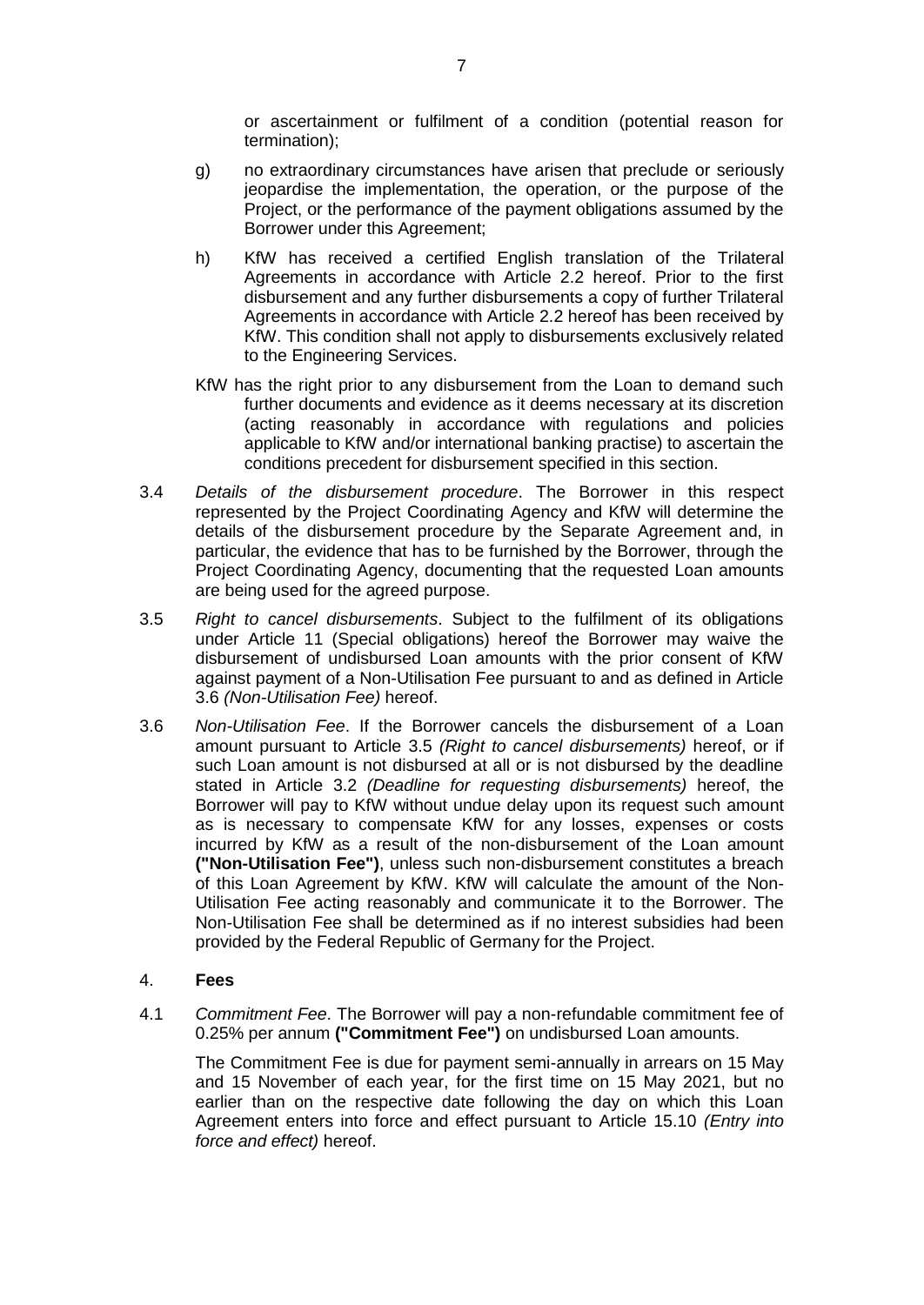The Commitment Fee will be charged if applicable with retroactive effect for the period beginning twelve months after the signing of this Loan Agreement and lasting until the date of disbursement of the Loan in full or, if applicable, until the date of definitive termination of disbursements from the Loan.

<span id="page-7-0"></span>4.2 *Management Fee*. The Borrower will pay KfW a non-refundable one-time lump-sum management fee of 0.50% of the Loan amount stated in Article 1.1 *(Amount)* hereof **("Management Fee")**.

The Management Fee is payable on the earliest of the following two dates: (i) before the first disbursement or (ii) after six months have elapsed since the signing of this Loan Agreement by KfW or after one month has elapsed since the entry into force and effect of this Loan Agreement (whichever of the dates stated under (ii) occurs later). The Management Fee is due for payment as soon as this Loan Agreement has been signed irrespective of whether the Loan is disbursed in full or only in part or at all.

### 5. **Interest**

5.1 *Interest* The Borrower will pay interest to KfW as follows:

*Fixed Interest Rate*. The Borrower will pay interest on the Loan at a rate of 0.9% per annum **("Fixed Interest Rate")** until the last repayment instalment has been received in accordance with the repayment schedule set out in Article 6.1 *(Repayment schedule*) hereof.

- 5.2 *Interest calculation*. Interest on a disbursed Loan amount will be charged from the date (exclusively) on which the respective Loan amount is disbursed from the Loan account held with KfW for the Borrower until the date (inclusively) on which the respective repayments are credited to KfW's account specified in Article 7.3 *(Account number, time of crediting)* hereof. Interest will be calculated in accordance with Article 7.1 *(Calculation)* hereof.
- 5.3 *Payment Dates*. Interest will be due in arrears for payment on the dates specified below (each a **"Payment Date"**):
	- a) prior to the due date of the first repayment instalment, on 15 May and 15 November of each year, but no earlier than on the Payment Date following the day on which this Loan Agreement enters into force and effect pursuant to Article 15.10 *(Entry into force and effect)* hereof;
	- b) on the due date of the first repayment instalment pursuant to Article 6.1 *(Repayment schedule)* hereof together with such instalment;
	- c) thereafter on the due dates of the repayment instalments pursuant to Article 6.1 *(Repayment schedule)* hereof.

### 6. **Repayment and prepayment**

6.1 *Repayment schedule*. The repayment period shall not be longer than fifteen (15) years, including up to five (5) years of grace period. The Borrower will repay the Loan as follows:

| Installment<br>Due date |          | Repayment instalment |  |
|-------------------------|----------|----------------------|--|
|                         | 15.11.24 | 1.428.571,42         |  |
|                         | 15.05.25 | 1.428.571,42         |  |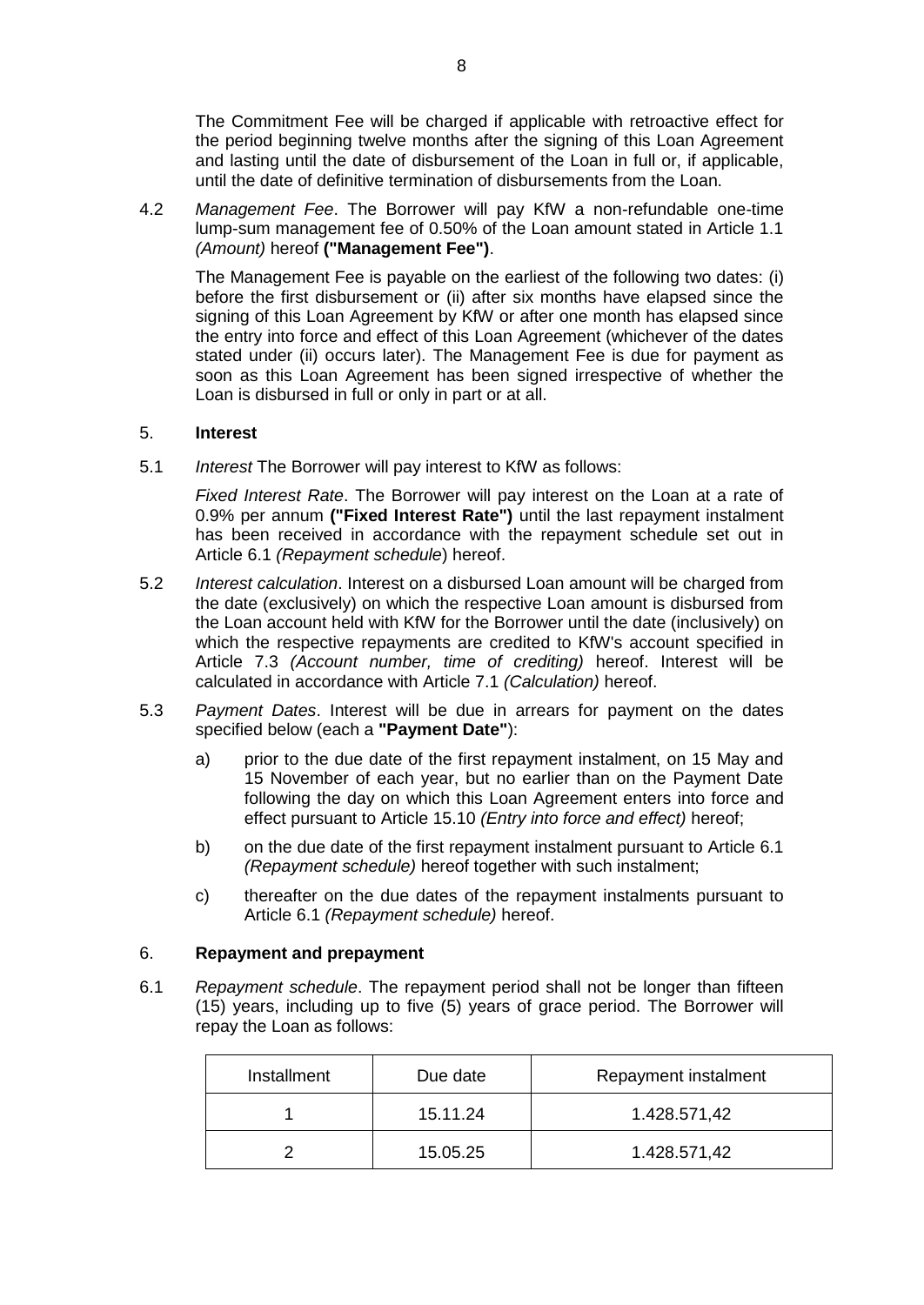| 3                       | 15.11.25 | 1.428.571,42 |
|-------------------------|----------|--------------|
| $\overline{\mathbf{4}}$ | 15.05.26 | 1.428.571,42 |
| 5                       | 15.11.26 | 1.428.571,42 |
| 6                       | 15.05.27 | 1.428.571,42 |
| $\overline{7}$          | 15.11.27 | 1.428.571,42 |
| 8                       | 15.05.28 | 1.428.571,42 |
| 9                       | 15.11.28 | 1.428.571,42 |
| 10                      | 15.05.29 | 1.428.571,42 |
| 11                      | 15.11.29 | 1.428.571,42 |
| 12                      | 15.05.30 | 1.428.571,42 |
| 13                      | 15.11.30 | 1.428.571,42 |
| 14                      | 15.05.31 | 1.428.571,42 |
| 15                      | 15.11.31 | 1.428.571,42 |
| 16                      | 15.05.32 | 1.428.571,42 |
| 17                      | 15.11.32 | 1.428.571,42 |
| 18                      | 15.05.33 | 1.428.571,42 |
| 19                      | 15.11.33 | 1.428.571,42 |
| 20                      | 15.05.34 | 1.428.571,42 |
| 21                      | 15.11.34 | 1.428.571,60 |

This Repayment Schedule may be adjusted from time to time in accordance with Art. 6.5.

- 6.2 *Undisbursed Loan amounts*. Undisbursed Loan amounts will be offset against the respective last repayment instalment due pursuant to the repayment schedule set forth in Article 6.1 *(Repayment schedule)* hereof unless KfW at its own discretion after prior consultation with the Borrower chooses another offsetting alternative in individual cases.
- 6.3 *Repayments in case of incomplete disbursement*. If a repayment instalment is due before the Loan has been disbursed in full, this will not affect the repayment schedule pursuant to Article 6.1 *(Repayment schedule)* hereof as long as the repayment instalment due under the repayment schedule is lower than the Loan amount disbursed and not yet repaid **("Outstanding Loan Amount")**. If the repayment instalment due in accordance with Article 6.1 *(Repayment schedule)* hereof exceeds the Outstanding Loan Amount, such repayment instalment will be reduced to the level of the Outstanding Loan Amount and the difference will be allocated evenly to the repayment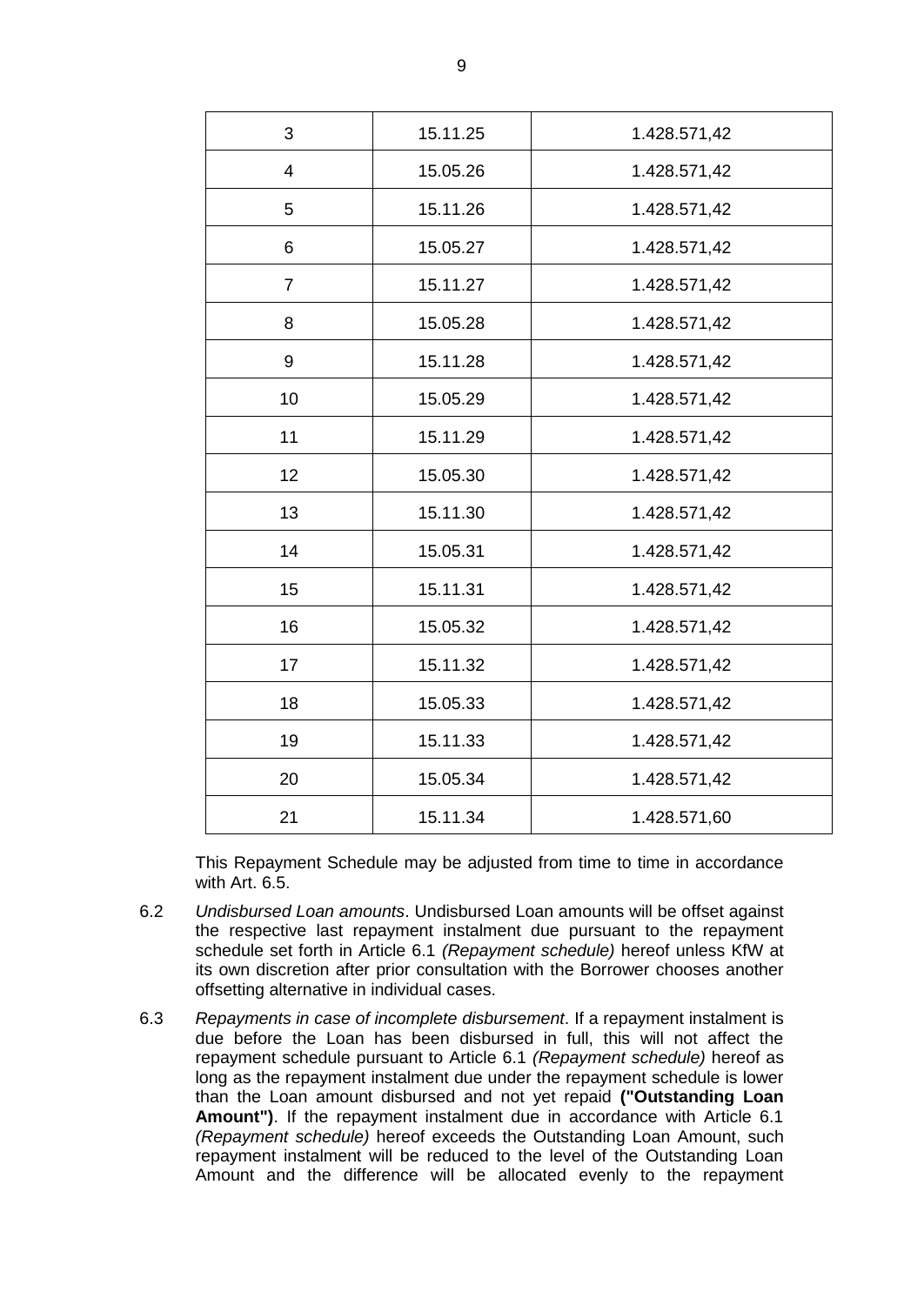instalments still outstanding. In computing the Outstanding Loan Amount KfW reserves the right to consider disbursements from the Loan that are made within a period of 45 or fewer days before a Payment Date to determine the Outstanding Loan Amount only for the next ensuing Payment Date.

- 6.4 *Prepayment*. The following will apply to prepayments:
	- a) *Right to prepayment*. Subject to the following paragraphs 6.4 b) *(Notification)* to 6.4 e) *(Offsetting)* hereof, the Borrower has the right to repay Loan amounts before the scheduled due date if this prepayment is at least in the amount of a repayment instalment pursuant to Article 6.1 *(Repayment schedule)* hereof.
	- b) *Notification*. Prepayment of a Loan amount pursuant to Article 6.4 a) *(Right to prepayment)* hereof is subject to notification of the prepayment by the Borrower to KfW no later than on the fifteenth Banking Day (as defined in Article 15.1 *(Banking Day)* hereof) prior to the intended prepayment date. Such notice is irrevocable; it must specify the date and the amount of the prepayment and obligates the Borrower to pay to KfW the stated amount on the stated date.
	- c) *Prepayment Fee*. If the Borrower prepays a fixed interest Loan amount the Borrower will immediately pay to KfW on demand a Prepayment Fee (the **"Prepayment Fee"**). KfW will determine the amount of the Prepayment Fee in a reasonable manner and communicate it to the Borrower. The Prepayment Fee shall be determined as if no interest subsidies had been provided by the Federal Republic of Germany for the Project. At the request of the Borrower KfW will provide the Borrower with an indication of the amount of the prepayment fee prior to the required irrevocable notification of the repayment pursuant to Article 6.4 b) *(Notification)* hereof.
	- d) *Amounts due*. Together with the prepayment pursuant to Article 6.4 a) *(Right to prepayment)* hereof, the Borrower will pay the following amounts:
		- (i) any Prepayment Fee due as a result of the prepayment pursuant to Article 6.4 c) *(Prepayment Fee)* hereof; and
		- (ii) all interest accrued on the prepaid Loan amount and any other payments still outstanding under this Loan Agreement that have accrued until the date of the prepayment.
	- e) *Offsetting*. Article 6.2 *(Undisbursed Loan amounts)* hereof will apply mutatis mutandis to the offsetting of prepayments.
- 6.5 *Revised repayment schedule*. In the event that Article 6.3 *(Repayments in case of incomplete disbursement)* or Article 6.4 *(Prepayment)* hereof applies, KfW will send the Borrower a revised repayment schedule that will become an integral part of this Loan Agreement and will replace the repayment schedule valid until such time.

### 7. **Calculations and payments in general**

7.1 *Calculation*. Interest, the Commitment Fee, default interest pursuant to Article 7.5 *(Default interest)* hereof, lump-sum compensation payments for overdue amounts pursuant to Article 7.6 *(Lump-sum compensation)* hereof, Non-Utilisation Fee and Prepayment Fee will be calculated on the basis of a 360 day year with thirty-day months.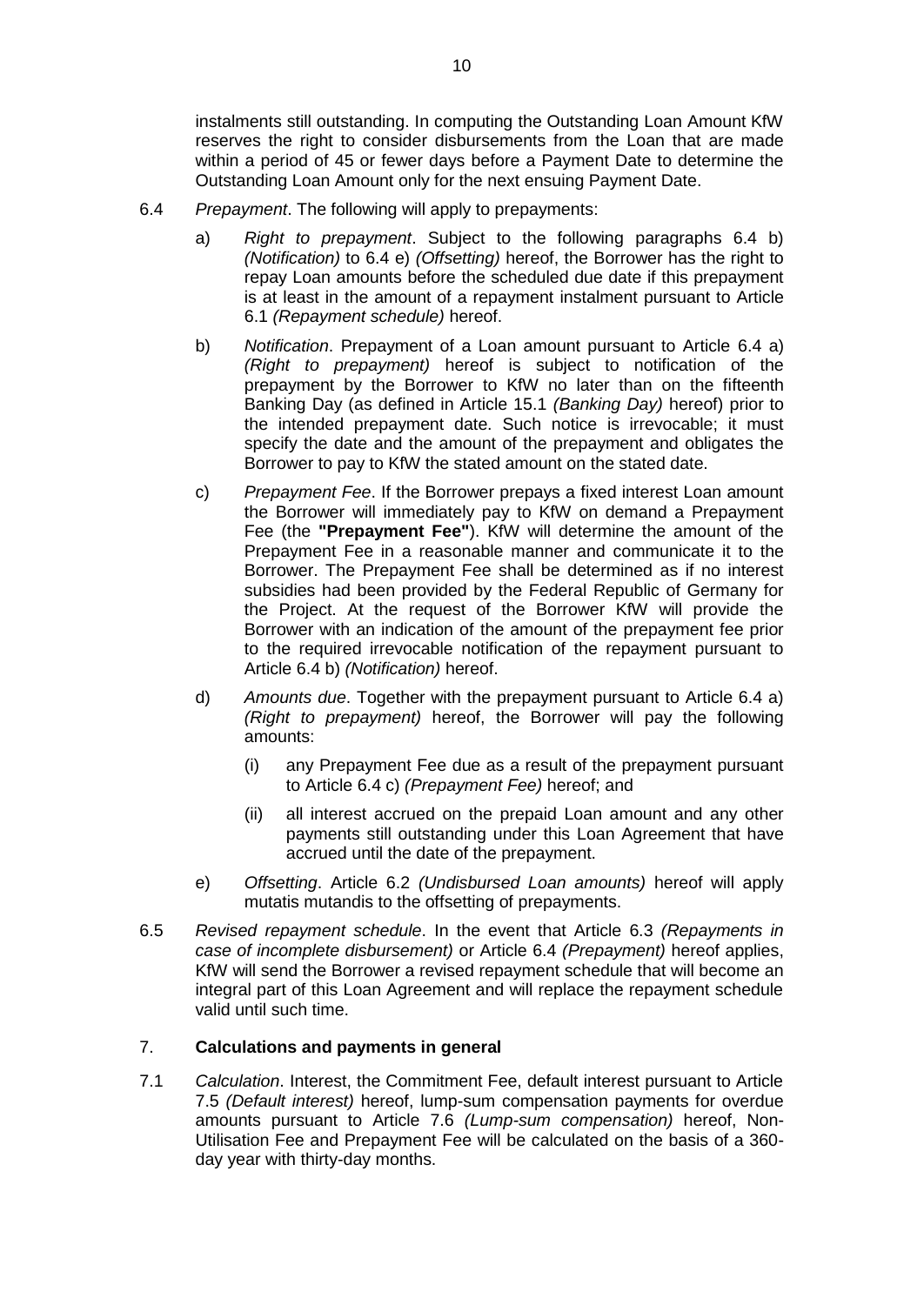- 7.2 *Due date*. If a payment to be made in connection with this Loan Agreement falls due on a date that is not a Banking Day, the Borrower must make such payment on the following Banking Day. If the following Banking Day falls within the next calendar month, such payment must be made on the last Banking Day of the current calendar month.
- 7.3 *Account number, time of crediting*. The Borrower will be released from its payment obligations in connection with this Loan Agreement if and to the extent that the respective amounts have been credited to KfW at its free disposal without any deductions in euros and no later than at 10.00 a.m. in Frankfurt am Main, Federal Republic of Germany, to KfW's account in Frankfurt am Main, Federal Republic of Germany, number IBAN DE 92 5002 0400 3122 3012 32, (stating the due date as an additional reference ("Ref. YYYYMMDD").
- 7.4 *Counterclaims of the Borrower*. The Borrower is not entitled to assert any rights of retention or set-off or comparable rights against payment obligations under this Loan Agreement unless such rights are recognised by declaratory judgment or are not being contested by KfW.
- 7.5 *Default interest*. If any repayment instalments or prepayments pursuant to Article 6.4 *(Prepayment)* hereof are not at the disposal of KfW when due, KfW may without prior reminder charge default interest at the rate of 200 basis points above the interest rate per annum set out in Article 5.1 *(Interest)* hereof for the period beginning on the due date and ending on the date on which such payments are credited to the account of KfW specified in Article 7.3 *(Account number, time of crediting)* hereof. Such default interest must be paid immediately upon KfW's first demand.
- 7.6 *Lump-sum compensation*. KfW may without prior reminder request lump-sum compensation on overdue amounts (with the exception of the repayment instalments and prepayments mentioned in Article 7.5 *(Default interest)* hereof) from the due date until the date of payment at a rate of 200 basis points above the Fixed Interest Rate per annum pursuant to Article 5.1 *(Interest)* hereof. The lump-sum compensation must be paid immediately upon KfW's first demand. The Borrower is free to demonstrate that no damages have occurred or that the damages were less than the lump-sum compensation.
- 7.7 *Offsetting*. KfW has the right to offset payments received against payments due and unpaid under this Loan Agreement.
- 7.8 *Calculations made by KfW*. Absent manifest errors, the values calculated by KfW and calculations performed by KfW of amounts due in connection with this Loan Agreement constitute prima-facie evidence *(Anscheinsbeweis).*

# 8. **Guarantee from the Federal Republic of Germany**

KfW will have payment claims under this Loan Agreement guaranteed by the Federal Republic of Germany prior to the first disbursement.

# 9. **Illegality**

If, in any applicable jurisdiction, it becomes unlawful for KfW to perform any of its obligations as contemplated by this Loan Agreement or to fund or maintain the Loan **(the "Illegality Event")**, upon KfW notifying the Borrower

a) the commitment of KfW will be immediately cancelled, and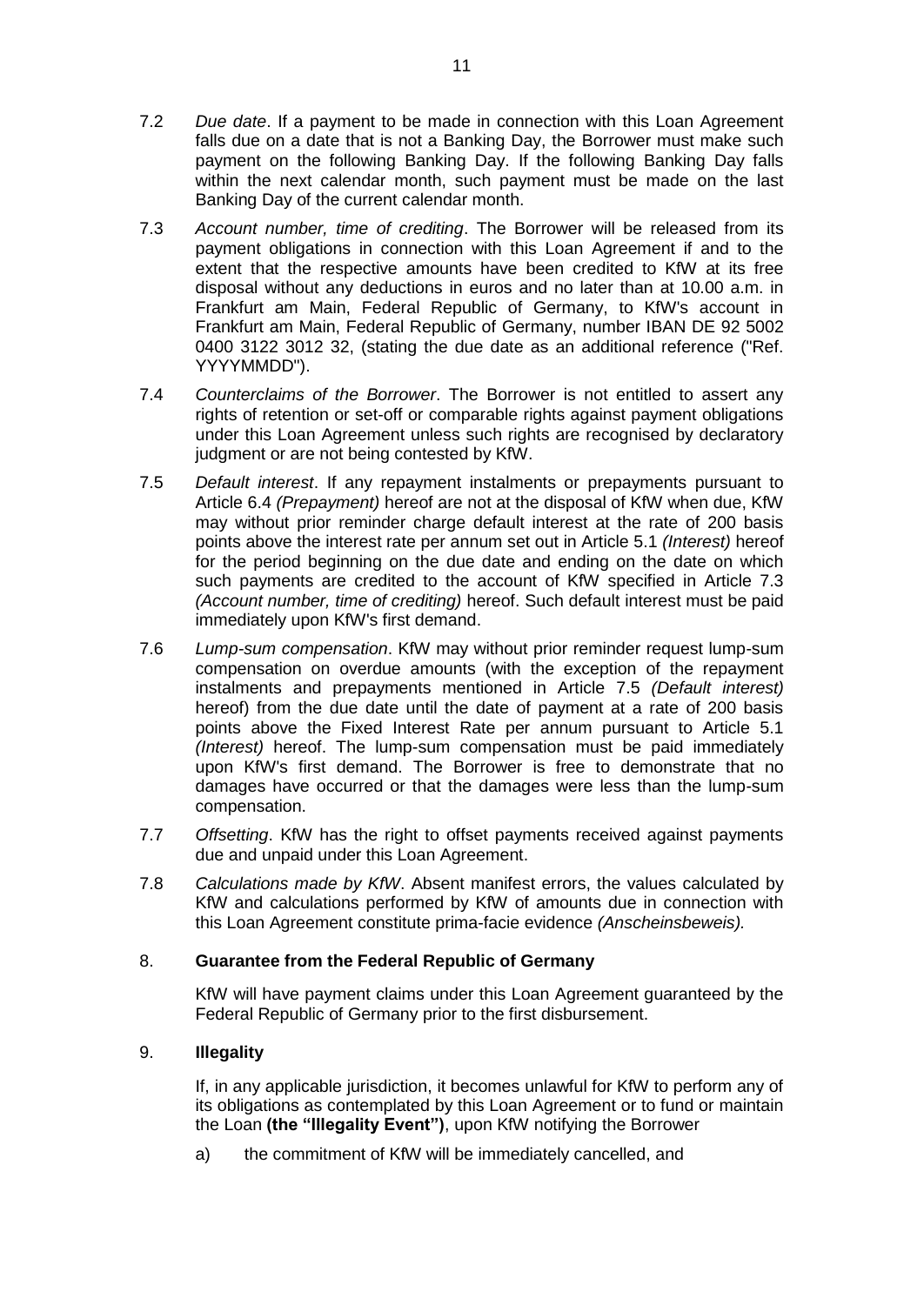b) the Borrower shall repay the Loan in full on the date specified by KfW in the notice delivered to the Borrower (being no earlier than the last day of any applicable grace period permitted by law).

In its notice hereunder, KfW will provide a reasonable explanation regarding the Illegality event. KfW and the Borrower may agree on another repayment date or on repayment in instalments.

For the avoidance of doubt, any cancellation hereunder will be subject to Article 3.6 *(Non-Utilisation Fee)* and any repayment of the Loan hereunder constitutes a prepayment and will be subject to the provisions set out in Article 6.4 c) *(Prepayment Fee)* and d) *(Amounts due)*.

### 10. **Costs and public charges**

- 10.1 *No deductions or withholdings*. The Borrower will make all payments under this Loan Agreement without any deductions for taxes, other public charges or other costs. In the event that the Borrower is obligated by law or for other reasons to make any such deductions or withholdings on payments, the payments made by the Borrower will increase by such amount as necessary for KfW to receive in full the amounts due under this Loan Agreement after deduction of taxes and charges.
- 10.2 *Costs*. The Borrower will bear all costs and expenses accruing in connection with the disbursement and repayment of the Loan, in particular remittance and transfer costs (including conversion fees), as well as all costs and expenses accruing in connection with the maintenance or enforcement of this Loan Agreement and of any other document related to this Loan Agreement as well as of all rights resulting therefrom.
- 10.3 *Taxes and other charges*. The Borrower will bear all taxes and other public charges accruing outside the Federal Republic of Germany in connection with the conclusion and execution of this Loan Agreement. If KfW advances such taxes or charges, the Borrower will transfer them without delay upon request to KfW's account specified in Article 7.3 *(Account number, time of crediting)* hereof or to such other account as specified by KfW.

### 11. **Special obligations**

- 11.1 *Project implementation and special information*. The Borrower, through the Project Coordinating Agency, will itself and will ensure that the Project-Executing Agencies will:
	- a) prepare, implement, operate and maintain the Project in conformity with sound financial and technical practices, in compliance with environmental and social standards and substantially in accordance with the Project conception agreed upon between the Borrower and KfW;
	- b) assign the preparation and supervision of construction of the Project to independent, qualified consulting engineers or consultants, and the implementation of the Project to qualified firms;
	- c) at all times comply with the procurement provisions stipulated in the latest version of KfW "Guidelines for the Procurement of Consulting Services, Works, Plant, Goods and Non-Consulting Services in Financial Cooperation with Partner Countries". Detailed provisions will be determined in the Separate Agreement including the respective procurement plan;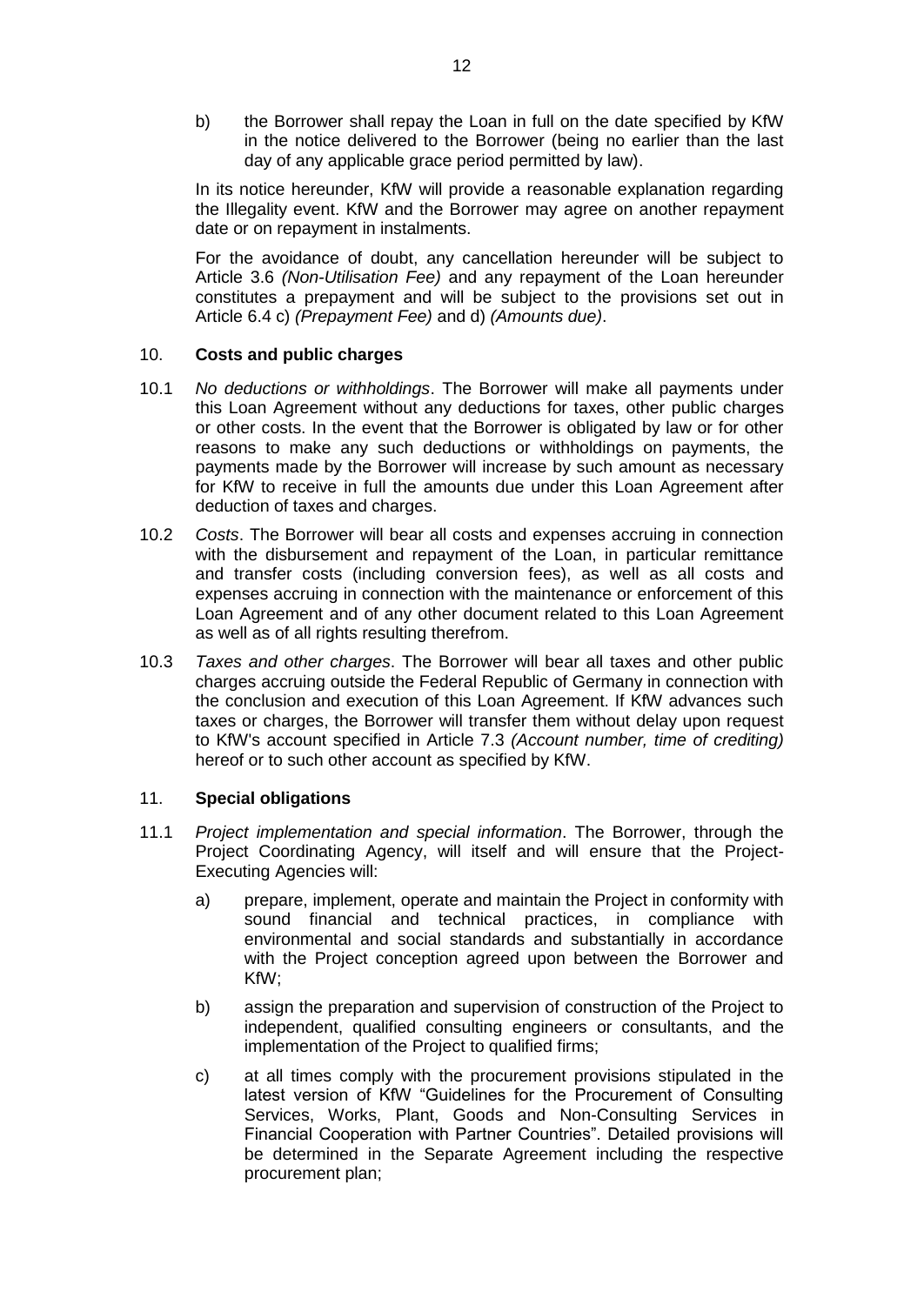- d) ensure the full financing of the Project and furnish to KfW upon its request evidence proving that the costs not paid from this Loan are covered;
- e) keep books and records or have books and records kept that unequivocally show all costs of goods and services required for the Project and clearly identify the goods and services financed from this Loan;
- f) enable KfW and its agents at any time to inspect such books and records and any and all other documentation relevant to the implementation and operation of the Project, and to visit the Project and all the installations related thereto;
- g) furnish to KfW any and all such information and records on the Project and its further progress as KfW may request;
- h) immediately and on its own initiative,
	- (i) forward to KfW any queries received by the Borrower from the OECD or its members under the so-called "Agreement for Untied ODA Credits Transparency" following the award of the contracts for the supplies and services to be financed from the Loan and will coordinate the reply to any such queries with KfW, and
	- (ii) notify KfW of any and all circumstances that preclude or seriously jeopardise the implementation, the operation or the purpose of the Project; and.
- i) send to the Project Coordinating Agency and to KfW audited financial statements (including but not limited to balance sheet, income statement, cash flow projections) as soon as possible but in any case within six months after the end of each financial year.
- 11.2 *Details of Project implementation*. The Borrower in this respect represented by the Project Coordinating Agency, and KfW will determine the details pertaining to Article 11.1 *(Project implementation and special information)* hereof by the Separate Agreement.
- 11.3 *Compliance Undertaking*. The Borrower, in this respect represented by the Project Coordinating Agency, undertakes to comply at all times with the obligations set out in the Separate Agreement and will ensure that each Project-Executing Agency complies at all times with the obligations set out in the Separate Agreement.
- 11.4 *Assistance*. The Borrower will assist each Project-Executing Agency in conformity with sound engineering and financial practices in the implementation of the Project and in the performance of its obligations under the Separate Agreement and, in particular, grant or assist each Project-Executing Agency in providing any and all permissions necessary for the implementation of the Project in line with the laws of the Republic of Serbia.
- 11.5 *Pari passu ranking*. The Borrower warrants and represents that its obligations under this Loan Agreement rank and will be serviced at least pari passu with all other unsecured and not subordinated payment obligations, and, accordingly, to perform the obligations under this Loan Agreement pari passu. The Borrower will ensure to the extent permitted by law that this ranking is also assured for all future unsecured and not subordinated payment obligations.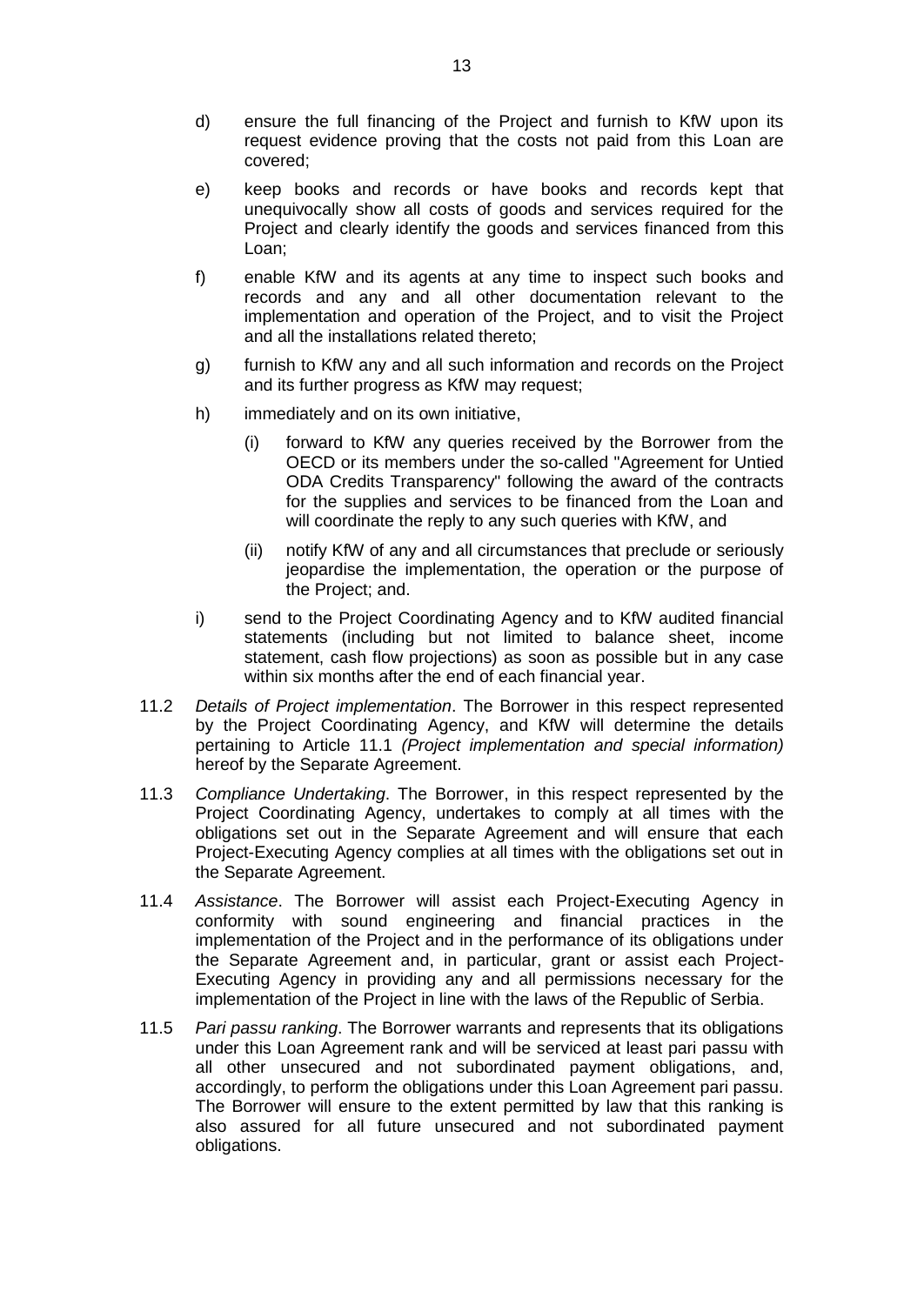11.6 *Sale of assets*. Without KfW's prior consent, the Borrower itself will not and will ensure that the Project-Executing Agencies will not sell any Project assets in their entirety or parts thereof before the repayment of the Loan in full.

# 12. **Termination of the Agreement**

- 12.1 *Reasons for termination*. KfW may exercise the rights set out in Article 12.2 *(Legal consequences of the occurrence of a cause for termination)* hereof if a circumstance arises that constitutes good cause *(Wichtiger Grund)*. These include, in particular, the following circumstances:
	- a) the Borrower fails to perform payment obligations to KfW when due;
	- b) obligations under this Loan Agreement or under the Separate Agreement as well as any other legally binding additional agreements to this Loan Agreement are violated;
	- c) this Loan Agreement or any part thereof no longer has a binding effect upon the Borrower or can no longer be enforced against the Borrower;
	- d) any declaration, confirmation, information, representation or warranty considered by KfW to be essential for the granting and maintaining of the Loan proves to be false, misleading or incomplete;
	- e) other extraordinary circumstances occur which delay or preclude the performance of obligations under this Loan Agreement;
	- f) the Borrower is unable to prove that the Loan amounts have been used for the stipulated purpose;
	- g) the Borrower discontinues its payments to creditors, is insolvent or commences negotiations with one or more of the Borrower's creditors on a moratorium, waiver of debts outstanding, deferment of payments or discontinuation of the debt service.
- 12.2 *Legal consequences of the occurrence of a cause for termination*. If one of the events mentioned in Article 12.1 *(Reasons for termination)* hereof has occurred, KfW may immediately suspend disbursements under this Loan Agreement. If this event is not resolved within a period of five days (in the case of Article 12.1 a) hereof) or in all other cases of Article 12.1 *(Reasons for termination)* hereof within a period determined by KfW which, however, shall be at least 30 days, KfW may cancel this Loan Agreement in whole or in part with the consequence that its obligations under this Loan Agreement cease and KfW may demand the immediate repayment of all or part of the Outstanding Loan Amount together with the interest accrued and the remaining amounts owed under this Loan Agreement. Articles 7.5 *(Default interest)* and 7.6 *(Lump-sum compensation)* hereof apply to accelerated amounts mutatis mutandis.
- 12.3 *Compensation for damages*. If this Loan Agreement is terminated in full or in part the Borrower will pay Non-Utilisation Fee in accordance with Article 3.6 *(Non-Utilisation Fee)* and/or Prepayment Fee in accordance with Article 6.4 c) *(Prepayment Fee)*.

### 13. **Representation and statements**

13.1 *Representation of the Borrower*. The Minister of Finance and such persons as designated by him or her to KfW and authorised by specimen signatures authenticated by him or her will represent the Borrower in the execution of this Loan Agreement. The Minister of Mining and Energy and such persons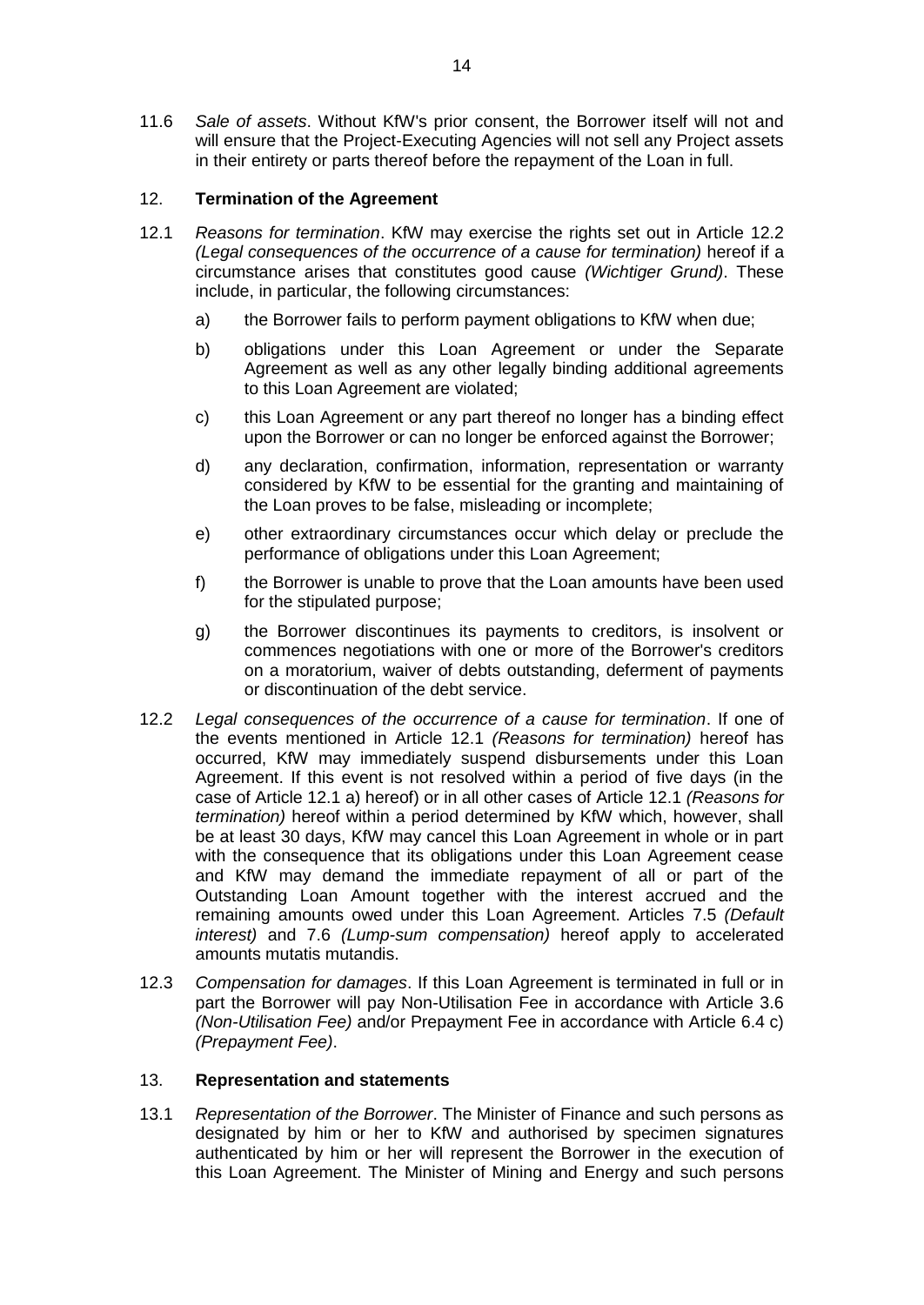as designated by him or her to KfW and authorised by specimen signatures authenticated by him or her will represent the Borrower in the implementation of the Project and this Loan Agreement. The powers of representation will not expire until their express revocation by the representative of the Borrower authorised at such time has been received by KfW.

13.2 *Addresses:* Declarations or notifications in connection with this Loan Agreement must be in writing. They must be sent as originals or – with the exception of requests for disbursement - via facsimile. Any and all declarations or notifications made in connection with this Loan Agreement must be sent to the following addresses:

| For KfW:          | KfW<br>Postfach 11 11 41<br>60046 Frankfurt am Main<br>Germany<br>Fax: +49 69 7431-2944                                    |
|-------------------|----------------------------------------------------------------------------------------------------------------------------|
| For the Borrower: | Ministry of Finance<br>Kneza Milosa 20<br>11000 Belgrade<br><b>Republic of Serbia</b><br>Fax: +381-11-3618-961             |
|                   | Ministry of Mining and Energy<br>Nemanjina 22-26,<br>11 000 Belgrad<br><b>Republic of Serbia</b><br>Fax: +381 11 33 46 755 |

### 14. **Publication and transfer of Project-related information**

14.1 *Publication of project-related information by KfW*. To comply with internationally accepted principles of utmost transparency and efficiency in the development cooperation, KfW publishes selected information (including results of environmental and social categorization and assessment as well as ex post evaluation reports) about the Project and its financing during precontractual negotiations, while the Project-related agreement(s) is (are) being implemented and in the post-contractual stage (hereinafter referred to as the **"Entire Period"**).

The information is published regularly on the website of KfW Development Bank [\(http://transparenz.kfw-entwicklungsbank.de/en\)](http://transparenz.kfw-entwicklungsbank.de/en).

The publication of information (either by KfW or third parties in accordance with Article 14.3 *(Transfer of project related information to third parties and publication by these)* below) about the Project and its financing does not include any contractual documentation or any sensitive financial or businessrelated detailed information about the parties involved in the Project or its financing, such as

a) information about internal financial data;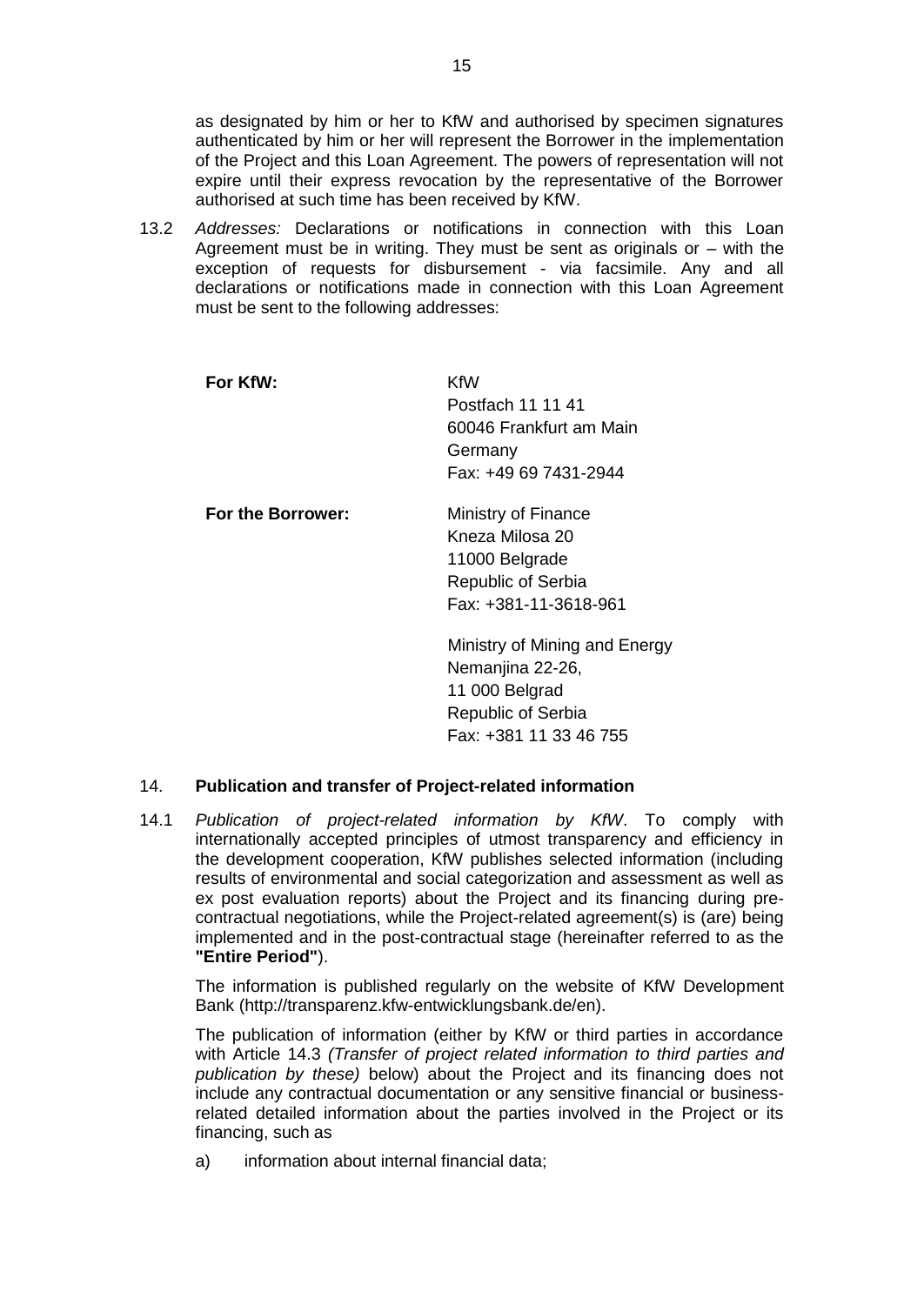- b) business strategies;
- c) internal corporate guidelines and reports;
- d) personal data of natural persons;
- e) KfW's internal rating of the parties' financial position.
- 14.2 *Transfer of Project-related information to third parties*. KfW shares selected information about the Project and its financing during the Entire Period with the entities mentioned below, particularly to ensure transparency and efficiency:
	- a) subsidiaries of KfW;
	- b) the Federal Republic of Germany and its competent bodies, authorities, institutions, agencies or entities;
	- c) other implementing organisations involved in German bilateral development cooperation, particularly the Deutsche Gesellschaft für Internationale Zusammenarbeit (GIZ) GmbH;
	- d) international organisations involved in collecting statistical data and their members, especially the Organisation for Economic Cooperation and Development (OECD) and its members.
- 14.3 *Transfer of Project-related information to third parties and publication by these*. Furthermore, the Federal Republic of Germany has requested KfW to share selected information about the Project and its financing throughout the Entire Period with the following entities, which publish the sections relevant to the purpose:
	- a) Federal Republic of Germany for the purposes of the International Aid Transparency Initiative [\(http://www.bmz.de/de/ministerium/zahlen\\_fakten/transparenz-fuer](http://www.bmz.de/de/ministerium/zahlen_fakten/transparenz-fuer-mehr-Wirksamkeit/Transparenzstrategie/index.html)[mehr-Wirksamkeit/Transparenzstrategie/index.html\)](http://www.bmz.de/de/ministerium/zahlen_fakten/transparenz-fuer-mehr-Wirksamkeit/Transparenzstrategie/index.html)
	- b) Germany Trade & Invest (GTAI) for the purposes of market information [\(http://www.gtai.de/GTAI/Navigation/DE/welcome.html\)](http://www.gtai.de/GTAI/Navigation/DE/welcome.html)
	- c) OECD for the purpose of reporting financial flows in the framework of development cooperation [\(http://www.oecd.org/\)](http://www.oecd.org/)
	- d) German Institute for Development Evaluation (DEval) for the purposes of evaluating the overall German development cooperation to ensure transparency and efficiency [\(https://www.deval.org/en/\)](https://www.deval.org/en/).
- 14.4 *Transfer of Project-related information to other third parties (including publication by these)*. KfW further reserves the right to transfer (including for the purposes of publication) information about the Project and its financing during the Entire Period to other third parties so as to safeguard legitimate interests.

The information is not transferred by KfW to other third parties if the legitimate interests of the Borrower in the information not being transferred outweigh KfW's interests in it being transferred. The legitimate interests of the Borrower particularly include the confidentiality of the sensitive information mentioned in Article 14.1 (*Publication of project-related information by KfW)*, which is excluded from publication.

Furthermore, KfW is entitled to transfer information to third parties if this is necessary due to statutory or regulatory requirements or to assert or defend claims or other legal rights in court or administrative proceedings.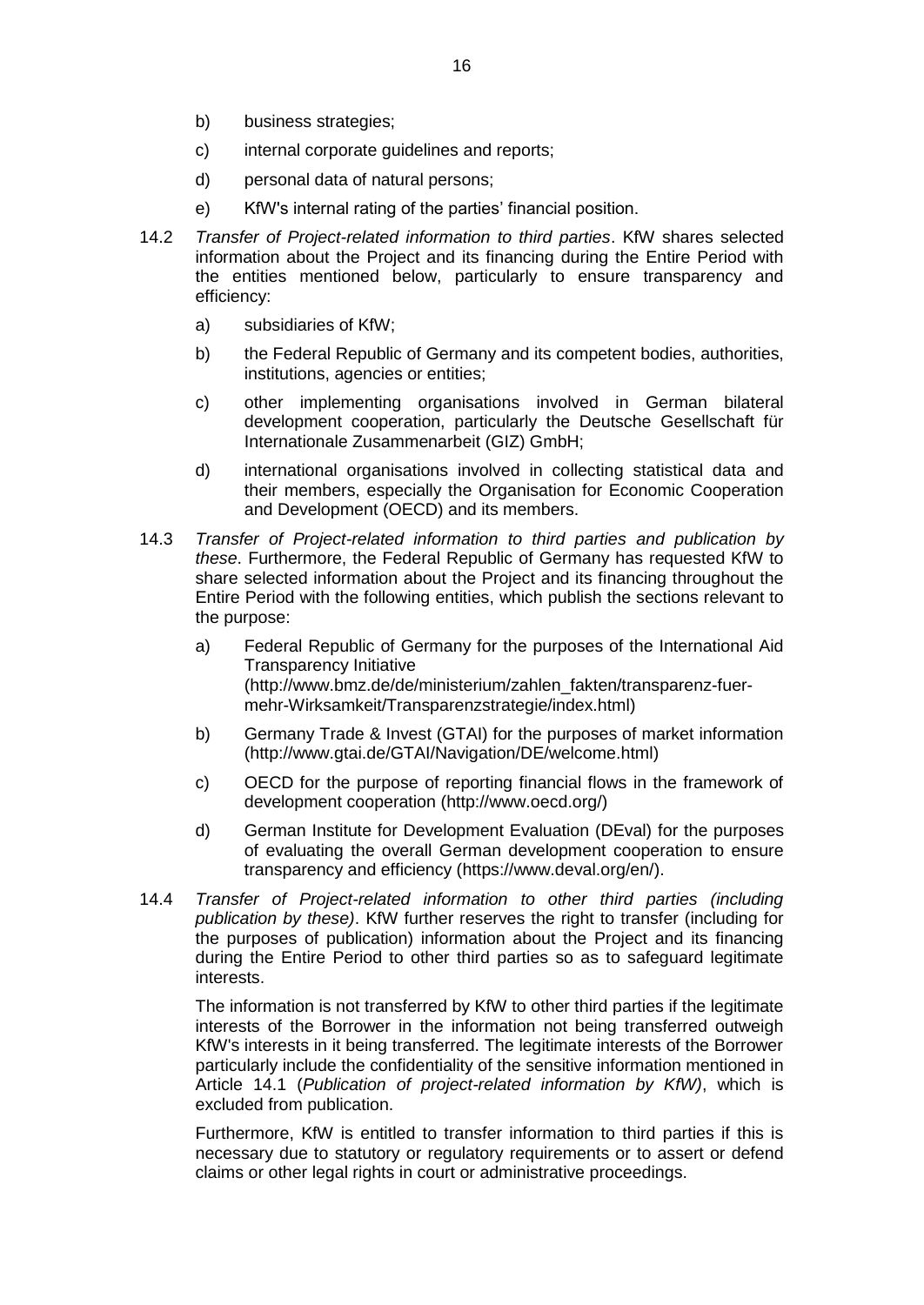### 15. **General provisions**

- 15.1 *Banking Day*. Where reference is made in this Loan Agreement to a **"Banking Day"** this means a day other than a Saturday or Sunday on which commercial banks in Frankfurt am Main, Federal Republic of Germany and Belgrade, Republic of Serbia are open for general business.
- 15.2 *Place of performance*. The place of performance for all obligations under this Loan Agreement is Frankfurt am Main, Federal Republic of Germany.
- 15.3 *Partial invalidity and gaps*. If any provision of this Loan Agreement is or becomes invalid, or if there is a gap in any of the provisions of this Loan Agreement, this will not affect the validity of the remaining provisions hereof. The parties to this Loan Agreement will replace any invalid provision by a legally valid one which comes as close as possible to the spirit and purpose of the invalid provision. The parties will fill any gap in the provisions with a legally valid provision which comes as close as possible to the spirit and purpose of this Loan Agreement.
- 15.4 *Written form*. Any addenda and amendments to this Loan Agreement must be in writing. The parties may waive the written form requirement only in writing.
- 15.5 *Assignment*. The Borrower may not assign or transfer, pledge or mortgage any claims from this Loan Agreement.
- 15.6 *Applicable law*. This Loan Agreement is governed by German law.
- 15.7 *Limitation period*. All claims of KfW under this Loan Agreement expire after five years from the end of the year in which such claim has arisen and in which KfW has become aware of the circumstances constituting such claim or could have become aware of them without gross negligence.
- 15.8 *Waiver of immunity*. If and to the extent that the Borrower may now or in future in any jurisdiction claim immunity for itself or its assets and to the extent that a jurisdiction grants immunity to the Borrower and its assets from suit, execution, attachment or other legal process, the Borrower irrevocably agrees to waive such immunity for claims from and in connection with this Loan Agreement to the fullest extent permitted by the laws of such jurisdiction. Foregoing waiver of immunity shall not apply to property which is (i) used by a diplomatic, consular or special mission and missions of international organizations or international conferences of the Borrower's Country or (ii) of a military character and under the control of a military authority.
- 15.9 *Legal disputes.*

*Arbitration*. All disputes arising out of or in connection with this Loan Agreement will be settled exclusively and finally by an arbitration tribunal. In this regard, the following will apply:

- a) The arbitration tribunal will consist of one or three arbitrators who will be appointed and will act in accordance with the Arbitration Rules of the International Chamber of Commerce (ICC) applicable from time to time.
- b) The arbitration proceeding will be conducted in Frankfurt am Main. The language of the proceeding will be English.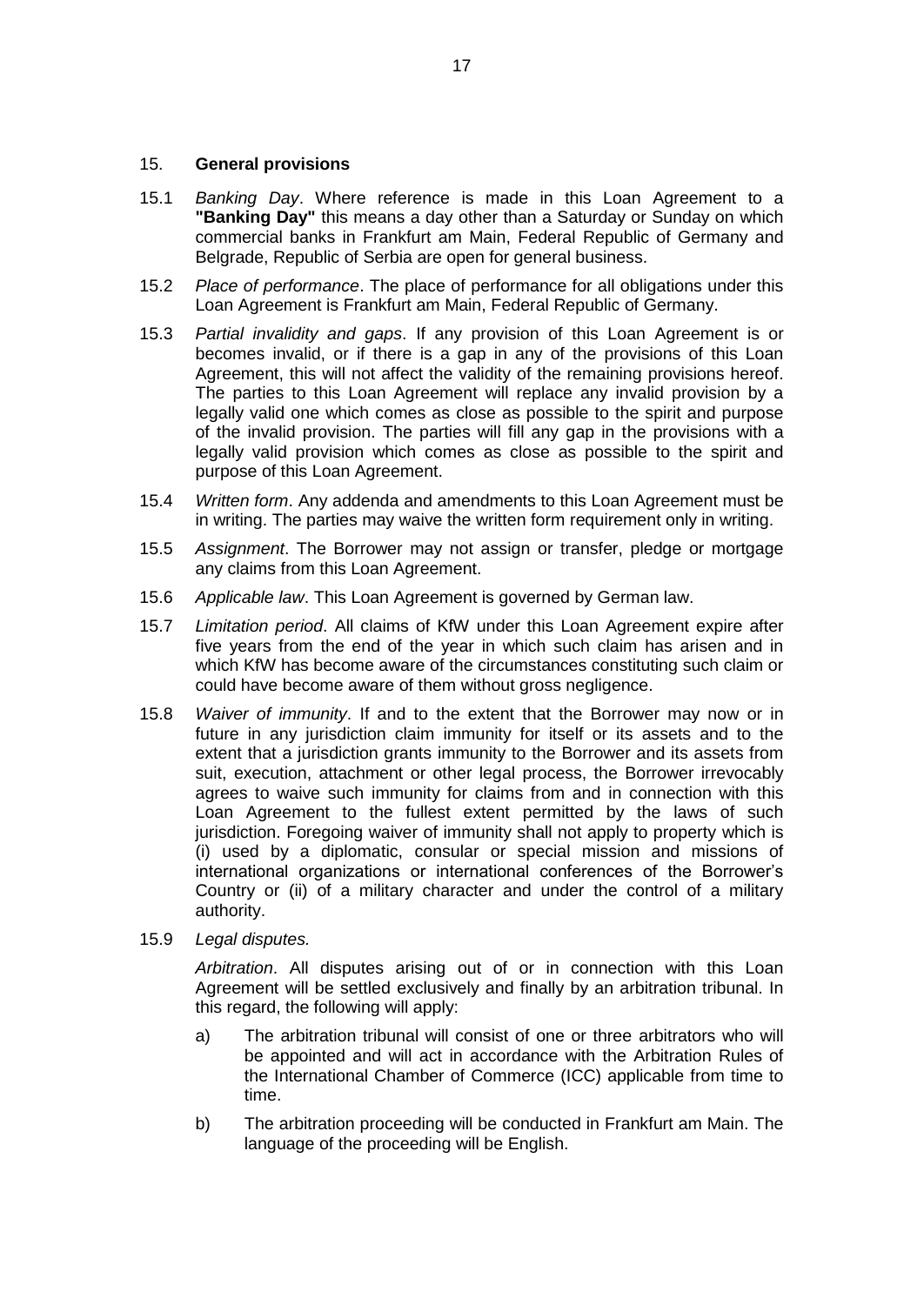- 15.10 *Entry into force and effect*. This Agreement will not enter into force and effect until:
	- a) it has been ratified by the National Assembly of the Republic of Serbia;
	- b) the Borrower has provided KfW with a written confirmation that the Loan Agreement has been duly ratified and published according to applicable law; and
	- c) The exchange of notes initiated by the Government of the Federal Republic of Germany pertaining to this agreement, has been completed.

Should the Loan Agreement not have entered into force and effect within twelve months following the date the last party has signed this Loan Agreement, KfW may, as of the day following the end of the twelve months period until the date of entry into force, unilaterally withdraw from this Loan Agreement and thus terminate its provisional ineffectiveness by sending a written notification to the Borrower. In this event the Borrower will pay a nonutilisation fee in accordance with Article 3.6 (Non-Utilisation Fee ).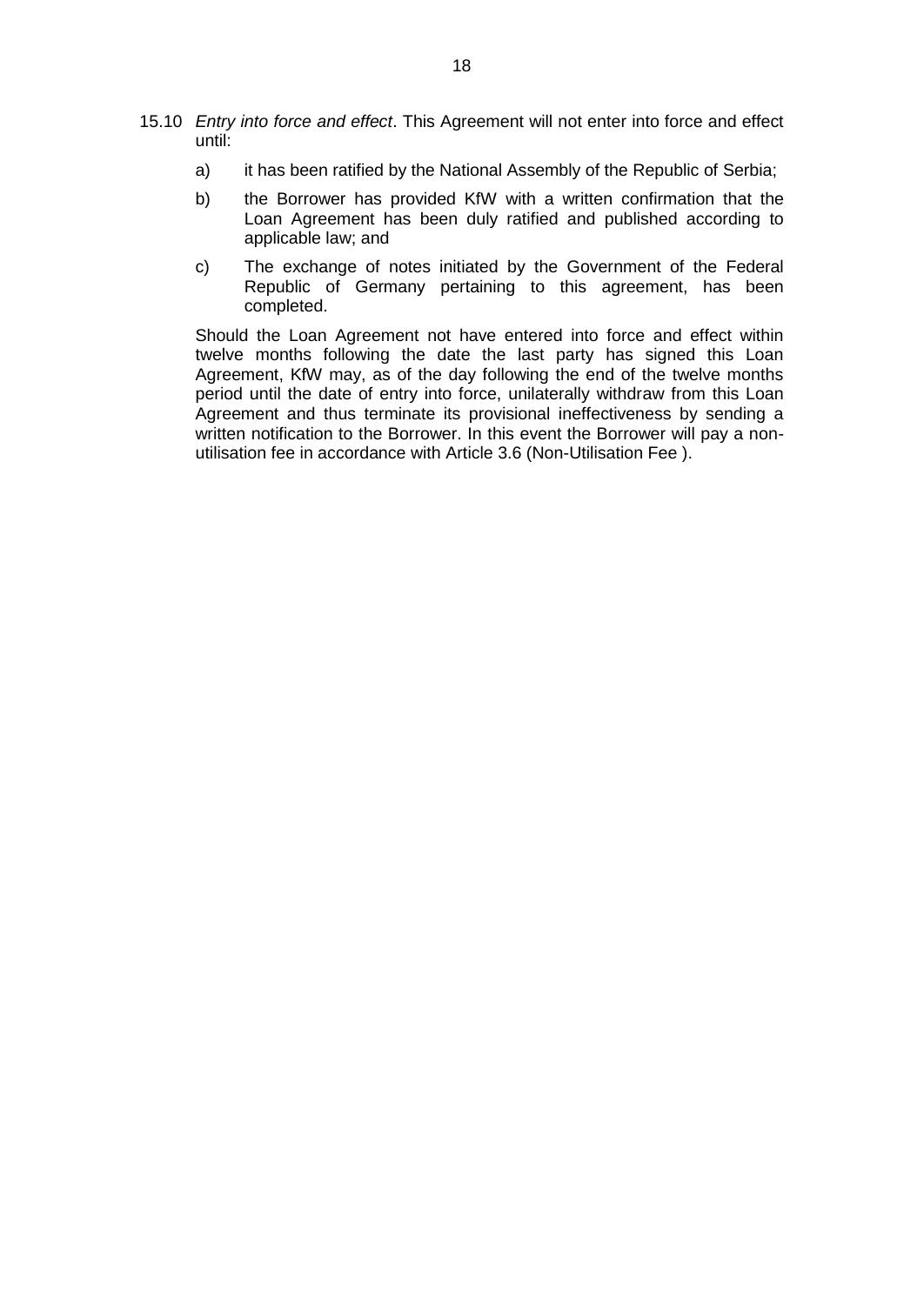Done in 4 (four) originals in the English language.

Frankfurt am Main, **Belgrade**, this 18 day of December, 2019 this 18 day of December, 2019

For KfW For the Republic of Serbia represented by the Minister of Finance

Name: Pablo Obrador Name: Jelena Tanasković

Title: Head of Division Title: State Seretary

| Name: | <b>Rainer Sunnen</b> |
|-------|----------------------|

Title: Senior Project Mananger

Annex

Annex 1: Disbursement schedule

Annex 2: Form of Legal Opinion of the Ministry of Justice of the Republic of Serbia

Annex 3: Confirmation letter from KfW regarding the German Government Guarantee

\_\_\_\_\_\_\_\_\_\_\_\_\_\_\_\_\_\_\_\_\_\_\_ \_\_\_\_\_\_\_\_\_\_\_\_\_\_\_\_\_\_\_\_\_\_\_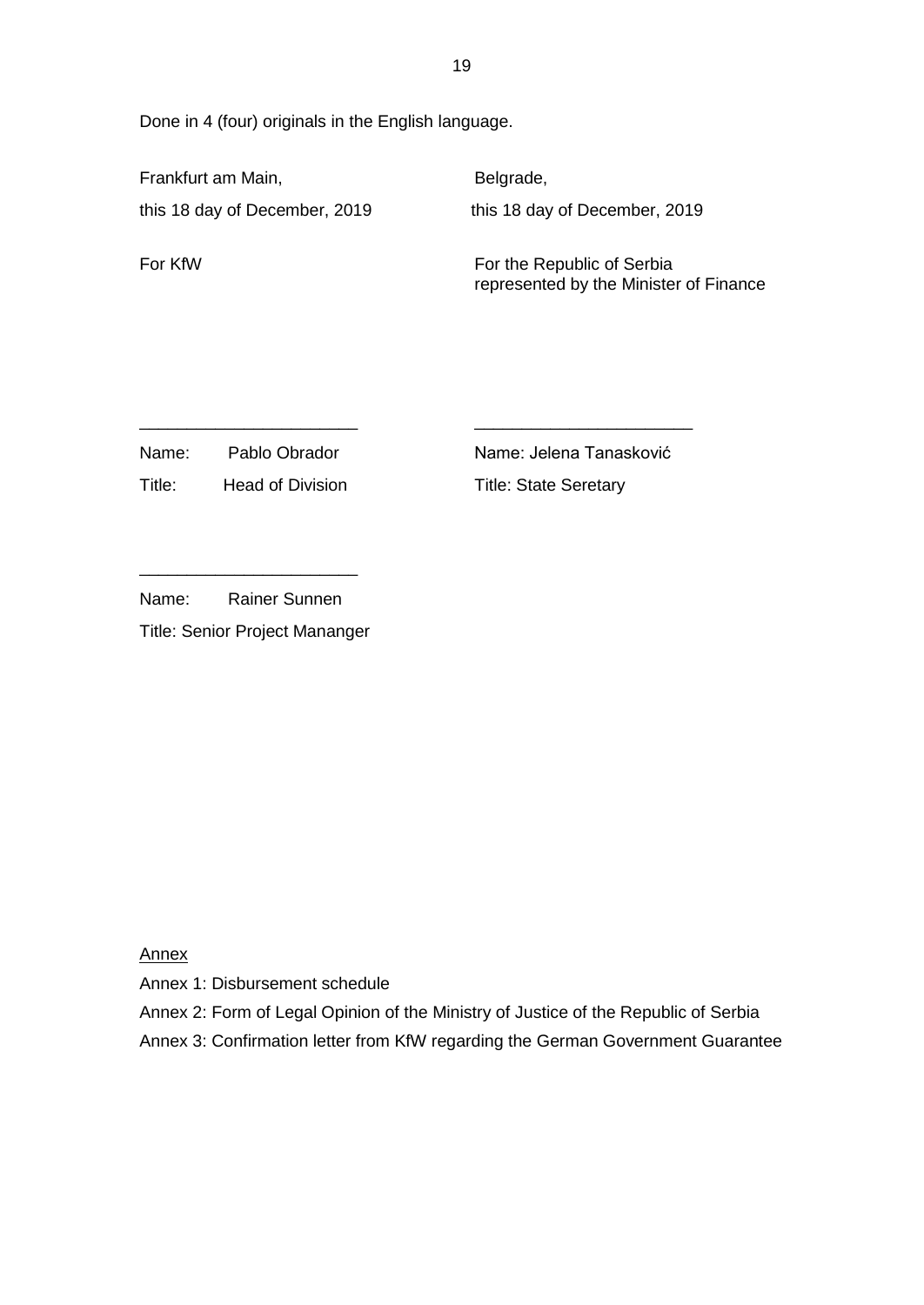### **Annex 1** Disbursement schedule

# **Fastest possible Disbursement Schedule**

Until the end of each disbursement period (**"Effective Date of End of Period"** in accordance with the list below) the Borrower may request disbursements only up to a level that does not exceed the cumulative sum of disbursements specified in the following table.

| <b>Period</b>  | <b>Effective Date of Beginn of</b><br>Period (incl.) | <b>Effective Date of End of</b><br>Period (excl.) | <b>Maximum amount that</b><br>may be disbursed up to<br>the end of the period<br>(cumulative)<br>(all figures in EUR) |
|----------------|------------------------------------------------------|---------------------------------------------------|-----------------------------------------------------------------------------------------------------------------------|
|                | 15.06.2020                                           | 14.12.2020                                        | 100,000.00                                                                                                            |
| $\overline{2}$ | 15.12.2020                                           | 14.06.2021                                        | 3,000,000.00                                                                                                          |
| 3              | 15.06.2021                                           | 14.12.2021                                        | 9,000,000.00                                                                                                          |
| 4              | 15.12.2021                                           | 14.06.2022                                        | 14,000,000.00                                                                                                         |
| 5              | 15.06.2022                                           | 14.12.2022                                        | 24,000,000.00                                                                                                         |
| 6              | 15.12.2022                                           | 14.06.2023                                        | 27,500,000.00                                                                                                         |
|                | 15.06.2023                                           | 14.12.2023                                        | 28,500,000.00                                                                                                         |
| 8              | 15.12.2023                                           | 14.06.2024                                        | 29,000,000.00                                                                                                         |
| 9              | 15.06.2024                                           | 30.12.2024                                        | 30,000,000.00                                                                                                         |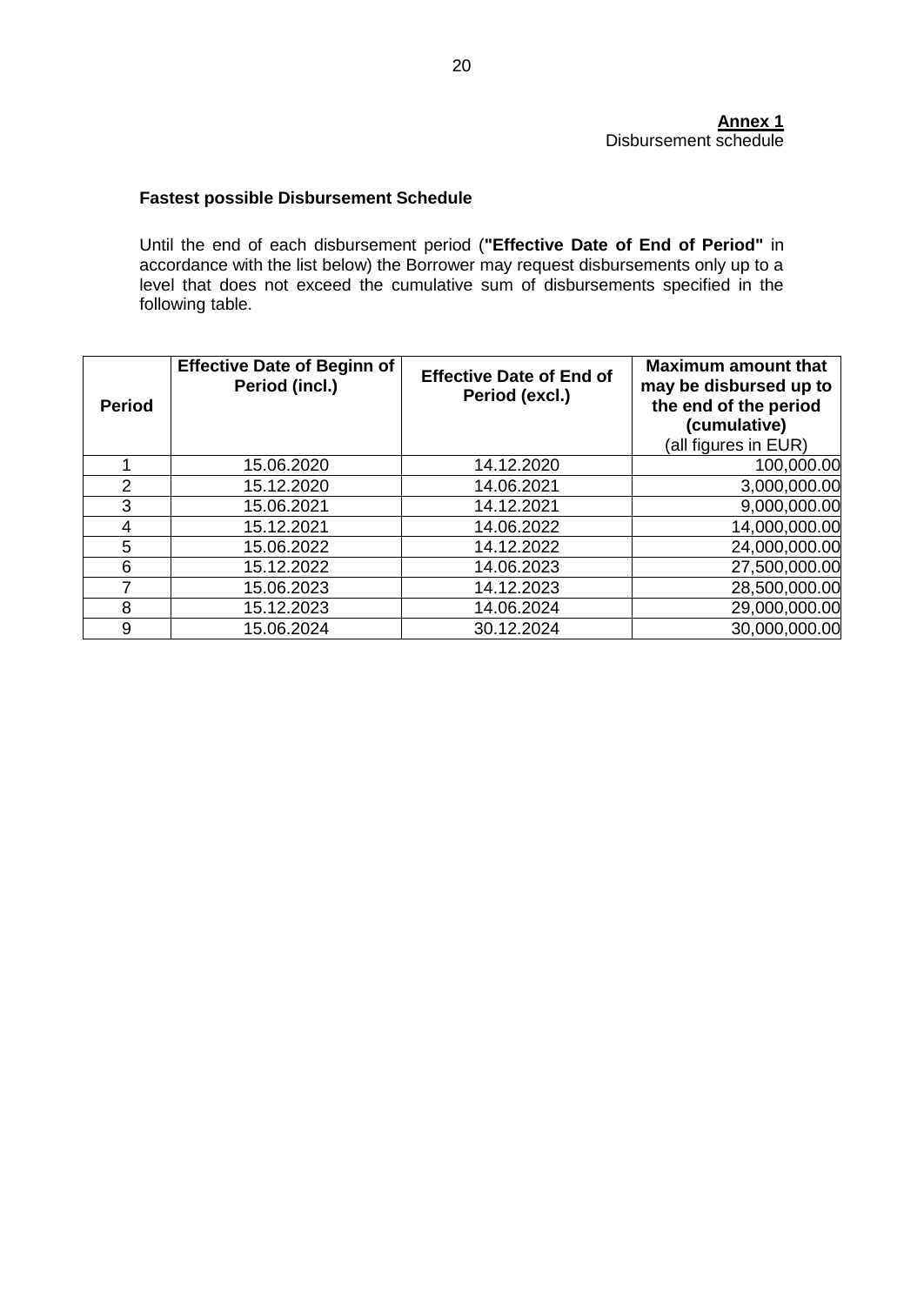## **Annex 2**

Form of Legal Opinion of the Ministry of Justice of the Republic of Serbia

*Note*: *Please amend "Republic of COUNTRY"/"COUNTRY" appropriately*.

[Letterhead of Legal Adviser]

 $K$ f $W$ Department [\_\_\_\_\_] (date) Attn: [\_\_\_\_\_\_\_\_\_\_\_\_\_\_\_\_] Palmengartenstrasse 5 - 9 Postfach 11 11 41 60325 Frankfurt am Main/Germany

Federal Republic of Germany

**Loan Agreement dated \_\_\_\_\_\_\_\_\_\_\_\_\_ and made between KfW and [\_\_\_\_\_\_\_\_\_\_\_\_\_\_\_\_\_] ("Borrower") for an amount not exceeding in aggregate EUR \_\_\_.000.000,--.**

Dear Sirs,

I am [Minister of Justice of] \_\_\_\_\_\_\_\_\_\_\_\_ *(please specify ministry or other authority)* of the Republic of COUNTRY. I have acted in that capacity in connection with a loan agreement, dated \_\_\_\_\_\_ (the "Loan Agreement"), and made between the Borrower and yourselves with respect to a loan to be granted by yourselves to the Borrower in an amount not exceeding in aggregate EUR \_\_\_.000.000,--.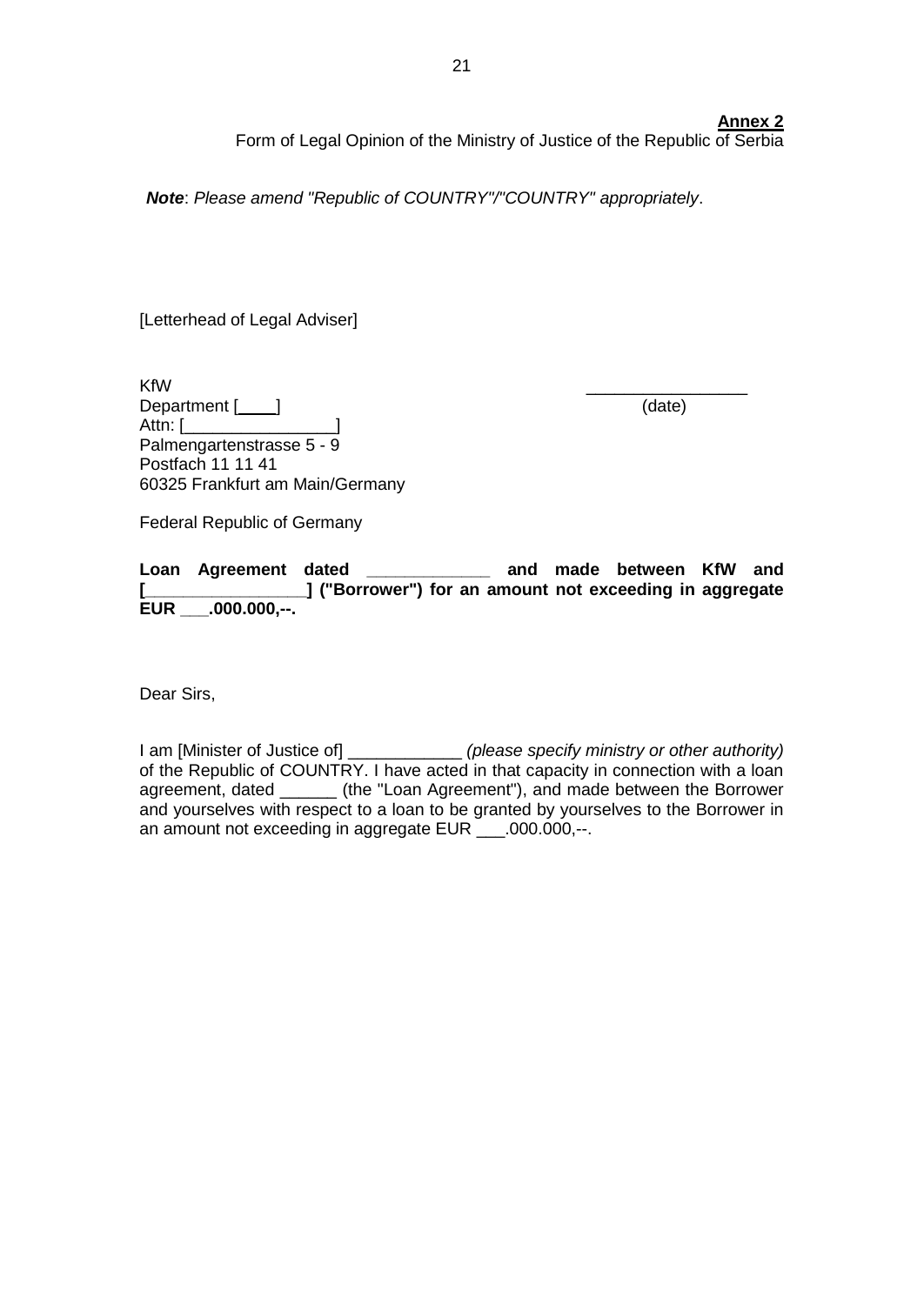### 1. Documents examined

I have examined:

- 1.1 an authentic signed original of the Loan Agreement;
- 1.2 the constitutional documents of the Borrower, in particular:
	- (a) the Constitution of the Republic of *COUNTRY*, dated \_\_\_\_\_\_\_\_\_, duly published in \_\_\_\_\_\_\_\_\_\_, No \_\_\_\_\_, page \_\_\_\_\_\_, as amended;
	- (b) Law(s) No \_\_\_\_\_\_\_ dated \_\_\_\_\_\_\_\_, duly published in \_\_\_\_\_\_\_, No \_\_\_\_\_, page \_\_\_\_\_\_, as *amended [please insert here, if existing, laws (e.g. budget laws) concerning the borrowing of money by the Republic of COUNTRY]*;
	- (c) \_\_\_\_\_\_\_\_\_\_\_\_\_\_\_\_\_\_\_\_\_ [*please refer here to other documents, e.g. decrees or resolutions by governmental or administrative bodies of COUNTRY relating to the conclusion of loan agreements by COUNTRY in general or with regard to the conclusion of the Loan Agreement]*; and
	- (d) the Financial Cooperation Agreement between the Government of the Republic of *COUNTRY* and the Government of the Federal Republic of Germany dated  $(the "Cooperation Agreement")$

and such other laws, regulations, certificates, records, registrations and documents as I have deemed necessary or desirable to examine. In addition, I have made such investigations as I have deemed necessary or desirable for the purpose of giving this opinion.

2. Opinion

For the purposes of Article \_\_\_\_\_\_\_ of the Loan Agreement, I am of the opinion that under the laws of the Republic of *COUNTRY* at the date hereof:

- 2.1 According to Article \_\_\_\_\_ of the Constitution / Article \_\_\_\_\_ of the law on \_\_\_\_\_\_\_\_\_\_\_\_\_\_\_ *[please specify as appropriate]* the Borrower is entitled to enter into the Loan Agreement and has taken all necessary action to authorise the execution, delivery and performance of the Loan Agreement, in particular by virtue of:
	- (a) Law(s)  $No(s)$   $\qquad \qquad$  dated  $\qquad \qquad$  of the parliament of the Republic of *COUNTRY*, ratifying the Loan Agreement / approving the execution, delivery and performance of the Loan Agreement by the Borrower / \_\_\_\_\_\_\_\_\_\_\_\_\_\_\_\_\_\_\_ *[please insert as appropriate];*
	- (b) Resolution(s) No(s) \_\_\_\_\_\_\_\_\_\_ dated \_\_\_\_\_\_\_\_\_\_\_\_\_ of the Cabinet of Ministers / of the state loan committee / \_\_\_\_\_\_ *[please insert governmental or administrative bodies of COUNTRY as appropriate];*
	- (c) [please refer to other resolutions, decisions etc.].
- 2.2 Ms./Mr. \_\_\_\_\_\_\_\_\_\_\_\_\_\_\_\_\_ (and Ms./Mr. \_\_\_\_\_\_\_\_\_\_\_\_\_\_\_\_) is (are) duly authorised by \_\_\_\_\_\_\_\_\_\_\_\_\_\_\_\_\_\_\_\_\_\_\_\_\_\_\_ *[e.g. by law due to her / his position (as Minister of \_\_\_\_\_\_\_\_\_\_\_\_\_\_/ as \_\_\_\_\_\_\_\_\_\_\_\_\_), by government resolution \_\_\_\_\_\_\_\_\_\_\_\_\_\_\_\_, by power of attorney of \_\_\_\_\_\_\_\_\_\_\_\_\_ dated \_\_\_\_\_\_\_\_\_\_\_\_\_\_\_\_, etc.]* to sign solely / jointly the Loan Agreement on behalf of the Borrower. The Loan Agreement as signed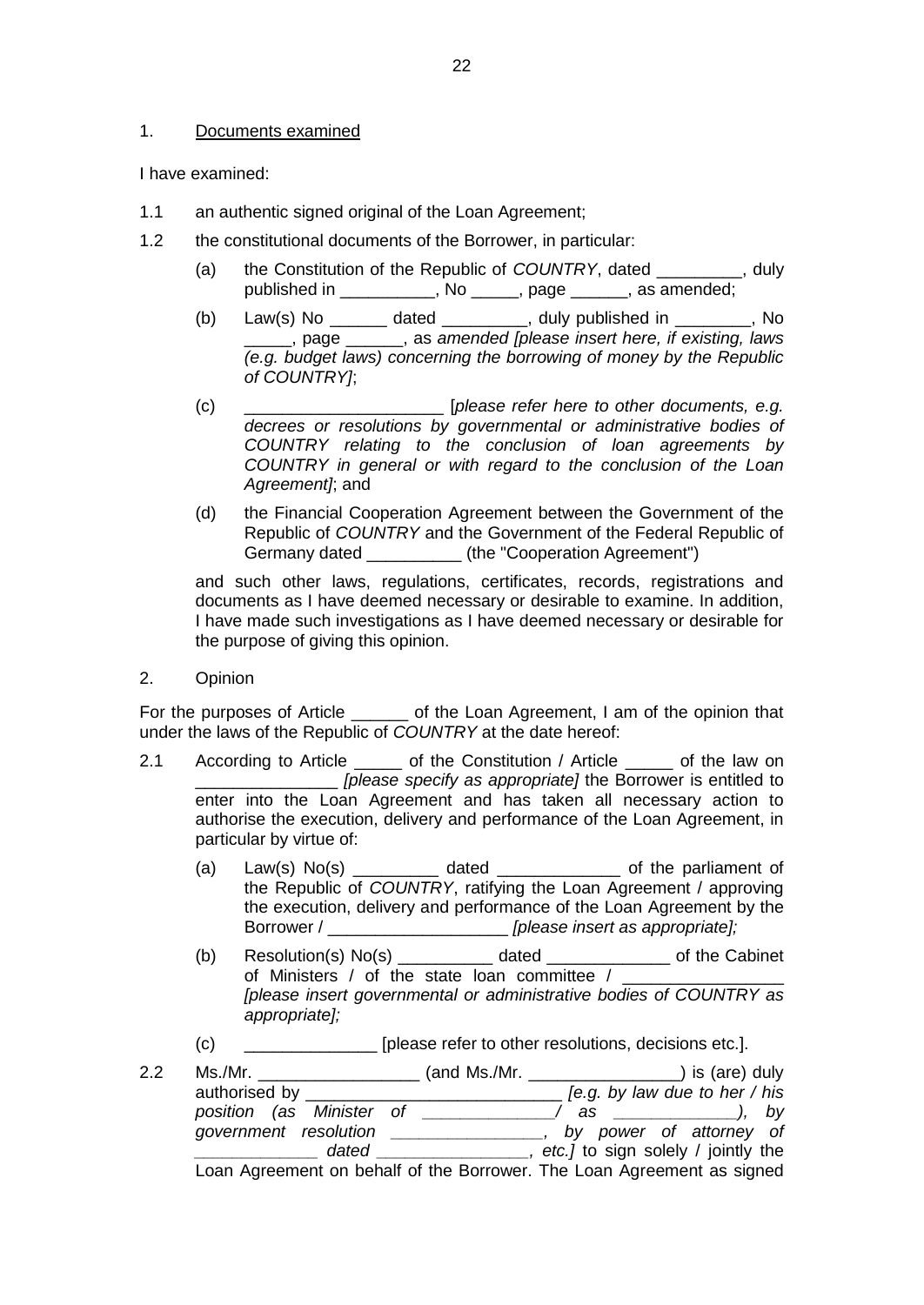by Ms./Mr. \_\_\_\_\_\_\_\_\_\_\_\_\_\_\_\_\_\_\_ (and Ms./Mr. \_\_\_\_\_\_\_\_\_\_\_\_\_\_\_\_\_\_\_\_\_\_\_\_) has been duly executed on behalf of the Borrower and constitutes legally binding obligations of the Borrower enforceable against it at law in accordance with its terms.

*[Alternative 1 for Section 2.3, to be used if in addition to the documents specified in Section 2.1 and 2.2 certain official authorisations etc. must be obtained under the laws of the Republic of COUNTRY:]*

- 2.3 For the execution and performance of the Loan Agreement by the Borrower (including without limitation the obtaining and transfer to KfW of all amounts due thereunder in the currencies specified therein), the following official approvals, authorisations, licenses, registrations and / or consents have been obtained and are in full force and effect:
	- (a) Approval of the \_\_\_\_\_\_\_\_\_\_\_\_\_\_\_\_ [Central Bank / National Bank / \_\_\_\_\_\_\_\_\_\_\_\_\_\_\_\_\_\_\_\_\_\_\_\_\_\_\_\_\_], dated \_\_\_\_\_\_\_\_\_\_\_\_\_\_, No \_\_\_\_\_\_\_\_\_\_\_\_;
	- (b) Consent of the \_\_\_\_\_\_\_\_\_\_\_\_\_\_\_\_\_\_\_\_ [Minister / Ministry of \_\_\_\_\_\_\_\_\_\_\_], dated \_\_\_\_\_\_\_\_\_\_\_, No \_\_\_\_\_\_\_\_\_\_\_\_\_; and
	- (c) \_\_\_\_\_\_\_\_\_\_\_\_\_\_\_\_\_\_\_\_\_\_\_ *[please list any other official authorisations, licenses and / or consents].*

No other official authorisations, consents, licenses, registrations and / or approvals of any governmental authority or agency (including the Central / National Bank of the Republic of *COUNTRY*) or court are required or advisable in connection with the execution and performance of the Loan Agreement by the Borrower (including without limitation the obtaining and transfer to KfW of all amounts due thereunder in the currencies specified therein) and the validity and enforceability of the Borrower's obligations under the Loan Agreement.

*[Alternative 2 for Section 2.3, to be used only if in addition to the documents specified in Section 2.1 and 2.2 no official authorisations etc. must be obtained under the laws of the Republic of COUNTRY:]*

- 2.3 No official authorisations, consents, licenses, registrations and / or approvals of any governmental authority or agency (including the Central / National Bank of the Republic of *COUNTRY*) or court are required or advisable in connection with the execution and performance of the Loan Agreement by the Borrower (including without limitation the obtaining and transfer to KfW of all amounts due thereunder in the currencies specified therein) and the validity and enforceability of the Borrower's obligations under the Loan Agreement.
- 2.4 No stamp tax or similar tax or duty has to be paid in connection with the validity or enforceability of the Loan Agreement.
- 2.5 The choice of German law to govern the Loan Agreement and the submission to arbitration in accordance with Article \_\_\_\_\_\_\_ of the Loan Agreement are valid and binding. Arbitration awards against the Borrower will be recognised and enforceable in the Republic of *COUNTRY* according to the following rules: \_\_\_\_\_\_\_\_\_\_\_\_\_\_\_\_\_\_ *[please insert applicable treaty (if any), e.g. the 1958 New York Convention, and / or the basic principles regarding recognition and enforcement of arbitration awards in COUNTRY].*
- 2.6 The courts of the Republic of *COUNTRY* are at liberty to give judgment denominated in the currency or currencies specified in the Loan Agreement.
- 2.7 The borrowing by the Borrower under the Loan Agreement and the execution and performance by the Borrower of the Loan Agreement constitute private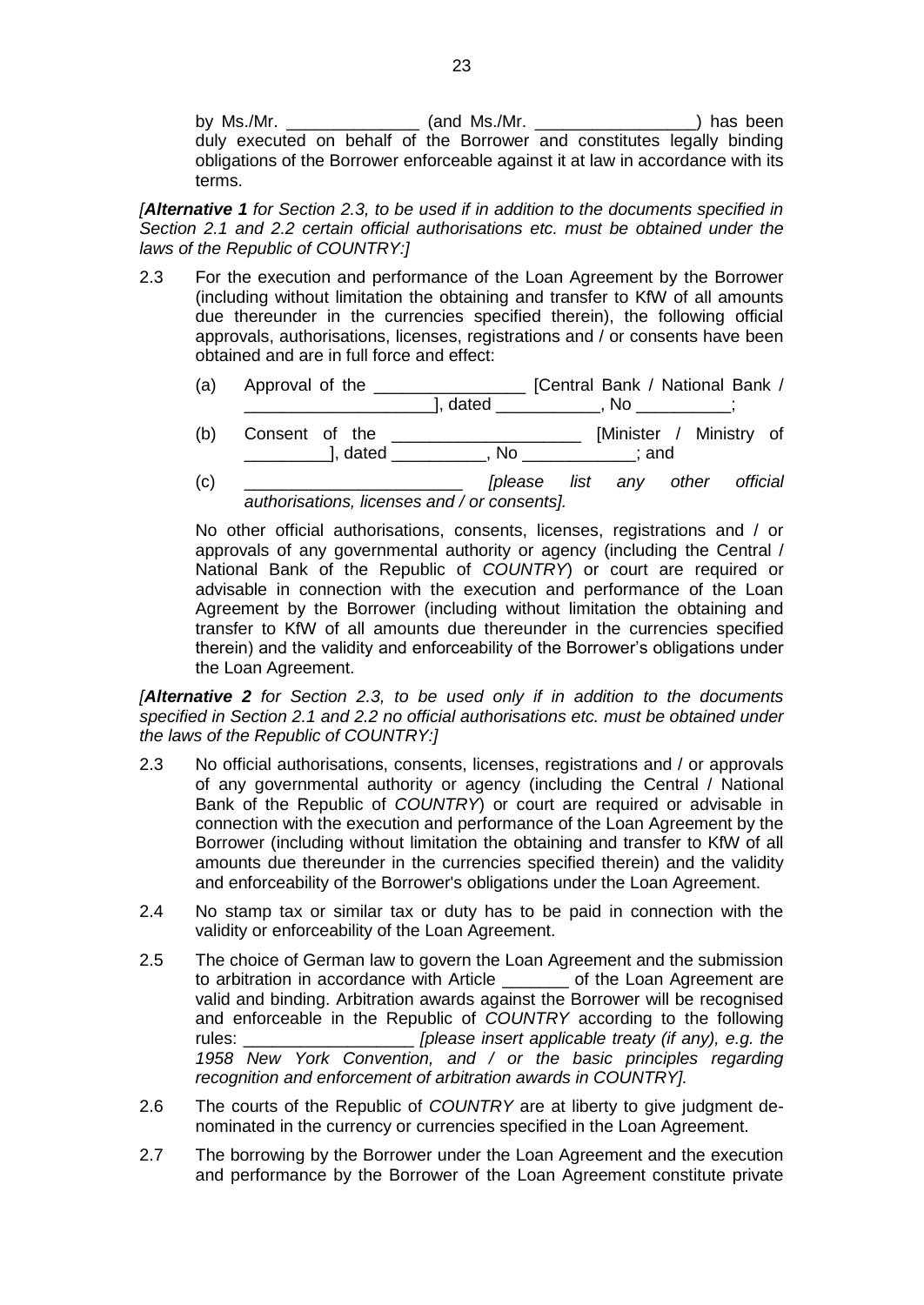and commercial acts and not governmental or public acts. Neither the Borrower nor any of its property has any right of immunity from arbitration, suit, execution, attachment or other legal process.

- 2.8 The Cooperation Agreement is in full force and effect under the constitution and laws of the Republic of *COUNTRY*. [Pursuant to Article 3. of the Cooperation Agreement] [If the Cooperation Agreement has not entered into force but a double-taxation agreement does exist] Pursuant to the \_\_\_\_\_\_\_\_\_\_\_\_\_\_\_\_\_\_\_\_\_\_\_\_\_\_\_\_\_\_ *[please specify treaty or applicable laws and regulations]* / the Borrower will not be required to make any deduction or withholding from any payment the Borrower has to make under the Loan Agreement and should any such deduction or withholding be subsequently imposed, the provisions of Article \_\_\_\_\_\_\_\_\_\_\_\_\_\_ of the Loan Agreement shall operate so as to require the Borrower to indemnify KfW accordingly.
- 2.9 KfW is not and will not be deemed to be resident, domiciled, carrying on business or be subject to taxation in the Republic of *COUNTRY* by reason only of the execution, performance or enforcement of the Loan Agreement. It is not necessary or advisable that KfW be licensed, qualified or otherwise entitled to carry on business or that KfW appoints agents or representatives in the Republic of *COUNTRY*.

Consequently, the obligations of the Borrower under the Loan Agreement constitute direct and unconditional, legal, valid and binding obligations of the Borrower which are enforceable against the Borrower in accordance with their respective terms.

This legal opinion is limited to the laws of the Republic of *COUNTRY*.

\_\_\_\_\_\_\_\_\_\_\_\_\_\_\_\_\_, \_\_\_\_\_\_\_\_\_\_\_\_\_\_\_\_\_\_\_ (Place) (Date)

*[Signature]*

Name: \_\_\_\_\_\_\_\_\_\_\_\_\_\_\_\_\_\_\_\_

Enclosures:

**Note: Please attach certified photocopies of the documents and legal provisions referred to above (with respect to lengthy laws or the Constitution of the Republic of** *COUNTRY***, a copy of the relevant provisions would be sufficient) and also provide KfW with an official English or German translation of each of the above documents unless such document is issued in English or German as an official language or unless KfW has indicated that another language is satisfactory.**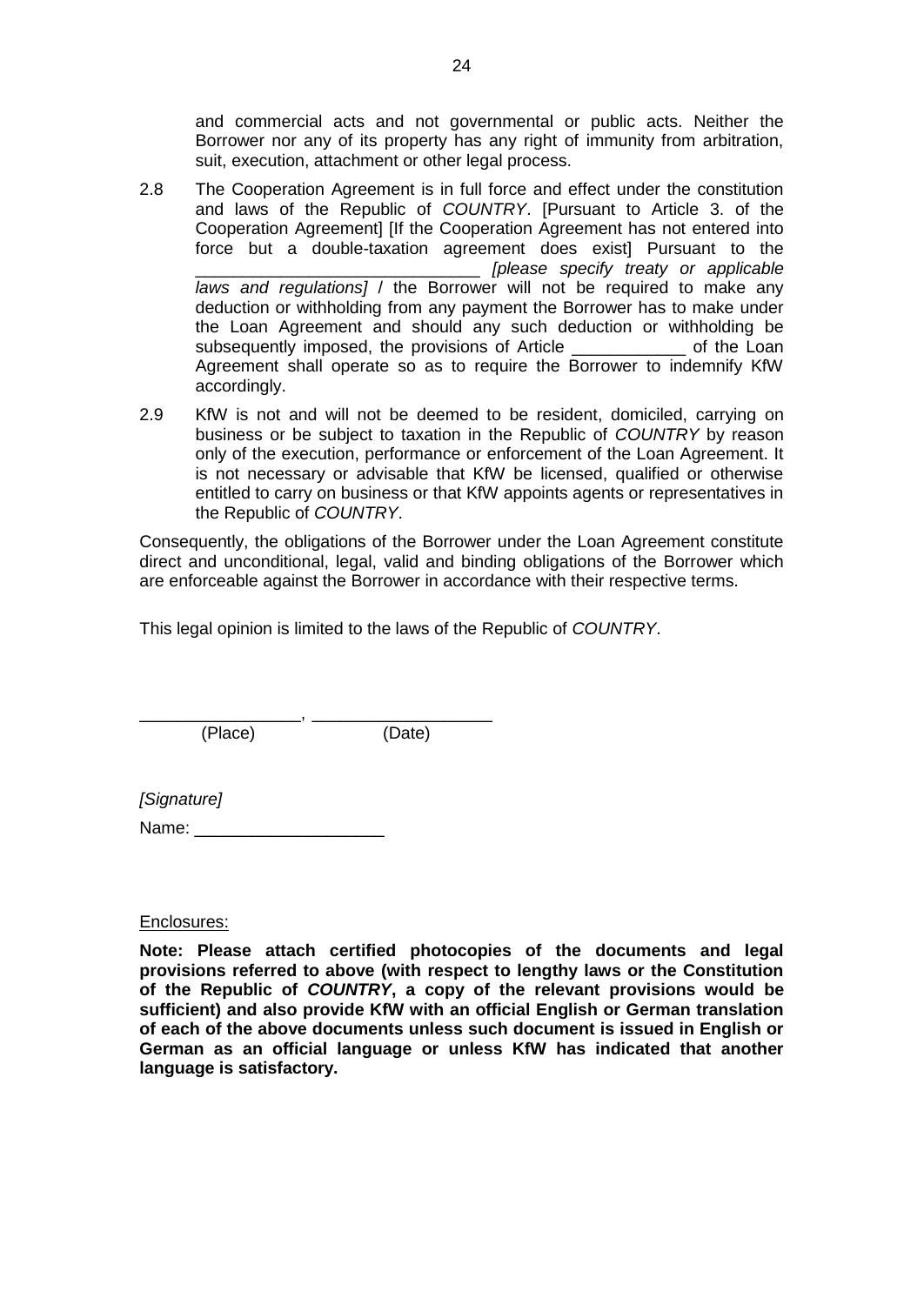### **Annnex 3**

Confirmation letter from KfW regarding the German Government Guarantee

# **Financial Cooperation between the Republic of Serbia and the Federal Republic of Germany**

Project: Rehabilitation of District Heating Systems in Serbia - Phase V

\_\_\_\_\_\_\_\_\_\_\_\_\_\_\_\_\_\_\_\_ \_\_\_\_\_\_\_\_\_\_\_\_\_\_\_\_\_\_\_\_\_

Guarantee of the Federal Republic of Germany for the Loan

Dear Sirs,

We herewith confirm that we have received the guarantee of the Federal Republic of Germany for the Loan as stipulated in the Loan Agreement dated \_\_\_\_\_\_\_\_\_\_\_\_ for the Project Rehabilitation of District Heating Systems in Serbia - Phase V.

Yours sincerely,

KfW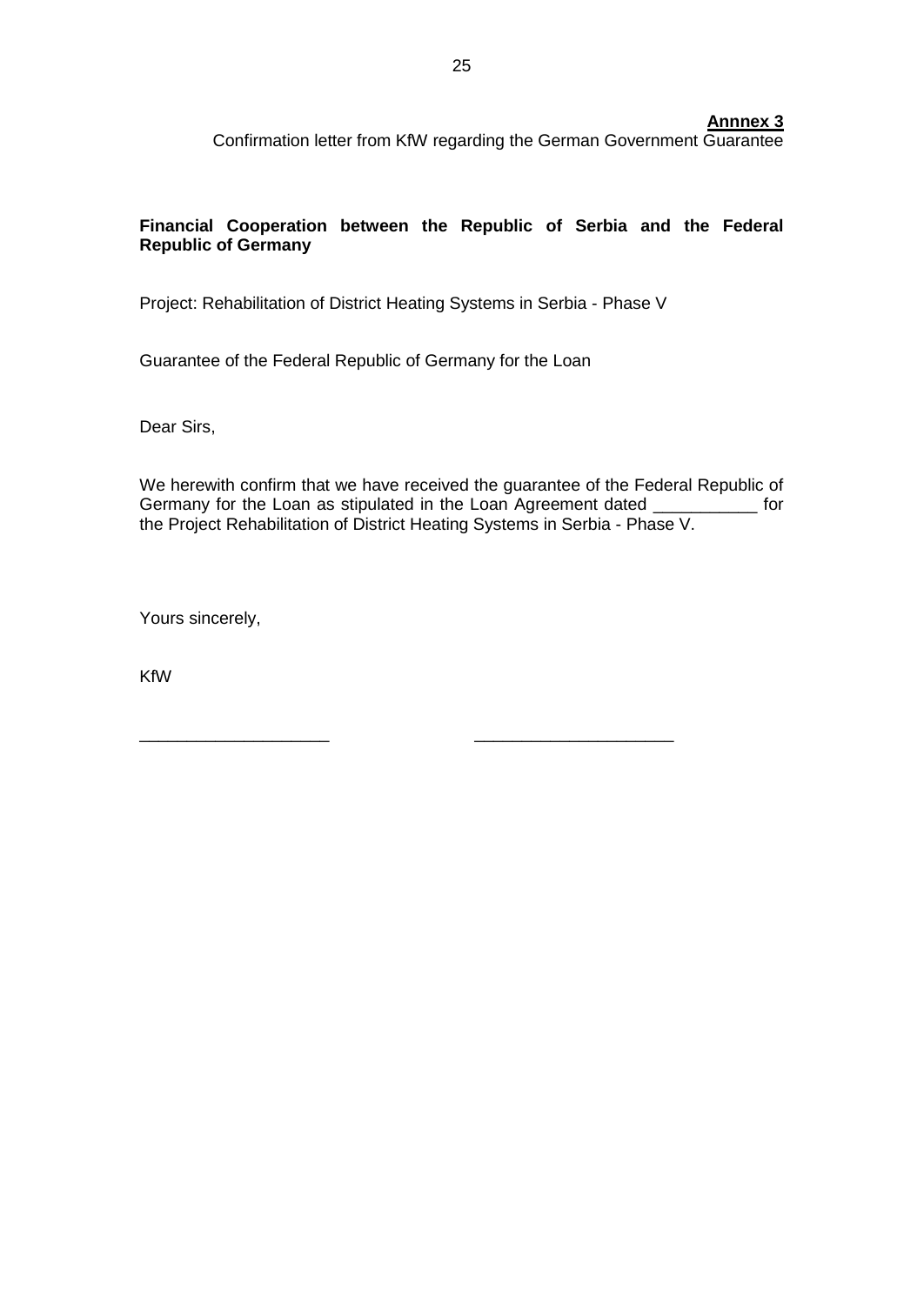# **Sporazum o zajmu**

od 18 decembra 2019. godine

između

# **KfW, Frankfurt na Majni ("KfW")**

**i**

# **Republike Srbije**

# **("Zajmoprimac")**

koju predstavlja ministar finansija

za

# **30.000.000,00 evra**

za Projekat

- Rehabilitacija sistema daljinskog grejanja u Srbiji, faza V -

BMZ Br: 201365766

Zajam br: 29567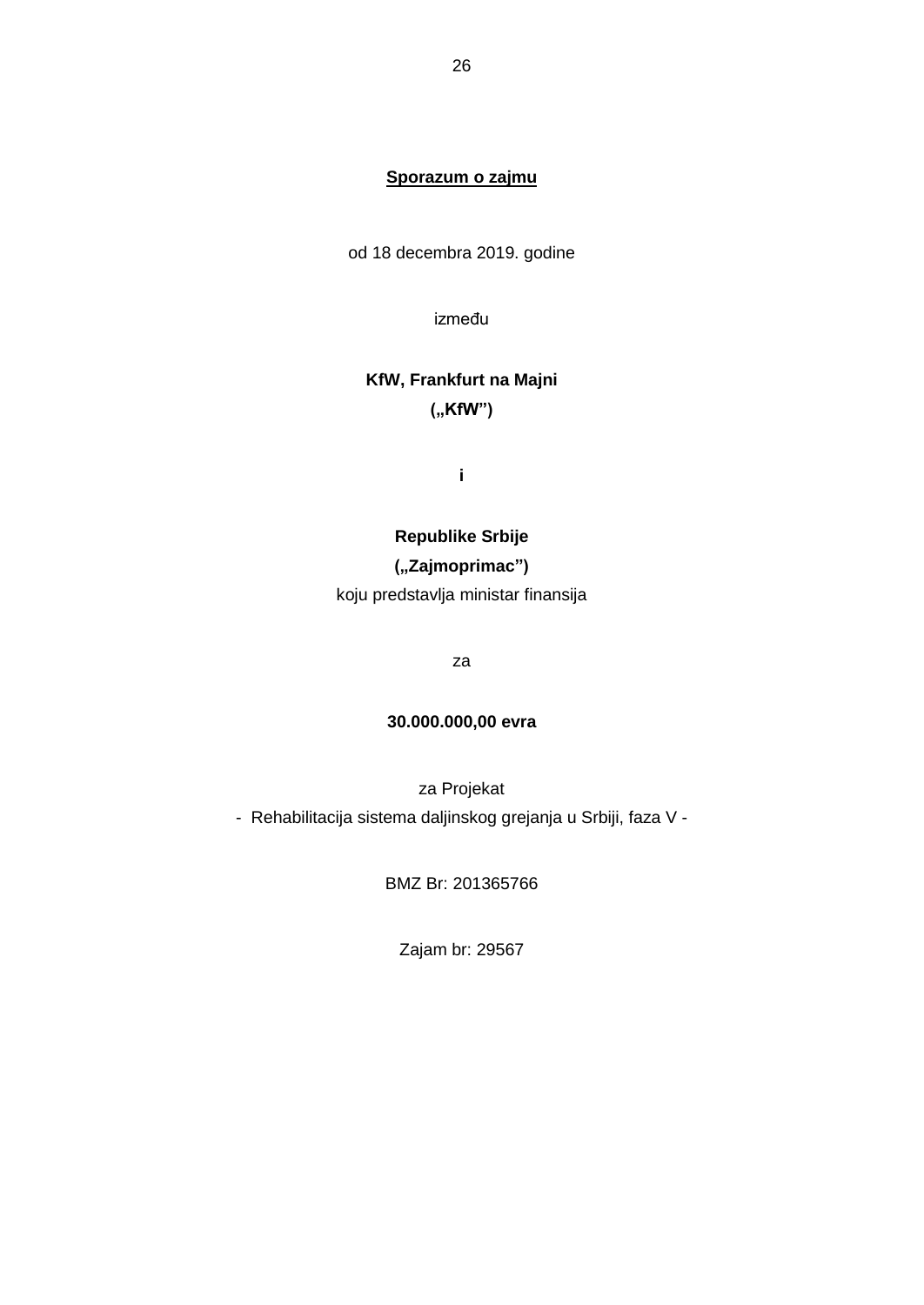|  | Sadržaj |  |  |
|--|---------|--|--|
|  |         |  |  |

| 1.                                                              |                                                                    |  |  |  |
|-----------------------------------------------------------------|--------------------------------------------------------------------|--|--|--|
| 2.                                                              |                                                                    |  |  |  |
| 3.                                                              |                                                                    |  |  |  |
| 4.                                                              |                                                                    |  |  |  |
| 5.                                                              |                                                                    |  |  |  |
| 6.                                                              |                                                                    |  |  |  |
| 7.                                                              |                                                                    |  |  |  |
| 8.                                                              |                                                                    |  |  |  |
| 9.                                                              |                                                                    |  |  |  |
| 10                                                              |                                                                    |  |  |  |
| 11.                                                             |                                                                    |  |  |  |
| 12.                                                             |                                                                    |  |  |  |
| 13.                                                             |                                                                    |  |  |  |
| 14.                                                             |                                                                    |  |  |  |
| 15.                                                             |                                                                    |  |  |  |
|                                                                 |                                                                    |  |  |  |
| Aneks 2 Obrazac Pravnog mišljenja Ministarstva pravde Republike |                                                                    |  |  |  |
|                                                                 |                                                                    |  |  |  |
|                                                                 | Aneks 3 Pismo potvrde KfW-a u vezi sa Garancijom nemačke Vlade  33 |  |  |  |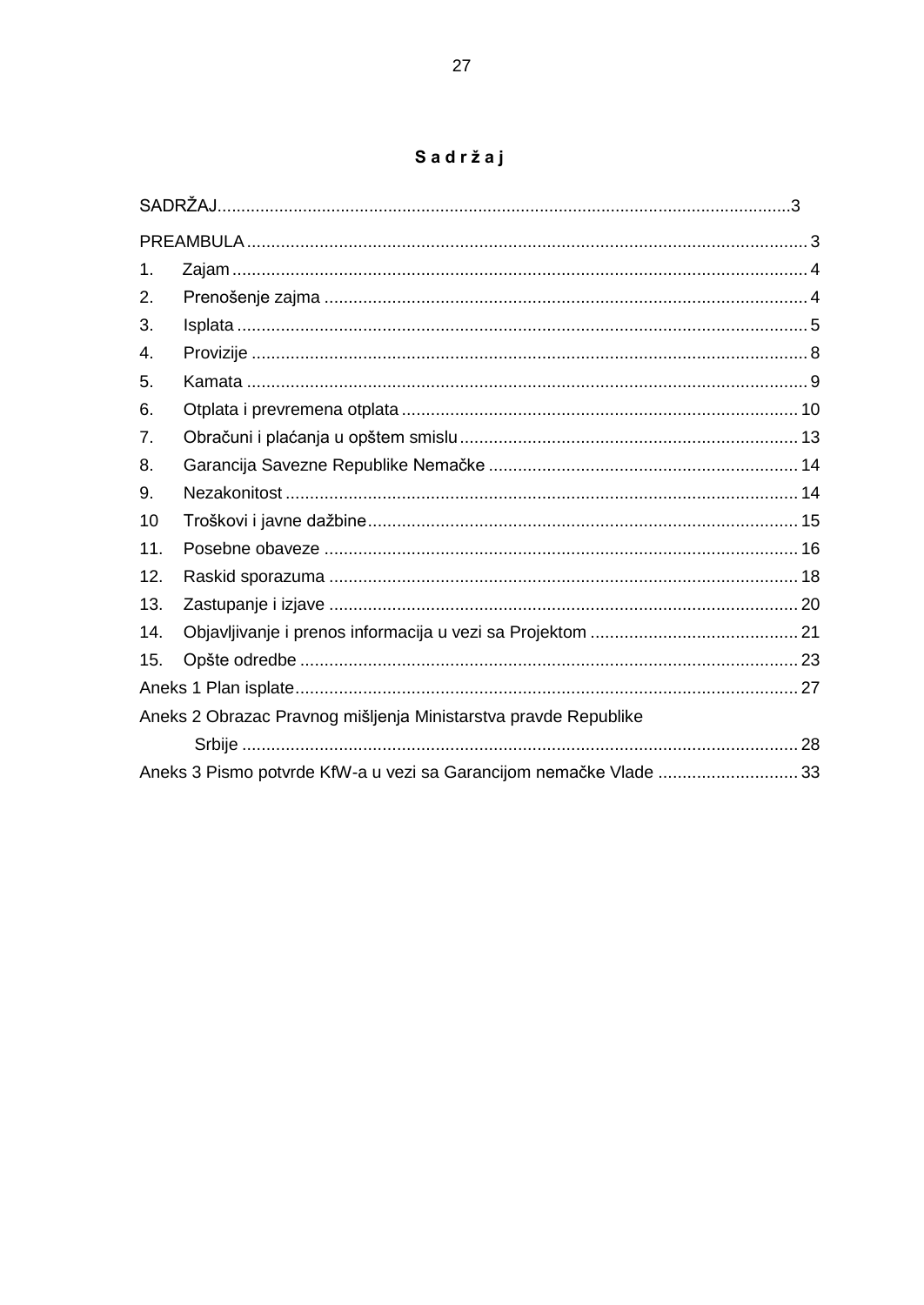#### **PREAMBULA**

Osnov za ovaj sporazum o zajmu između KfW i Zajmoprimca (**"Sporazumˮ ili "Sporazum o zajmu"**) je Sažeti zapisnik o pregovorima o razvojnoj saradnji između Vlade Republike Srbije i Vlade Savezne Republike Nemačke o finansijskoj saradnji od 25. juna 2013. godine i 22. oktobra 2013. godine.

Razmena nota inicirana od strane Vlade Savezne Republike Nemačke, koja treba da bude potvrđena od strane Zajmoprimca, biće završena pre stupanja na snagu ovog Sporazuma.

KfW će refinansirati Zajam dodeljen u skladu sa uslovima ovog sporazuma o zajmu sa subvencionisanjem kamatne stope iz budžetskih sredstava sa niskom kamatom koje je Savezna Republika Nemačka obezbedila za projekte koji ispunjavaju kriterijume podobnosti razvojne politike. Uslovi Zajma su usklađeni sa zahtevima Organizacije za ekonomsku saradnju i razvoj (OECD) koji se primenjuju na dan potpisivanja ovog sporazuma o zajmu u cilju njegovog priznavanja kao Zvanične razvojne pomoći (*Official Development Assistance*, ODA).

Na toj osnovi i pod uslovom da Savezna Republika Nemačka izda garanciju za Zajam, KfW će odobriti zajam u skladu sa uslovima ovog sporazuma o zajmu.

Kako je dogovoreno u gore navedenom Sažetom zapisniku, Zajmoprimac i KfW su predvideli da zaključe Sporazum o donaciji u iznosu od 2 miliona evra za prateće mere.

Zajam obezbeđen ovim Sporazumom o zajmu i Donacija koja će biti obezbeđena Sporaumom o donaciji u tekstu se dalje nazivaju "Projektna sredstva".

Dodatno, sredstva iz "Fonda za studije i ekperte" nemačkog Ministarstva za finansijsku saradnju i razvoj, biće na raspolaganju ukoliko se određeni kriterijumi ispune.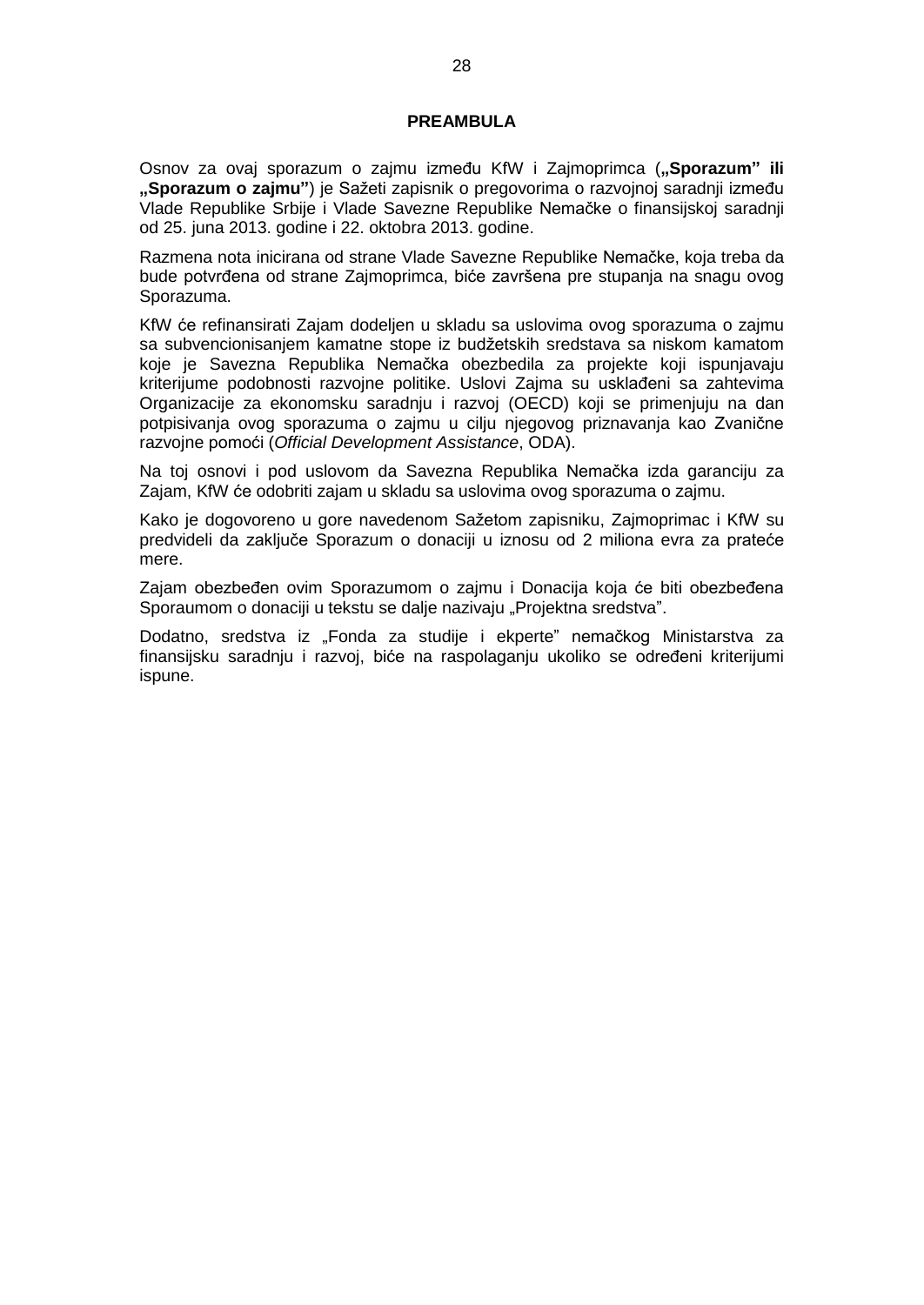# 1. **Zajam**

1.1 *Iznos*. KfW će Zajmoprimcu odobriti zajam koji ne prelazi ukupan iznos od

# **30.000.000,00 evra ("Zajam")**

## (rečima: trideset miliona evra).

1.2 Svrha. Zajmoprimac će koristiti Zajam isključivo u svrhu finansiranja rehabilitacije i modernizacije sistema daljinskog grejanja i pratećih mera ("Projekat"). Deo ovih pratećih mera odgovaraju inženjerskim uslugama ("Inženjerske usluge"). Zajmoprimac će preneti Zajam u celosti, izuzev troškova Inženjerskih usluga u iznosu do 500.000,00 evra, izabranim preduzećima za proizvodnju i distribuciju toplotne energije i/ili njihovim jedinicama lokalne samouprave **("Agencije za sprovođenje Projekta")** u skladu sa uslovima definisanim u članu 2. Zajmoprimac će obezbediti da Agencije za sprovođenje Projekta koriste Zajam isključivo za finansiranje Projekta.

Zajmoprimac, kojeg u ovom slučaju predstavljaju Ministarstvo finansija ("MF") i Ministarsvo rudarstva i energije ("MRE"), koje deluje kao Agencija za koordinaciju Projekta **("Agencija za koordinaciju Projektaˮ)**, i KfW utvrdiće detalje Projekta, kao i robu i usluge koje će se finansirati iz Projektnih sredstava, posebnim sporazumom ("Poseban sporazum").

1.3 *Porezi, takse, carinske dažbine*. Porezi i druge javne dažbine koje predstavljaju obaveze Zajmoprimca ili Agencija za sprovođenje Projekta, kao i carinske dažbine, ne mogu se finansirati iz Projektnih sredstava. Pored navedenog, roba i usluge uvezene u Republiku Srbiju za potrebe Projekta biće oslobođena plaćanja carina, a promet robom, uslugama i opremom za potrebe Projekta biće oslobođen plaćanja PDV-a.

# 2. **Prenošenje Zajma**

- 2.1 *Prenošenje Zajma na Agencije za sprovođenje Projekta*. Zajmoprimac će preneti Zajam u potpunosti, izuzev troškova Inženjerskih usluga u iznosu do 500.000,00 evra, na Agencije za sprovođenje Projekta u skladu sa posebnim sporazumima o prenosu ("Trilateralni ugovori") zaključenim između Zajmoprimca, kojeg predstavljaju Ministarstvo rudarstva i energetike i Ministarstvo finansija sa preduzećima za proizvodnju i distribuciju toplotne energije i odgovarajućim jedinicama lokalne samouprave. Uslovi u Trilateralnim ugovorima biće povoljni u najmanjoj meri kao što su uslovi utvrđeni u čl. 5.1. i 6.1 ovog sporazuma o zajmu.
- 2.2 *Overen prevod.* Pre prve isplate iz Zajma, Zajmoprimac će, posredstvom Agencije za koordinaciju Projekta dostaviti KfW-u overeni prevod Trilateralnog ugovora na engleski jezik. Pre bilo kakve dalje isplate iz Zajma, Zajmoprimac će, posredstvom Agencije za koordinaciju Projekta dostaviti KfW-u primerke narednih Trilateralnih ugovora. Ovo se ne odnosi na isplate koje su isključivo u vezi sa Inženjerskim uslugama.
- 2.3 *Nema prenošenja obaveza na Agencije za sprovođenje Projekta*. Prenošenje Zajma neće imati za posledicu preuzimanje bilo kakvih obaveza od strane Agencija za sprovođenje Projekta prema KfW-u u pogledu plaćanja obaveza prema ovom sporazumu o zajmu, ali ih ne oslobađa od plaćanja obaveza prema Zajmoprimcu.

# 3. **Isplata**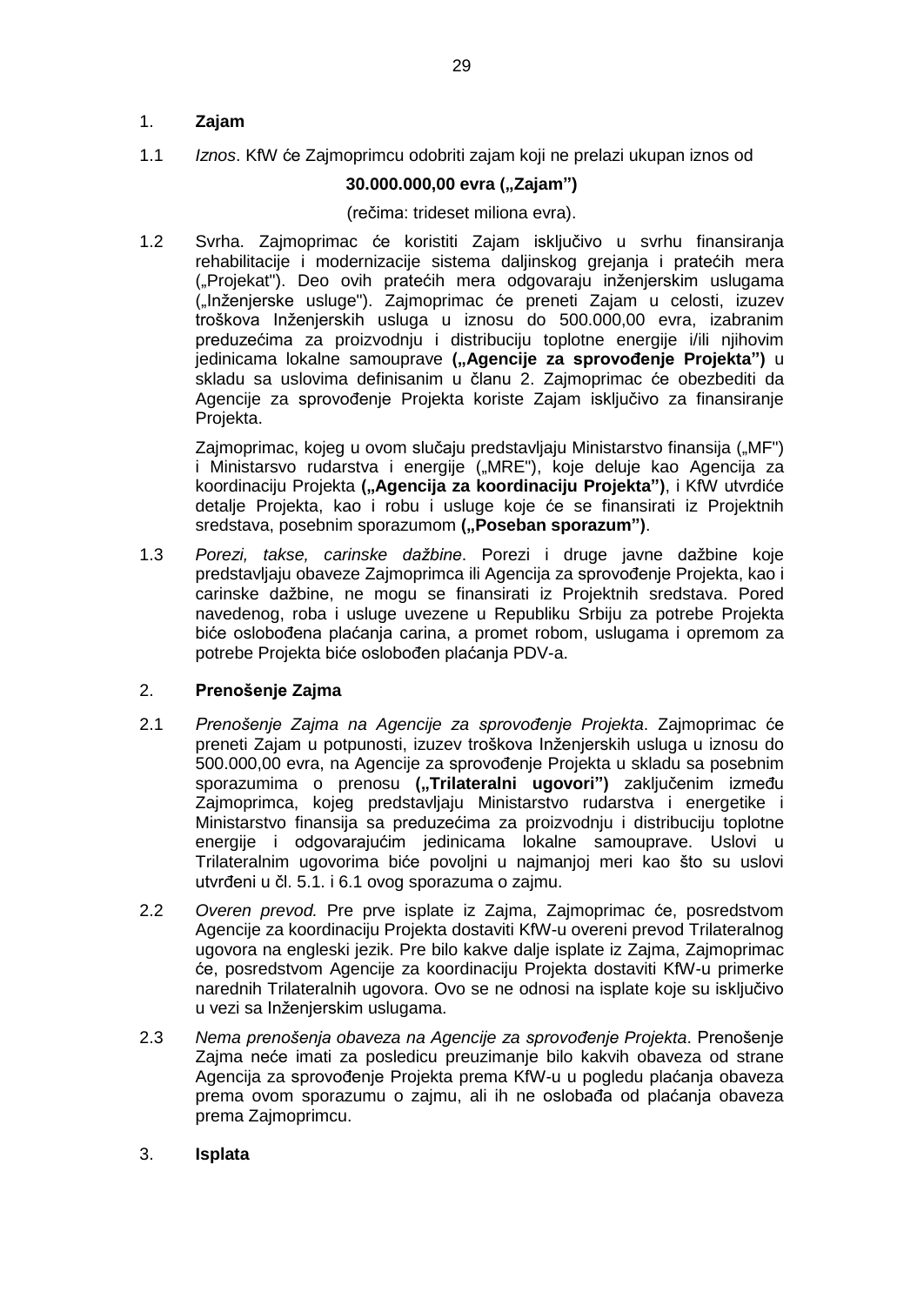- 3.1 *Zahtev za isplatu*. Čim budu ispunjeni svi uslovi koji prethode isplati u skladu sa članom 3.3 *(Uslovi koji prethode isplati)* ovog sporazuma o zajmu, KfW će na zahtev Zajmoprimca, preko Agencije za koordinaciju Projekta, isplatiti Zajam u skladu sa napretkom Projekta. Isplate će se vršiti u skladu sa Planom isplate koji je naveden u Aneksu 1 (Plan isplate) ovog sporazuma o zajmu. KfW će vršiti isplate samo do visine maksimalnih iznosa utvrđenih za svaki period za isplatu naveden u Aneksu 1. U meri u kojoj Zajmoprimac, preko Agencije za koordinaciju Projekta, bude zahtevao isplatu manjih iznosa u bilo kom takvom periodu, moći će da zahteva isplatu neisplaćenih iznosa u svakom narednom periodu. Uz izuzetak poslednje isplate, KfW nije u obavezi da vrši isplate u iznosima manjim od 250.000,00 evra.
- 3.2 *Rok za podnošenje zahteva za isplatu*. KfW može da odbije zahteve za isplatu nakon 30. decembra 2024. godine. KfW i Zajmoprimac mogu da se dogovore u pisanoj formi, razmenom pisama, o produžetku ovog roka.
- 3.3 *Uslovi koji prethode isplati*. KfW je u obavezi da izvrši isplate prema ovom sporazumu o zajmu samo ukoliko su ispunjeni sledeći uslovi koji prethode isplati, i to u obliku i sadržaju koji je prihvatljiv za KfW:
	- a) Zajmoprimac će, na zadovoljavajući način za KfW, dostaviti pravno mišljenje, čiji sadržaj mora biti u skladu sa uzorkom u Aneksu 2. *(Obrazac Pravnog mišljenja Ministarstva pravde Republike Srbije)* ovog sporazuma o zajmu, i overene primerke (svaki sa overenim prevodom na jezik ovog sporazuma o zajmu) svih dokumenata na koje se dato pravno mišljenje odnosi, da sporazum o zajmu ima pravno dejstvo i da je na snazi i, posebno, da
		- (i) je Zajmoprimac ispunio sve zahteve u skladu sa Ustavom i drugim zakonskim odredbama za pravosnažno preuzimanje svih svojih obaveza prema ovom sporazumu o zajmu, i
		- (ii) je KfW oslobođen plaćanja svih poreza na prihod od kamate, dažbina, naknada i sličnih troškova u Republici Srbiji, kada odobri Zajam;
	- b) KfW je primio originalni primerak ovog sporazuma o zajmu i Posebnog sporazuma, pri čemu je svaki pravosnažno potpisan;
	- c) KfW je primio deponovane potpise navedene u članu 13.1 *(Zastupanje Zajmoprimca)* ovog sporazuma o zajmu;
	- d) garancija Savezne Republike Nemačke navedena u članu 8. *(Garancija Savezne Republike Nemačke)* stupila je na snagu i pravosnažna je bez ikakvih ograničenja; KfW će obavestiti Zajmoprimca kada Garancija stupi na snagu i postane pravosnažna. Obrazac Pisma o potvrdi koje će dostaviti KfW priložen je kao Aneks 3 ovog sporazuma o zajmu;
	- e) Zajmoprimac je platio Proviziju za organizovanje posla predviđenu u članu 4.2 *(Provizija za organizovanje posla)* ovog sporazuma o zajmu;
	- f) ne postoji razlog za raskid ovog sporazuma o zajmu niti je nastao bilo kakav incident koji bi postao uzrok za raskid obaveštenjem ili istekom ili utvrđivanjem ili ispunjenjem uslova (potencijalni razlog za raskid);
	- g) nema vanrednih okolnosti koje su nastale i sprečavaju ili ozbiljno ugrožavaju sprovođenje, funkcionisanje ili svrhu Projekta ili izvršenje obaveza plaćanja koje Zajmoprimac preuzima u skladu sa ovim sporazumom o zajmu; i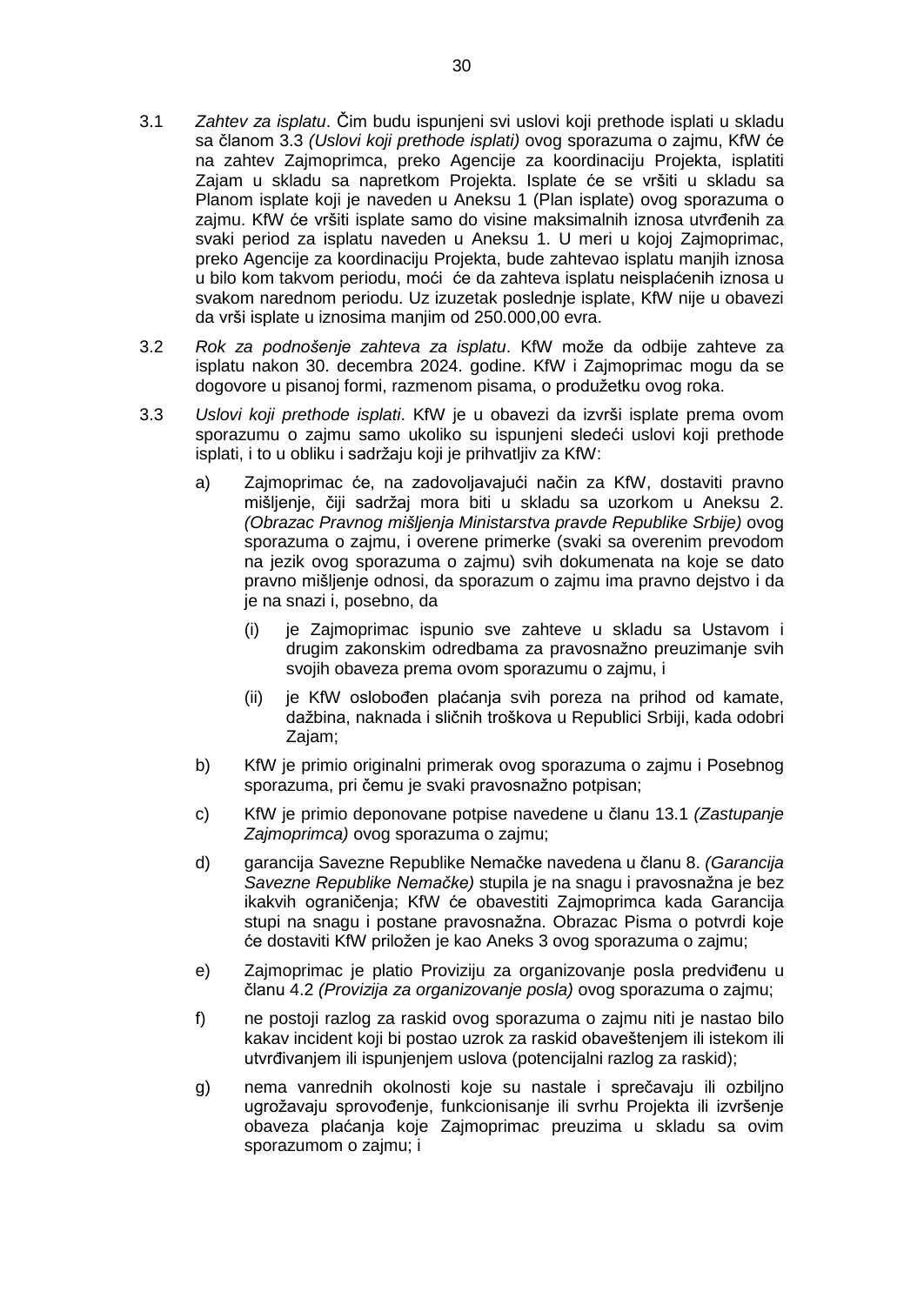h) KfW je primio overene prevode na engleski jezik Trilateralnih ugovora u skladu sa članom 2.2 ovog sporazuma o zajmu. Pre prve isplate i bilo koje dalje isplate kopiju naknadnih Trilateralnih ugovora u skladu sa članom 2.2 ovog sporazuma o zajmu. Ovaj uslov se ne odnosi na isplate koje su isključivo u vezi sa Inženjerskim uslugama.

KfW ima pravo da pre početka bilo koje isplate sredstava iz Zajma zahteva dodatna dokumenta i dokaze koje prema svom diskrecionom pravu (postupajući u razumnoj meri u skladu sa regulativama i politikama koje se primenjuju u KfW-u i/ili međunarodnoj bankarskoj praksi) smatra neophodnim kako bi potvrdio uslove koji prethode isplati navedenoj u ovom odeljku.

- 3.4 *Detalji postupka isplate*. Zajmoprimac, kojeg u ovom slučaju predstavlja Agencija za koordinaciju projekta, i KfW će odrediti detalje postupka isplate u Posebnom sporazumu i, posebno, dokaze koje Zajmoprimac, posredstvom Agencije za koordinaciju projekta, mora da dostavi čime dokumentuje da se zahtevani iznosi Zajma koriste u dogovorenu svrhu.
- 3.5 *Pravo na odustajanje od isplate*. Pod uslovom da je ispunio svoje obaveze predviđene članom 11. (Posebne obaveze) ovog sporazuma o zajmu, Zajmoprimac može odustati od isplate neisplaćenih iznosa Zajma, uz prethodnu saglasnost KfW-a, u zamenu za plaćanje Naknade za odustajanje od isplate u skladu i kako je definisano članom 3.6 (Naknada za odustajanje od isplate) ovog sporazuma o zajmu.
- 3.6 *Naknada za odustajanje od isplate*. Ukoliko Zajmoprimac odustane od isplate nekog iznosa Zajma u skladu sa članom 3.5 (Pravo na odustajanje od isplate) ovog sporazuma o zajmu, ili ukoliko iznos Zajma nije do kraja isplaćen, ili ukoliko nije isplaćen do roka navedenog u članu 3.2 (Rok za podnošenje zahteva za isplatu) ovog sporazuma o zajmu, Zajmoprimac će na zahtev, bez odlaganja, platiti KfW-u iznos koji je neophodan da bi se KfW-u nadoknadili svi gubici, izdaci i troškovi koje KfW snosi kao posledicu odustajanja od isplate iznosa Zajma **("Naknada za odustajanje od isplate")**, osim ukoliko takvo neprihvatanje predstavlja kršenje ovog sporazuma o zajmu od strane KfW-a. KfW će obračunati iznos Naknade za odustajanje od isplate na razuman način i o tome obavestiti Zajmoprimca. Naknada za odustajanje od isplate biće određena kao da Savezna Republika Nemačka nije obezbedila subvencionisanu kamatu za Projekat.

# 4. **Provizije**

4.1 *Provizija na nepovučena sredstva*. Zajmoprimac će platiti bespovratnu proviziju na nepovučena sredstva Zajma u iznosu od 0,25% godišnje **("Provizija na nepovučena sredstva").**

Provizija na nepovučena sredstva dospeva za plaćanje polugodišnje za protekli period, na dan 15. maj i 15. novembar svake godine, a prvi put 15. maja 2021. godine, ali ne pre odgovarajućeg datuma koji sledi nakon dana kada ovaj sporazum o zajmu stupi na snagu i proizvodi pravno dejstvo, shodno članu 15.10 (Stupanje na snagu) ovog sporazuma o zajmu.

Provizija na nepovučena sredstva će biti obračunata, ukoliko je primenjivo, sa retroaktivnim dejstvom za period koji počinje dvanaest meseci nakon potpisivanja ovog sporazuma o zajmu i traje do datuma isplate sredstava Zajma u celosti ili, ukoliko je primenjivo, do datuma definitivnog otkazivanja isplate Zajma.

4.2 *Provizija za organizovanje posla*. Zajmoprimac će platiti KfW-u bespovratni jednokratni paušalni iznos na ime provizije za organizovanje posla u iznosu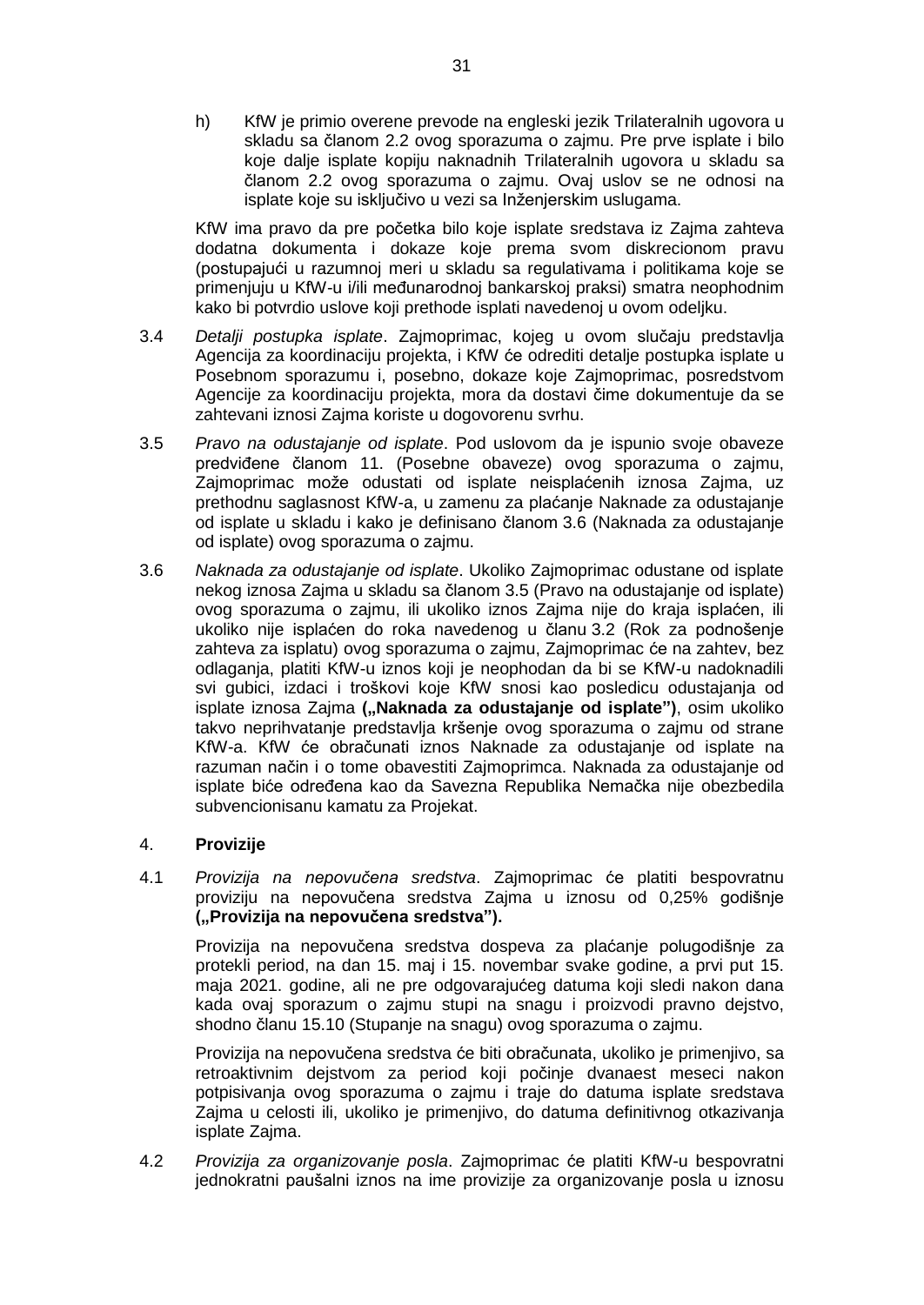od 0,5% od iznosa Zajma navedenog u članu 1.1 ovog sporazuma o zajmu **("Provizija za organizovanje posla").**

Provizija za organizovanje posla dospeva na plaćanje najranije na sledeća dva datuma: (i) pre prve isplate ili (ii) po isteku šest meseci nakon potpisivanja ovog sporazuma o zajmu od strane KfW-a, ili nakon što protekne mesec dana od stupanja na snagu i dejstvo ovog sporazuma o zajmu (u zavisnosti koji od datuma navedenih u tački (ii) nastupi kasnije). Provizija za organizovanje posla dospeva za plaćanje bez obzira da li je Zajam isplaćen u celosti ili delimično, ili uopšte.

## 5. **Kamata**

5.1 *Kamata*: Zajmoprimac će KfW-u platiti kamatu na sledeći način:

Fiksna kamatna stopa. Zajmoprimac će plaćati kamatu na Zajam po stopi od 0,9% godišnje ("Fiksna kamatna stopa") dok ne bude primljena poslednja rata otplate u skladu sa planom otplate utvrđenim u članu 6.1 (Plan otplate) ovog sporazuma o zajmu.

- 5.2 *Obračun kamate*. Kamata na isplaćen iznos Zajma će se zaračunavati od datuma (ne uključujući taj dan) kada je odgovarajući iznos Zajma isplaćen sa računa Zajma koji je KfW otvorio za Zajmoprimca do datuma (uključujući taj dan) kada su pojedinačne rate otplate Zajma uplaćene na račun KfW-a naveden u članu 7.3 (Broj računa, vreme uplate) ovog sporazuma o zajmu. Kamata će se obračunavati u skladu sa članom 7.1 (Obračun) ovog sporazuma o zajmu.
- 5.3 *Datumi plaćanja*. Kamata za prethodni period dospeva za plaćanje na niže navedene datume (svaki od njih "Datum plaćanja"):
	- a) pre datuma dospeća prve rate otplate, dana 15. maja i 15. novembra svake godine, ali ne pre Datuma plaćanja koji sledi nakon dana kada ovaj sporazum o zajmu stupi na snagu i proizvodi pravno dejstvo, prema članu 15.10 (Stupanje na snagu) ovog sporazuma o zajmu;
	- b) na datum dospeća prve rate otplate prema članu 6.1 (Plan otplate) ovog sporazuma o zajmu, zajedno sa tom ratom;
	- c) potom na datume dospeća rata otplate prema članu 6.1 (Plan otplate) ovog sporazuma o zajmu.

# 6. **Otplata i prevremena otplata**

6.1 *Plan otplate*. Period otplate neće biti duži od petnaest (15) godina uključujući period počeka do pet (5) godina. Zajmoprimac će otplatiti Zajam na sledeći način: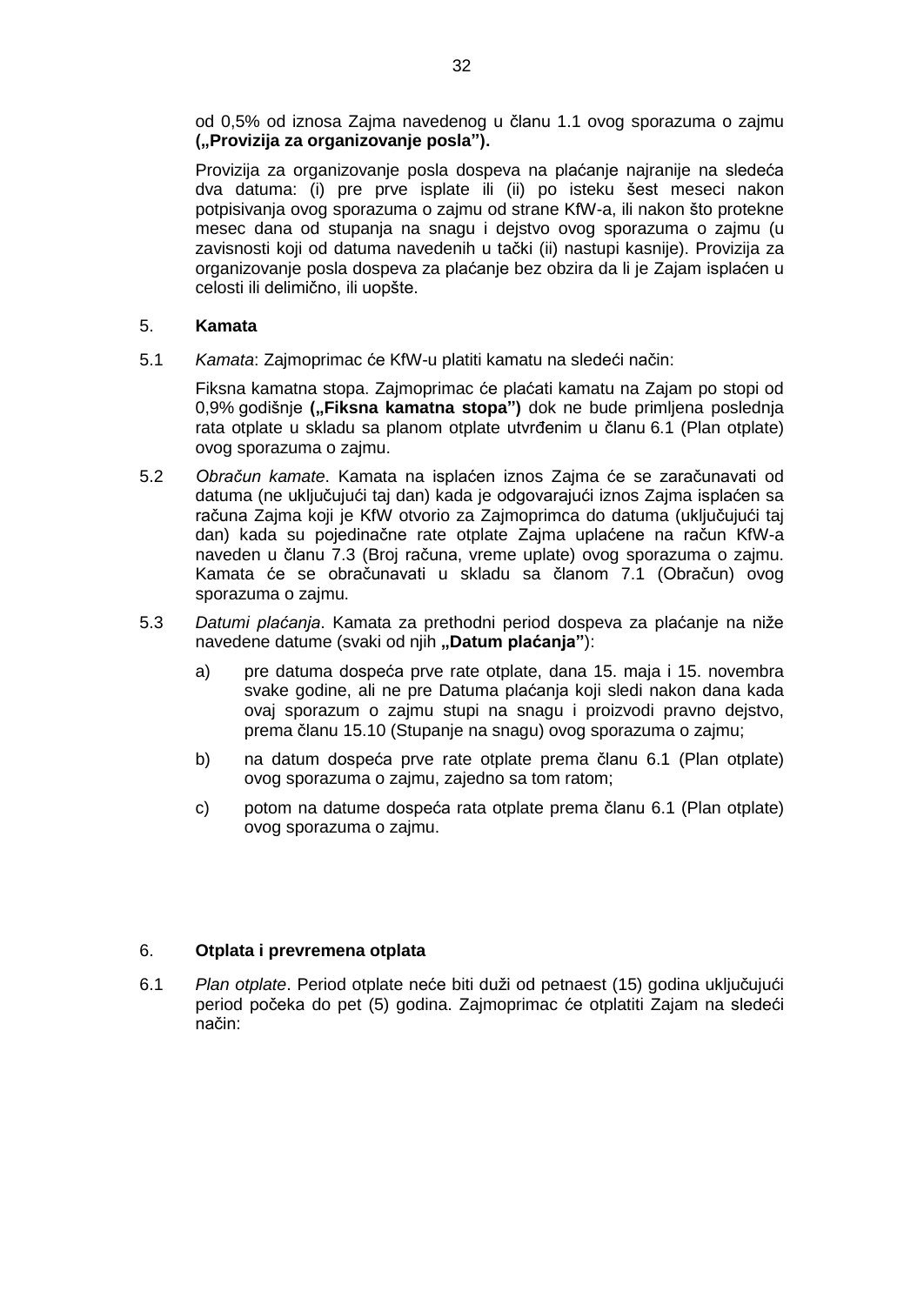| Rata           | Datum dospeća         | Iznos u evrima |
|----------------|-----------------------|----------------|
| 1              | 15.11.24              | 1.428.571,42   |
| $\overline{2}$ | 15.05.25              | 1.428.571,42   |
| 3              | $15.1\overline{1.25}$ | 1.428.571,42   |
| 4              | 15.05.26              | 1.428.571,42   |
| 5              | 15.11.26              | 1.428.571,42   |
| 6              | 15.05.27              | 1.428.571,42   |
| 7              | 15.11.27              | 1.428.571,42   |
| 8              | 15.05.28              | 1.428.571,42   |
| 9              | 15.11.28              | 1.428.571,42   |
| 10             | 15.05.29              | 1.428.571,42   |
| 11             | 15.11.29              | 1.428.571,42   |
| 12             | 15.05.30              | 1.428.571,42   |
| 13             | 15.11.30              | 1.428.571,42   |
| 14             | 15.05.31              | 1.428.571,42   |
| 15             | 15.11.31              | 1.428.571,42   |
| 16             | 15.05.32              | 1.428.571,42   |
| 17             | 15.11.32              | 1.428.571,42   |
| 18             | 15.05.33              | 1.428.571,42   |
| 19             | 15.11.33              | 1.428.571,42   |
| 20             | 15.05.34              | 1.428.571,42   |
| 21             | 15.11.34              | 1.428.571,60   |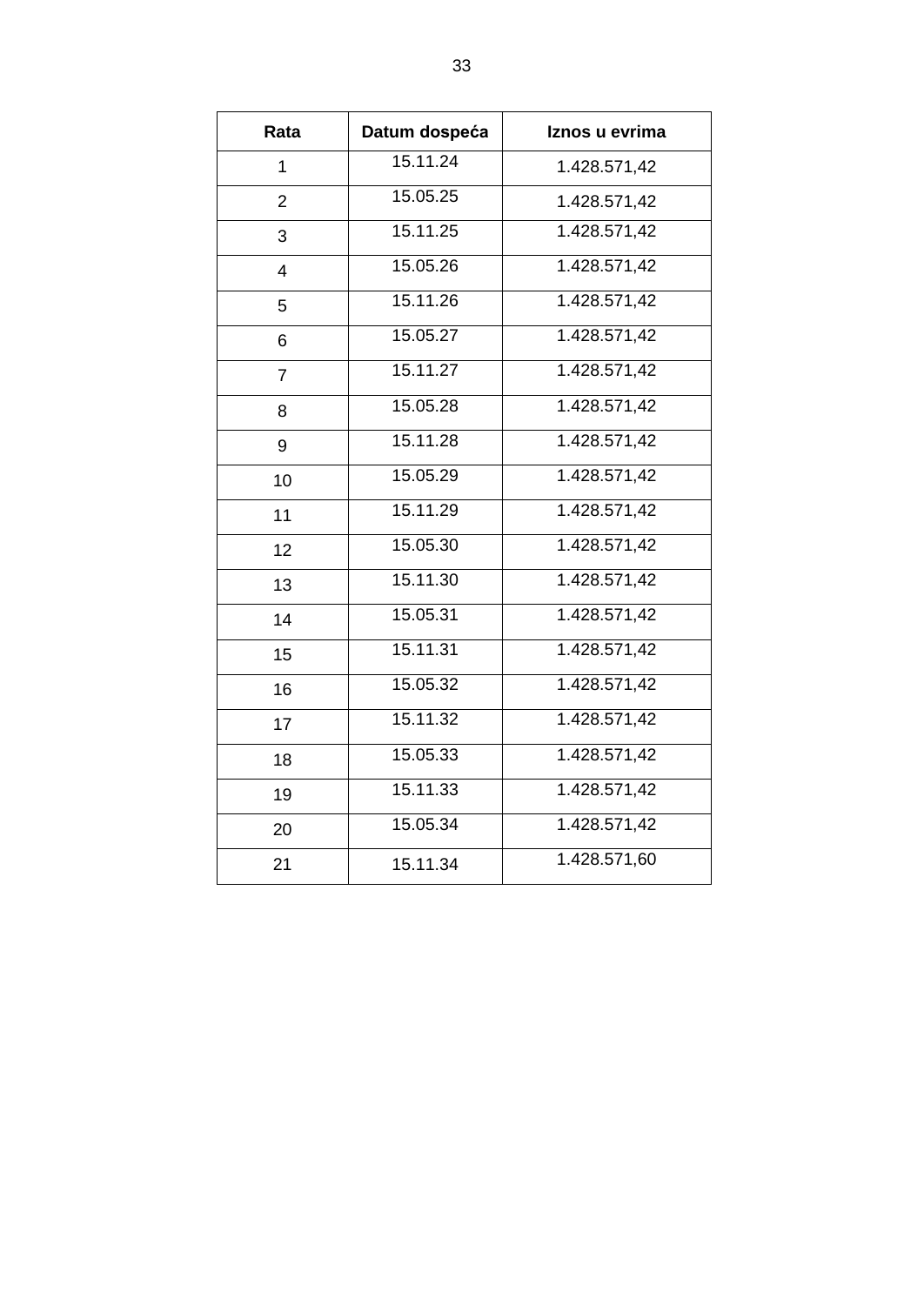Ovaj Plan otplate može biti izmenjen s vremena na vreme u skladu sa članom 6.5

- 6.2 *Neisplaćeni iznosi Zajma*. Neisplaćeni iznosi Zajma se saldiraju sa ratom otplate koja poslednja dospeva u skladu sa odgovarajućim Planom otplate, utvrđenim u članu 6.1 (Plan otplate) ovog sporazuma o zajmu, osim ako KfW po sopstvenom nahođenju, nakon prethodne konsultacije sa Zajmoprimcem, ne izabere neki drugi način saldiranja u posebnim slučajevima.
- 6.3 *Oplata u slučaju nepotpune isplate*. Ukoliko rata otplate dospe za plaćanje pre nego što je Zajam isplaćen u celini, to neće uticati na Plan otplate naveden u članu 6.1. (Plan otplate) ovog sporazuma o zajmu sve dok odgovarajuća rata otplate koja dospeva za plaćanje prema Planu otplate bude manja od iznosa Zajma koji je isplaćen ali još nije otplaćen **("Neotplaćen iznos Zajma")**. Ukoliko rata otplate koja dospeva u skladu sa članom 6.1 (Plan otplate) ovog sporazuma o zajmu premaši Neotplaćen iznos Zajma, rata otplate će se smanjiti na iznos Neotplaćenog iznosa Zajma, a razlika će biti ravnomerno dodeljena ratama otplate koje su još neotplaćene. Prilikom obračuna Neotplaćenog iznosa Zajma, KfW zadržava pravo da razmotri isplate iz Zajma izvršene u periodu od 45 ili manje dana pre Datuma plaćanja kako bi utvrdio iznos Neotplaćenog iznosa Zajma samo za sledeći Datum plaćanja.
- 6.4 *Prevremena otplata*. U slučaju prevremene otplate primenjivaće se sledeće:
	- a) *Pravo na prevremenu otplatu*. Zajmoprimac, u skladu sa narednim stavovima od 6.4 b) (Obaveštenje) do 6.4 e) (Saldiranje), ima pravo da izvrši otplatu Zajma pre planiranog datuma dospeća pod uslovom da prevremeno otplaćeni iznos bude jednak iznosu rate otplate prema članu 6.1 (Plan otplate) ovog sporazuma o zajmu.
	- b) *Obaveštenje*. U skladu sa članom 6.4 a) (Pravo na prevremenu otplatu) ovog sporazuma o zajmu, prevremena otplata nekog iznosa Zajma mora biti predmet obaveštenja o prevremenoj otplati koje Zajmoprimac šalje KfW-u najkasnije petnaestog Radnog dana banaka (kako je definisano u članu 15.1 (Radni dan banaka) ovog sporazuma o zajmu) pre nameravanog datuma prevremene otplate. Ovakvo obaveštenje je neopozivo; ono mora sadržati datum kada će se prevremena otplata izvršiti, iznos prevremene oplate i obavezuje Zajmoprimca da naznačenog datuma uplati KfW-u navedeni iznos.
	- c) *Naknada za prevremenu otplatu*. Ukoliko Zajmoprimac prevremeno otplati iznos Zajma sa fiksnom kamatnom stopom, Zajmoprimac bez odlaganja plaća KfW-u, na zahtev, Naknadu za prevremenu otplatu **("Naknada za prevremenu otplatu")**. KfW će utvrditi visinu iznosa Naknade za prevremenu otplatu na razuman način i o tome obavestiti Zajmoprimca. Naknada za prevremenu otplatu će biti određena kao da Savezna Republika Nemačka nije obezbedila subvencionisanu kamatnu stopu za Projekat. Na zahtev Zajmoprimca, KfW će Zajmoprimcu obezbediti preliminarni iznos naknade za prevremenu otplatu pre obaveznog neopozivog obaveštenja o otplati u skladu sa članom 6.4 b) (Obaveštenje) ovog sporazuma o zajmu.
	- d) *Dospeli iznosi*. Zajedno sa prevremenom otplatom, Zajmoprimac takođe plaća sledeće iznose u skladu sa članom 6.4 a) (Pravo na prevremenu otplatu) ovog sporazuma o zajmu: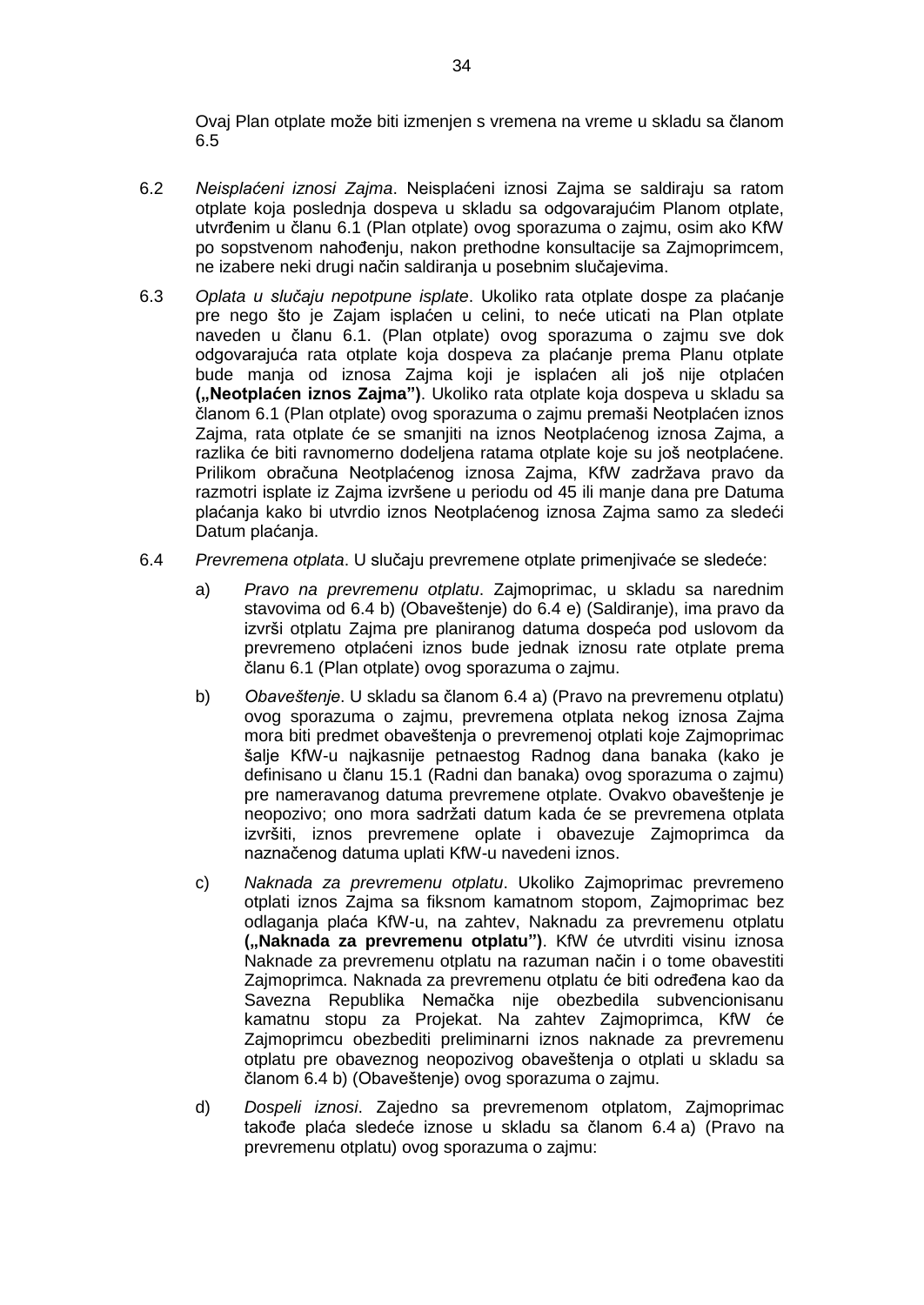- (i) bilo koju naknadu za prevremenu otplatu koja dospeva kao rezultat prevremene otplate u skladu sa članom 6.4 c) (Naknada za prevremenu otplatu) ovog sporazuma o zajmu; i
- (ii) celokupnu pripisanu kamatu na prevremeno otplaćeni deo Zajma i sva druga plaćanja koja su i dalje neizmirena po ovom sporazumu o zajmu, a koja su nastala do datuma prevremene otplate.
- e) *Saldiranje*. Član 6.2 (Neisplaćeni iznosi Zajma) ovog sporazuma o zajmu će se primenjivati *mutatis mutandis* na saldiranje prevremenih otplata.
- 6.5 *Revidirani Plan otplate*. U slučaju primene člana 6.3 (Oplata u slučaju nepotpune isplate) ili člana 6.4 (Prevremena otplata) ovog sporazuma o zajmu, KfW će Zajmoprimcu dostaviti revidirani plan otplate koji će postati sastavni deo ovog sporazuma o zajmu i zameniti plan otplate koji se primenjivao do tada.

## 7. **Obračuni i plaćanja u opštem smislu**

- 7.1 *Obračun*. Kamata, Provizija na nepovučena sredstva, zatezna kamata u skladu sa članom 7.5 (Zatezna kamata) ovog sporazuma o zajmu, paušalna naknada za neplaćene iznose u skladu sa članom 7.6 (Paušalna naknada) ovog sporazuma o zajmu, Naknada za odustajanje od isplate i Naknada za prevremenu otplatu obračunavaće se na osnovu godine u trajanju od 360 dana sa mesecima u trajanju od 30 dana.
- 7.2 *Datum dospeća*. Ukoliko neko plaćanje koje treba da bude izvršeno prema ovom sporazumu o zajmu dospeva na dan koji nije Radni dan banaka, Zajmoprimac mora izvršiti takvo plaćanje narednog Radnog dana banaka. Ukoliko sledeći Radni dan banaka pada narednog kalendarskog meseca, takvo plaćanje mora biti izvršeno poslednjeg Radnog dana banaka tekućeg kalendarskog meseca.
- 7.3 *Broj računa, vreme uplate*. Zajmoprimac će biti oslobođen obaveza plaćanja koje proizilaze iz ovog sporazuma o zajmu čim se utvrdi da su odgovarajući iznosi uplaćeni KfW-u i da su na raspolaganju KfW-u bez ikakvih umanjenja iznosa u evrima, da je uplata izvršena najkasnije do 10 sati pre podne u Frankfurtu na Majni, Savezna Republika Nemačka, na račun KfW-a u Frankfurtu na Majni, Savezna Republika Nemačka, broj IBAN DE 92 5002 0400 3122 3012 32 (uz naznaku datuma dospeća kao dodatne reference ("Ref. godina/ mesec/dan").
- 7.4 *Protivpotraživanja Zajmoprimca*. Zajmoprimac nema pravo da zahteva zadržavanje ili poravnanje iznosa ili neka druga slična prava u vezi sa obavezom plaćanja prema ovom sporazumu o zajmu, osim ukoliko su takva prava priznata konačnom presudom ili ukoliko nije osporeno od strane KfW-a.
- 7.5 *Zatezna kamata*. Ukoliko bilo koja rata otplate ili prevremene otplate u skladu sa članom 6.4 (Prevremena otplata) ovog sporazuma o zajmu ne bude na raspolaganju KfW-u na dan dospeća, KfW može, bez prethodnog upozorenja, naplatiti zateznu kamatu po stopi od 200 baznih poena na godišnjem nivou iznad kamatne stope navedene u članu 5.1 (Kamata) ovog sporazuma o zajmu za period koji počinje na datum dospeća i završava se na dan izvršenja takve uplate na račun KfW-a naveden u članu 7.3 (Broj računa, vreme uplate) ovog sporazuma o zajmu. Takva zatezna kamata mora biti plaćena odmah na prvi zahtev KfW-a.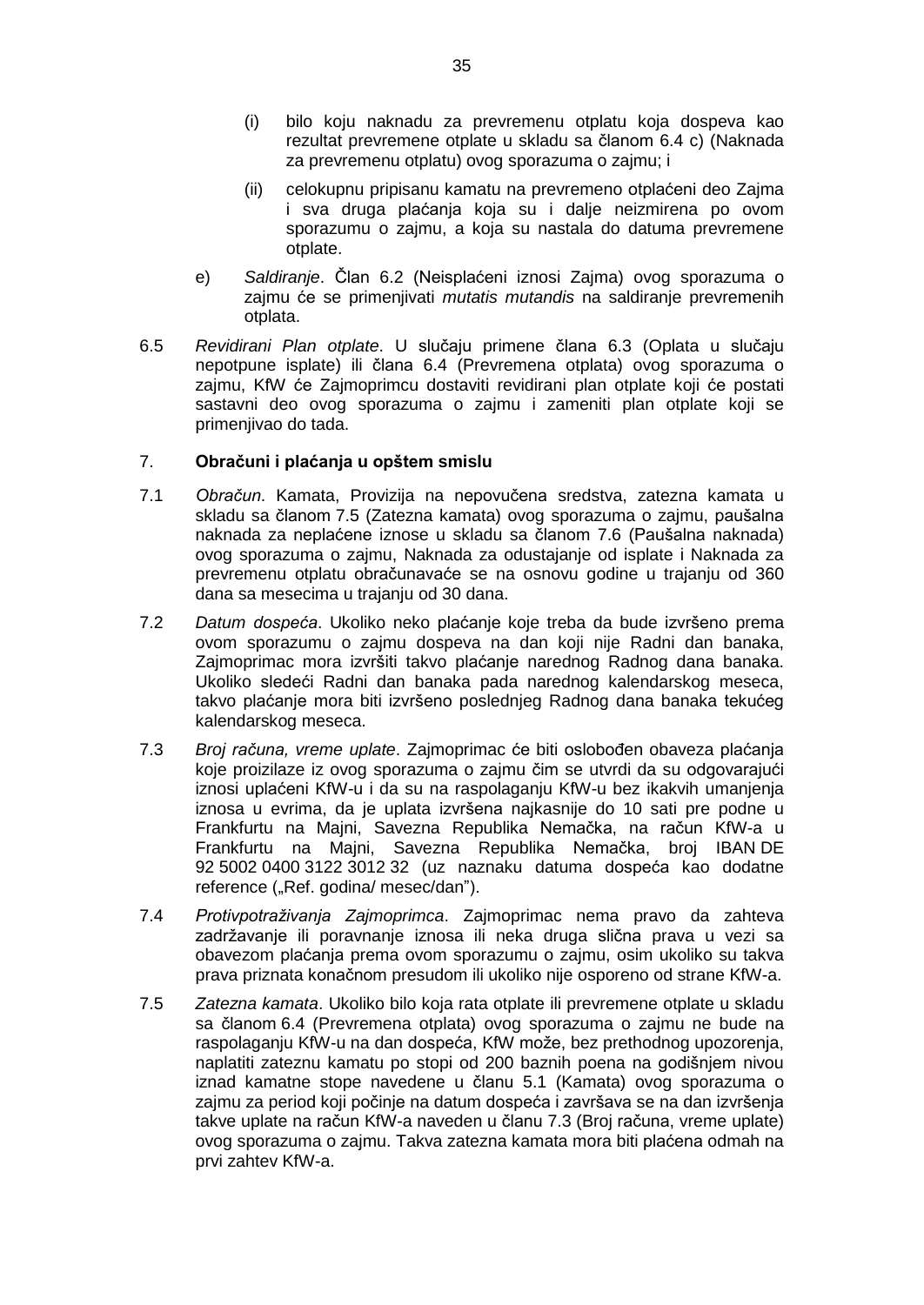- 7.6 *Paušalna naknada*. Za dospele a neplaćene iznose (uz izuzetak onih rata otplate i prevremene otplate navedene u članu 7.5 (Zatezna kamata) ovog sporazuma o zajmu) KfW može, bez prethodnog upozorenja, zahtevati uplatu paušalne naknade za period od datuma dospeća do datuma uplate, po stopi od 200 baznih poena na godišnjem nivou iznad Fiksne kamatne stope navedene u članu 5.1 (Kamata) ovog sporazuma o zajmu. Paušalna naknada mora biti plaćena odmah na prvi zahtev KfW-a. Zajmoprimac je slobodan da dokaže da nije naneta nikakva šteta ili da je naneta šteta manja od iznosa paušalne naknade.
- 7.7 *Saldiranje*. KfW ima pravo na saldiranje primljenih plaćanja u odnosu na plaćanja koja dospevaju a nisu izmirena prema ovom sporazumu o zajmu.
- 7.8 *Obračuni od strane KfW-a*. Ukoliko nema očiglednih grešaka, obračun KfW-a i izračunavanje dospelih iznosa u vezi sa ovim sporazumom o zajmu, predstavlja prima-facie dokaz *(Anscheinsbeweis).*

## 8. **Garancija Savezne Republike Nemačke**

Pre prve isplate, za potraživanja KfW-a na osnovu ovog sporazuma o zajmu, garantovaće Savezna Republika Nemačka.

## 9. **Nezakonitost**

Ukoliko, prema bilo kojoj važećoj nadležnosti, za KfW postane nezakonito da vrši svoje obaveze kako je predviđeno ovim sporazumom o zajmu, ili finansira ili održava Zajam ("Događaj nezakonitosti"), nakon što KfW obavesti Zajmoprimca:

- a) obaveza KfW-a će se odmah otkazati, i
- b) Zajmoprimac otplaćuje Zajam u celosti na datum koji KfW utvrdi u obaveštenju koje dostavi Zajmoprimcu (najranije poslednjeg dana bilo kojeg važećeg perioda počeka koji je dozvoljen zakonom).

U svom obaveštenju na osnovu ovog stava, KfW je u obavezi da pruži razumno objašnjenje u vezi sa Događajem nezakonitosti. KfW i Zajmoprimac mogu dogovoriti drugi datum otplate ili otplatu u ratama.

Radi izbegavanja sumnje, bilo kakvo otkazivanje na osnovu ovog sporazuma o zajmu podleže članu 3.6. (Naknada za odustajanje od isplate) i bilo koja otplata Zajma prema ovom sporazumu predstavlja prevremenu otlatu i biće predmet odredbi definisanih u članu 6.4 c) (Naknada za prevremenu otplatu) i d) (Dospeli iznosi).

### 10. **Troškovi i javne dažbine**

- 10.1 *Zabrana odbitaka ili obustava*. Zajmoprimac će izvršiti sva plaćanja po ovom sporazumu o zajmu bez odbitaka na ime poreza, drugih javnih dažbina ili drugih troškova. U slučaju da Zajmoprimac ima zakonsku ili obavezu druge vrste da izvrši takav odbitak ili umanjenje plaćanja, Zajmoprimac će uvećati takve iznose, koliko je potrebno, kako bi KfW primila u celosti iznose koji dospevaju prema ovom sporazumu o zajmu nakon odbitaka na ime poreza i dažbina.
- 10.2 *Troškovi*. Zajmoprimac snosi sve troškove i rashode nastale u vezi sa isplatom i otplatom Zajma, posebno troškove doznačavanja i prenosa (uključujući i proviziju za konverziju), kao i sve troškove i rashode koji nastanu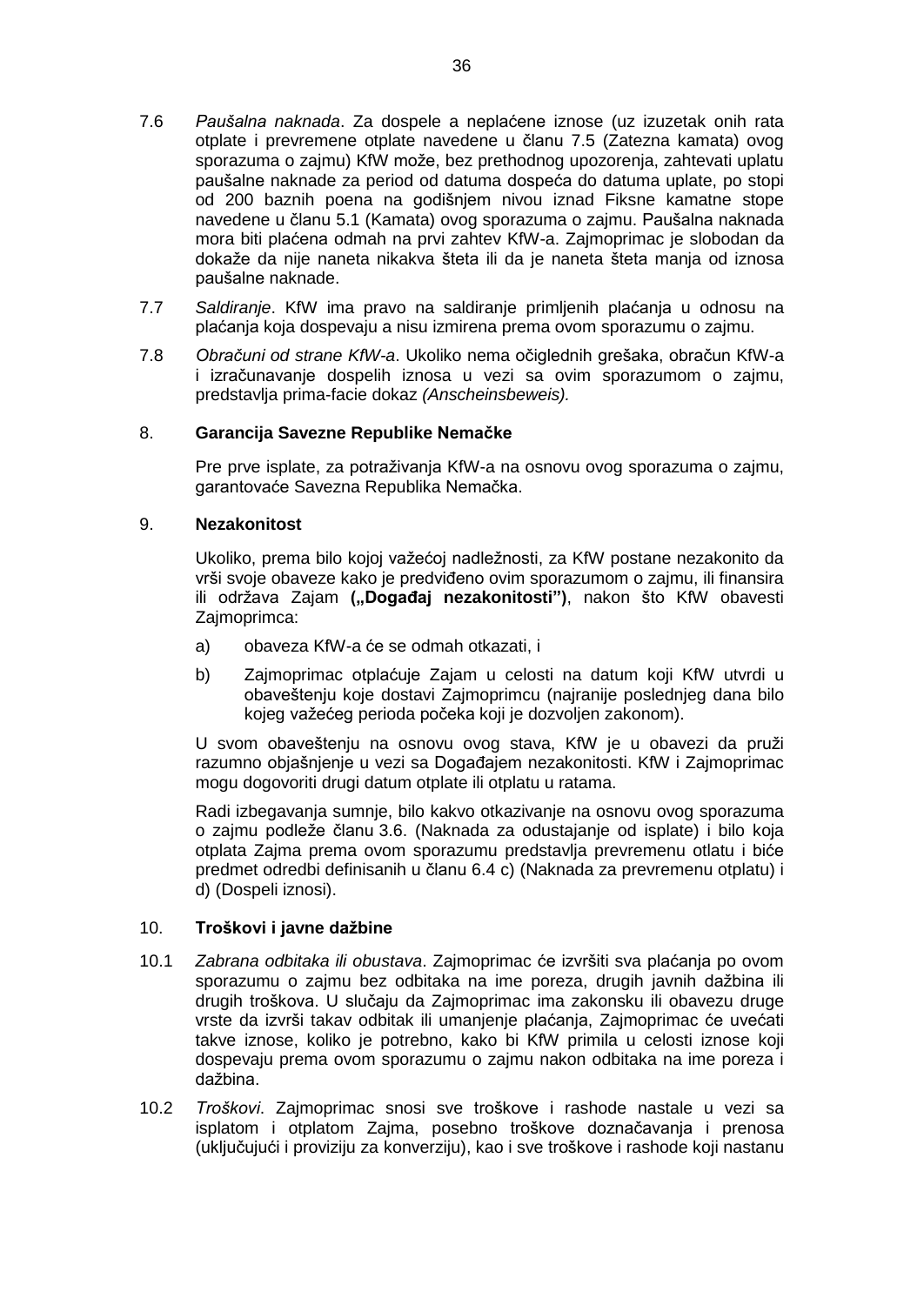u vezi sa održavanjem ili izvršenjem ovog sporazuma o zajmu i sa njim bilo kog povezanog dokumenta, kao i sva prava koja iz toga proističu.

- 10.3 *Porezi i druge dažbine*. Zajmoprimac snosi sve poreze i druge javne dažbine nastale van Savezne Republike Nemačke u vezi sa zaključivanjem i izvršenjem ovog sporazuma o zajmu. Ukoliko KfW unapred plati iznos takvih poreza ili dažbina, Zajmoprimac će bez odlaganja, odmah po zahtevu KfW-a uplatiti pomenuti iznos na račun KfW-a naveden u članu 7.3 (Broj računa, vreme uplate) ovog sporazuma o zajmu ili na drugi račun koji precizira KfW.
- 11. Posebne obaveze
- 11.1 *Sprovođenje Projekta i posebne informacije*. Zajmoprimac će obezbediti, preko Agencije za koordinaciju projekta, sopstvenim kapacitetima, kao i da Agencije za sprovođenje Projekta:
	- a) pripreme, sprovedu, upravljaju i održavaju Projekat u skladu sa dobrim finansijskim i tehničkim praksama, u skladu sa ekološkim i socijalnim standardima i u svim pojedinostima u skladu sa konceptom Projekta dogovorenim između Zajmoprimca i KfW;
	- b) povere pripremu i nadzor nad građevinskim radovima u okviru Projekta nezavisnim, kvalifikovanim inženjerima konsultantima ili konsultantima, a sprovođenje Projekta kompetentnim firmama;
	- c) u svako doba ispunjavati odredbe nabavke navedene u poslednjoj verziji KfW-ovih "Smernica za nabavku konsultanstskih usluga, radova, postrojenja, robe i nekonsultantskih usluga u okviru finansijske saradnje sa partnerskim zemljama". Detaljne odredbe biće određene Posebnim sporazumom, uključujući odgovarajući plan nabavki;
	- d) obezbede finansiranje Projekta u celosti i dostave, na zahtev, KfW-u dokaze kojima se potvrđuje da su troškovi koji se ne finansiraju iz Zajma takođe pokriveni;
	- e) vode knjige i evidencije ili povere vođenje knjiga i evidencija u svoje ime, koje nedvosmisleno prikazuju sve troškove roba i usluga neophodnih za Projekat i u kojima su jasno naznačene robe i usluge koje se finansiraju iz ovog zajma;
	- f) omoguće KfW-u i njenim zastupnicima uvid u takve knjige i evidencije i bilo koju celokupnu dokumentaciju od značaja za sprovođenje i funkcionisanje Projekta, kao i da posete lokacije i sve instalacije u vezi sa Projektom;
	- g) dostave KfW-u bilo koju ili sve informacije i podatke o Projektu i njegovom daljem napredovanju, ukoliko to KfW bude zahtevao u razumnoj meri;
	- h) odmah i na sopstvenu inicijativu,
		- (i) proslede KfW-u bilo koje upite koje Zajmoprimac primi od strane OECD-a ili njegovih članica prema tzv. "Sporazumu za razrešenje transparentnosti ODA kredita" nakon dodele ugovora za nabavke i usluge koji će se finansirati iz Zajma i da će usklađivati odgovor na takve upite sa KfW-om; i
		- (ii) obaveste KfW o bilo kojoj i svim okolnostima koji onemogućavaju ili ozbiljno ugrožavaju sprovođenje, funkcionisanje ili svrhu Projekta.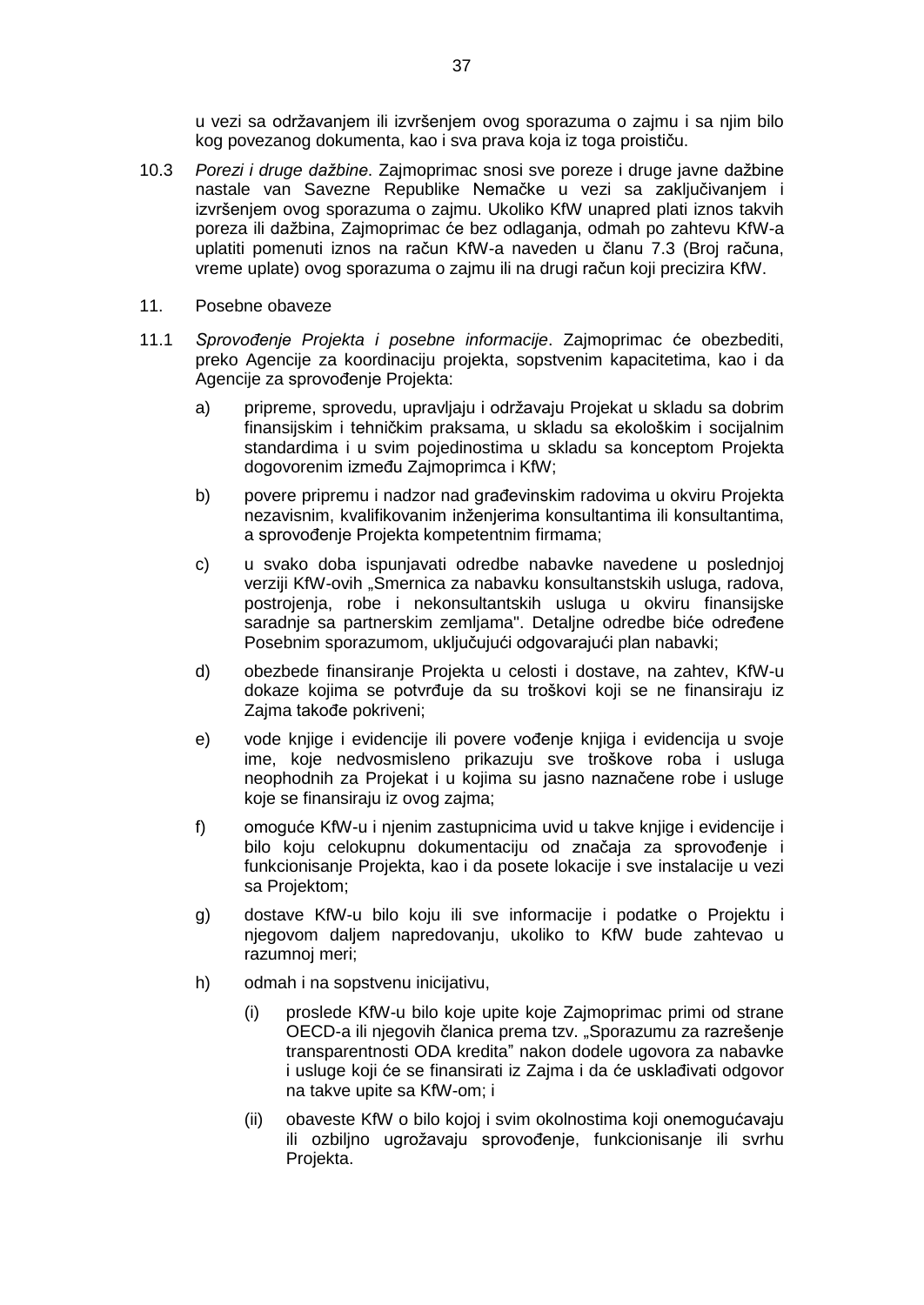- i) dostave Agenciji za koordinaciju Projekta i KfW-u revidirane finansijske izveštaje (uključujući ali ne ograničavajući se samo na bilans stanja, bilans uspeha i projekciju tokova gotovine) što je pre moguće, ali u svakom slučaju u periodu od šest meseci od kraja finansijske godine.
- 11.2 *Detalji o sprovođenju Projekta*. Zajmoprimac, u ovom smislu predstavljen od strane Agencije za koordinaciju projekta, i KfW će Posebnim sporazumom utvrditi detalje koji se odnose na član 11.1 (Sprovođenje Projekta i posebne informacije) ovog sporazuma o zajmu.
- 11.3 *Usklađenost*. Zajmoprimac, u ovom smislu predstavljen od strane Agencije za koordinaciju projekta, preduzima da u svako doba ispuni obaveze definisane u Posebnom sporazumu i obezbeđuje da svaka Agencija za sprovođenje Projekta sve vreme ispunjava obaveze definisane Posebnim sporazumom.
- 11.4 *Pomoć*. Zajmoprimac će pomagati Agencijama za sprovođenje Projekta u skladu sa dobrom inženjerskom i finansijskom praksom u sprovođenju Projekta i ispunjavanju njihovih obaveza prema Posebnom sporazumu, i naročito obezbediti ili pomoći svakoj Agenciji za sprovođenje Projekta u obezbeđivanju bilo koje i sve dozvole neophodne za sprovođenje Projekta u skladu sa zakonima Republike Srbije.
- 11.5 *Rangiranje pari passu*. Zajmoprimac garantuje i izjavljuje da se njegove obaveze po osnovu ovog sporazuma o zajmu rangiraju i servisiraju najmanje pari passu sa svim ostalim neobezbeđenim i nepodređenim obavezama plaćanja i u skladu sa tim, obaveze po ovom sporazumu o zajmu izvršavaju pari passu. Zajmoprimac će obezbediti do nivoa dozvoljenog zakonom da je ovo rangiranje takođe obezbeđeno za sve buduće neobezbeđene i nepodređene obaveze plaćanja.
- 11.6 *Prodaja imovine*. Bez prethodne saglasnosti KfW-a, Zajmoprimac neće prodati niti će dozvoliti da Agencije za sprovođenje Projekta prodaju bilo koju imovinu Projekta u celosti ili njen deo pre otplate Zajma u potpunosti.

# 12. **Raskid Sporazuma**

- 12.1 *Razlozi za raskid*. KfW može ostvariti prava definisana u članu 12.2 *(Pravne posledice nastanka uzroka za raskid)* ovog sporazuma o zajmu ukoliko nastane događaj koji se smatra materijalnim razlogom (*Wichtiger Grund).* Materijalnim razlogom će se posebno smatrati sledeće okolnosti:
	- a) ukoliko Zajmoprimac ne izvrši obavezu plaćanja prema KfW-u po dospeću;
	- b) ukoliko dođe do kršenja obaveza prema ovom sporazumu o zajmu ili Posebnom sporazumu, kao i bilo kojim pravno obavezujućim dodatnim ugovorima uz ovaj sporazum o zajmu;
	- c) ukoliko ovaj sporazum o zajmu ili bilo koji njegov deo prestane da bude obavezujući za Zajmoprimca ili prestane da se primenjuje na Zajmoprimca;
	- d) ukoliko se ispostavi da su bilo koja izjava, potvrda, informacija, zastupanje ili garancija koji su po mišljenju KfW-a od ključnog značaja za odobravanje i izvršenje Zajma netačni, dovode u zabludu ili nepotpuni;
	- e) ukoliko nastanu druge vanredne okolnosti usled kojih se odlaže ili sprečava izvršenje obaveza prema ovom sporazumu o zajmu;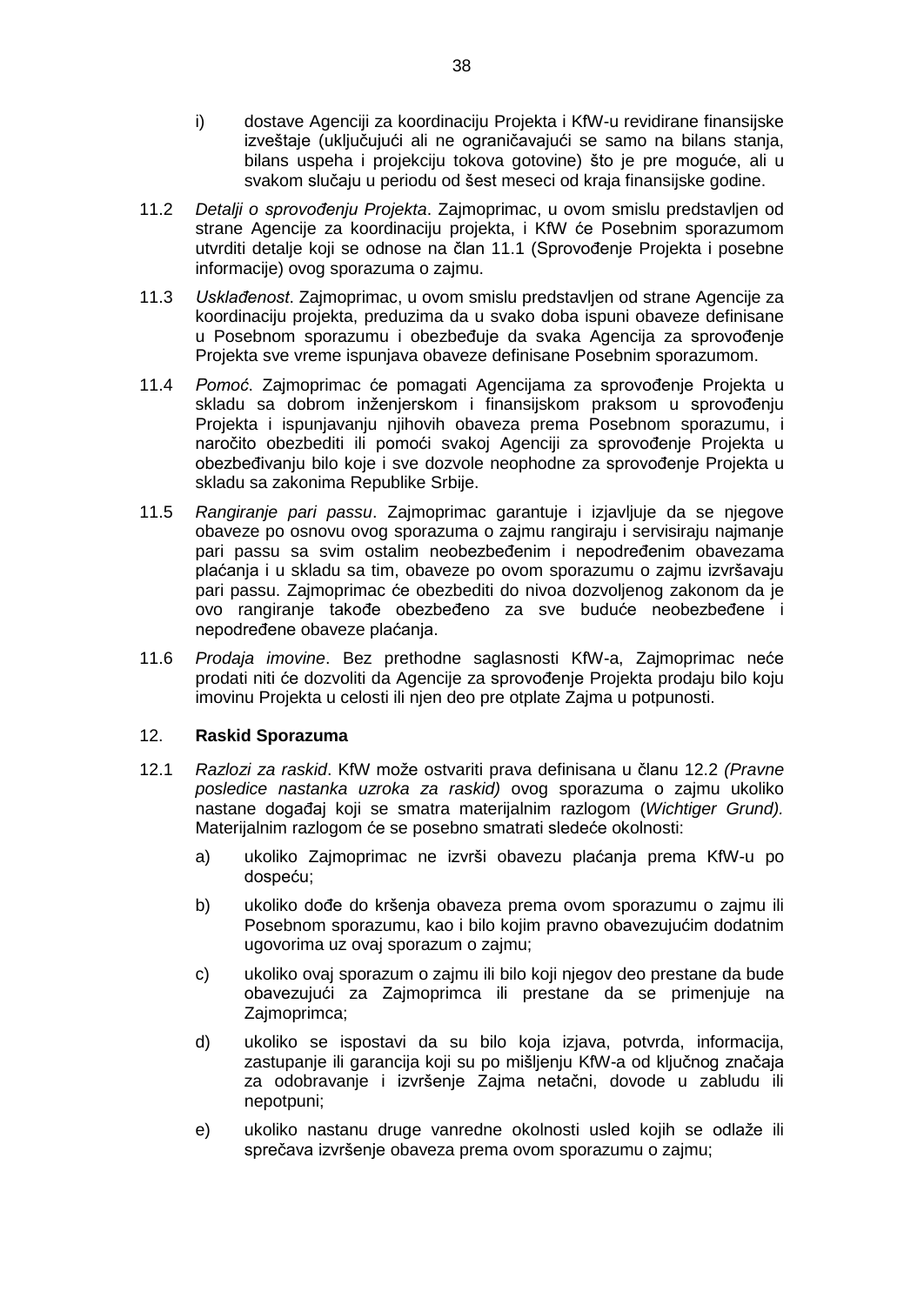- f) ukoliko Zajmoprimac ne bude u mogućnosti da dokaže da su iznosi Zajma upotrebljeni u dogovorene svrhe;
- g) ukoliko Zajmoprimac obustavi plaćanja poveriocima, ili je nesolventan ili započne pregovore sa jednim ili više poverilaca o moratorijumu, otpisu neizmirenih dugovanja, odlaganju plaćanja ili prekidu servisiranja duga.
- 12.2 *Pravne posledice nastanka uzroka za raskid*. Ukoliko je nastao bilo koji od slučajeva navedenih u članu 12.1 (Razlozi za raskid) ovog sporazuma o zajmu, KfW može odmah obustaviti isplate prema ovom sporazumu o zajmu. Ukoliko takav slučaj nije rešen u roku od pet dana (u slučaju člana 12.1 a) ovog sporazuma o zajmu) ili u svim drugim slučajevima navedenim u članu 12.1 (Razlozi za raskid) ovog sporazuma o zajmu u periodu koji odredi KfW, a koji, međutim, ne može biti kraći od 30 dana, KfW može raskinuti ovaj sporazum o zajmu u celini ili bilo koji njegov deo, što može imati za posledicu da će njegove obaveze prema ovom sporazumu o zajmu prestati i KfW može zahtevati trenutnu otplatu celog ili dela Neotplaćenog iznosa Zajma, zajedno sa dospelom kamatom i svim ostalim iznosima dospelim prema ovom sporazumu o zajmu. Članovi 7.5 (Zatezna kamata) i 7.6 (Paušalna naknada) ovog sporazuma o zajmu se primenjuju *mutatis mutandis* na ubrzanu naplatu iznosa.
- 12.3 *Odšteta.* U slučaju da ovaj sporazum o zajmu bude u celosti ili delimično raskinut, Zajmoprimac će platiti Naknadu za odustajanje od isplate u skladu sa članom 3.6 ( Naknada za odustajanje od isplate) i/ili Naknadu za prevremenu otplatu u skladu sa članom 6.4 c) (Naknada za prevremenu otplatu).

# 13. **Zastupanje i izjave**

- 13.1 *Zastupanje Zajmoprimca*. Zajmoprimca će prilikom sprovođenja ovog sporazuma o zajmu predstavljati ministar finansija i lica koja on/ona imenuje za KfW i koja su ovlašćena deponovanim potpisima, uz potvrdu ministra da predstavljaju Zajmoprimca. Zajmoprimca će prilikom sprovođenja Projekta i ovog sporazuma o zajmu predstavljati ministar rudarstva i energetike i lica koja on/ona imenuje za KfW i koja su ovlašćena deponovanim potpisima uz potvrdu ministra, da predstavljaju Zajmoprimca. Ovlašćenje u pogledu zastupanja će se smatrati punovažnim sve dok KfW ne primi izričiti opoziv od predstavnika Zajmoprimca ovlašćenog u tom trenutku.
- 13.2 *Adrese.* Obaveštenja ili izjave u vezi sa ovim sporazumom o zajmu moraju biti u pisanom obliku. Ona se šalju u vidu originala ili – sa izuzetkom zahteva za isplatu – faksom. Sva obaveštenja i izjave date u vezi sa ovim sporazumom moraju biti poslate na sledeće adrese:

| Za KfW:         | KfW                     |  |
|-----------------|-------------------------|--|
|                 | Postfach 11 11 41       |  |
|                 | 60046 Frankfurt am Main |  |
|                 | Germany                 |  |
|                 | Fax: +49 69 7431-2944   |  |
| Za Zajmoprimca: | Ministarstvo finansija  |  |
|                 |                         |  |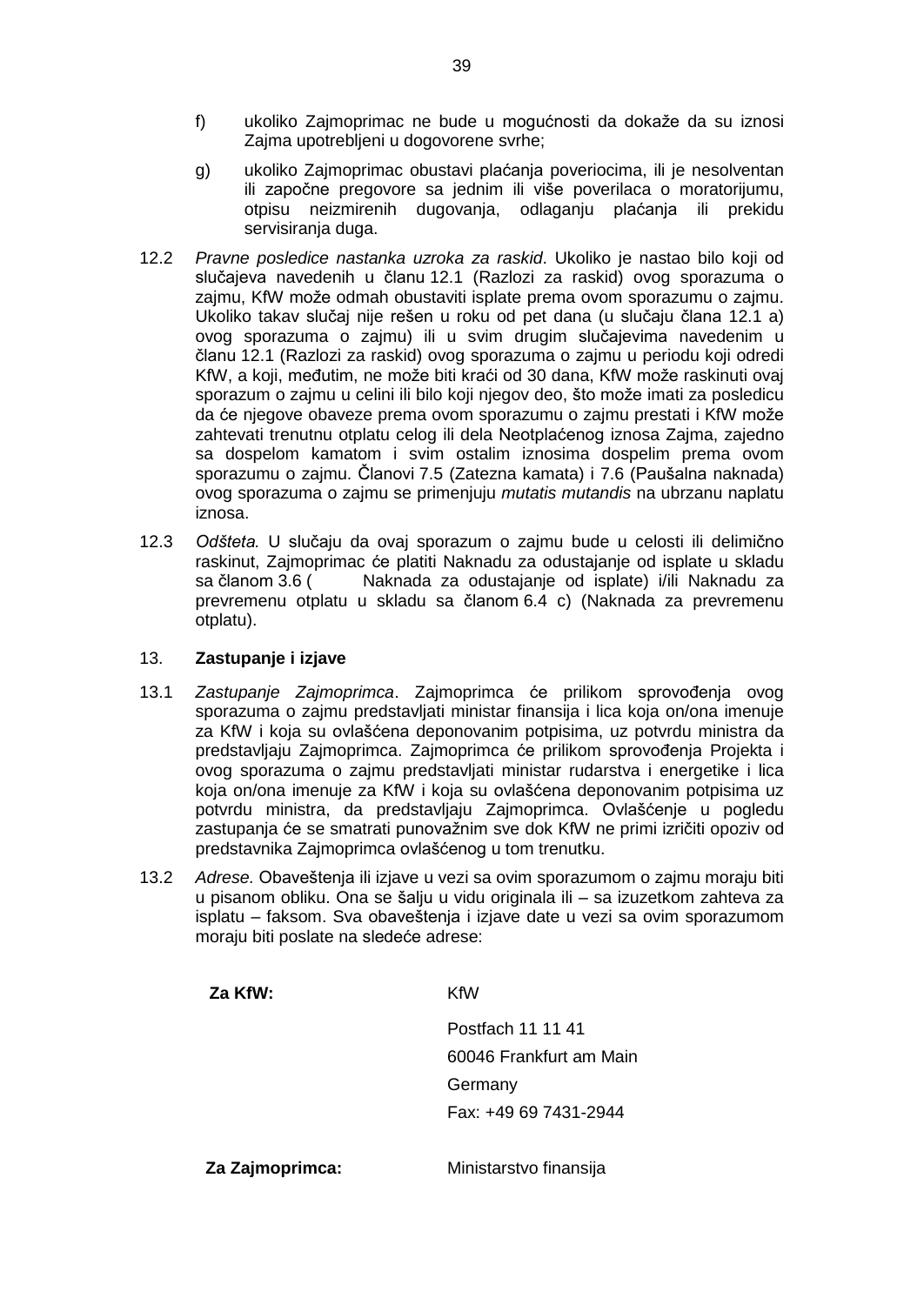Kneza Miloša 20 11000 Beograd Republika Srbija Fax: +381-11-3618-961

Ministarstvo rudarstva i energetike Nemanjina 22-26 11000 Beograd Republika Srbija Fax: +381-11-3346-755

# 14. **Objavljivanje i prenos informacija u vezi sa Projektom**

14.1 *Objavljivanje informacija u vezi sa Projektom od strane KfW-a*. U skladu sa međunarodno prihvaćenim načelima krajnje transparentnosti i efikasnosti u razvojnoj saradnji, KfW objavljuje odabrane informacije (uključujući rezultate o zaštiti životne sredine i socijalne kategorizacije i procene, kao i izveštaje o oceni) o Projektu i načinu njegovog finansiranja u toku pregovora koji se vode pre potpisivanja sporazuma, u toku same realizacije sporazuma u vezi sa Projektom i u fazi nakon realizacije sporazuma (u daljem tekstu: "Čitav **period"**).

Informacije se redovno objavljuju na veb stranici KfW razvojne banke (http://transparenz.kfw-entwicklungsbank.de/en).

Objavljivanje informacija (od strane KfW-a ili od trećih strana, u skladu sa niže navedenim članom 14.3 (Prenos informacija u vezi sa Projektom trećim stranama i njihovo objavljivanje od strane istih) niže) o Projektu i načinu njegovog finansiranja ne uključuje nikakvu ugovornu dokumentaciju niti osetljive finansijske ili poslovne informacije o stranama koje učestvuju u Projektu ili njegovom finansiranju, kao što su

- a) informacije o internim finansijskim podacima;
- b) poslovne strategije;
- c) interni pravilnici i izveštaji;
- d) lični podaci fizičkih lica;
- e) KfW-ov interni rejting finansijskog stanja strana.
- 14.2 *Prenos informacija u vezi sa Projektom trećim stranama*. KfW prenosi odabrane informacije o Projektu i načinu njegovog finansiranja tokom Čitavog perioda subjektima navedenim u nastavku, posebno da bi se obezbedila transparentnost i efikasnost:
	- a) zavisnim društvima KfW-a;
	- b) Saveznoj Republici Nemačkoj i njenim nadležnim telima, organima, institucijama, agencijama ili subjektima;
	- c) drugim organizacijama uključenim u nemačku bilateralnu razvojnu saradnju, posebno Deutsche Gesellschaft für Internationale Zusammenarbeit (GIZ) GmbH;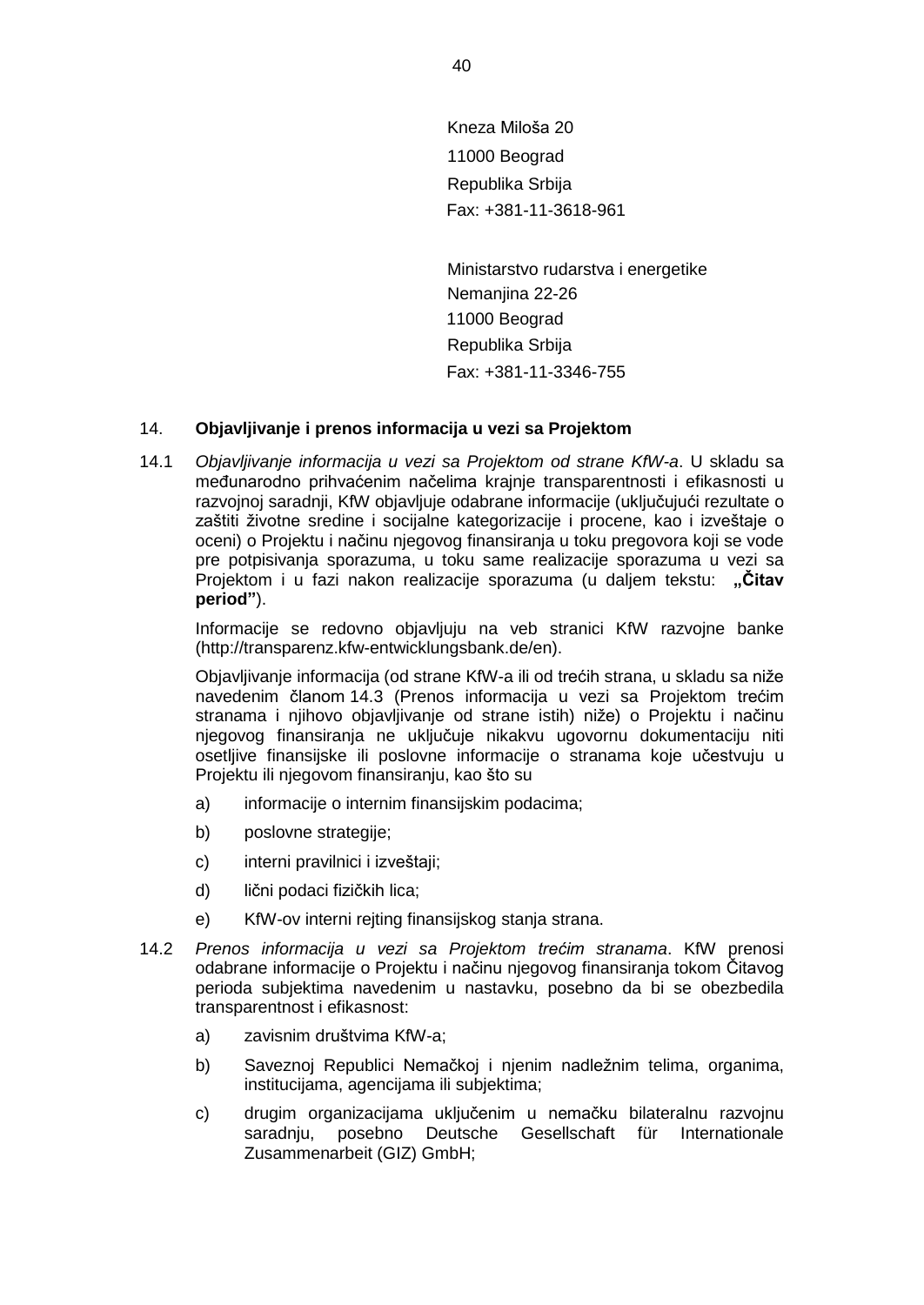- d) međunarodnim organizacijama uključenim u prikupljanje statističkih podataka i njihovim članovima, posebno Organizaciji za ekonomsku saradnju i razvoj (OECD) i njenim članovima.
- 14.3 *Prenos informacija u vezi sa Projektom trećim stranama i njihovo objavljivanje od strane istih*. Nadalje, Savezna Republika Nemačka je zatražila od KfW-a da podeli odabrane informacije o Projektu i načinu njegovog finansiranja tokom Čitavog perioda sa sledećim subjektima, koji objavljuju delove koji su od značaja za određenu svrhu:
	- a) Saveznom Republikom Nemačkom, za potrebe Inicijative za transparentnost međunarodne pomoći [http://www.bmz.de/de/ministerium/zahlen\\_fakten/transparenz-fuer](http://www.bmz.de/de/ministerium/zahlen_fakten/transparenz-fuer-mehr-Wirksamkeit/Transparenzstrategie/index.html)[mehr-Wirksamkeit/Transparenzstrategie/index.html\)](http://www.bmz.de/de/ministerium/zahlen_fakten/transparenz-fuer-mehr-Wirksamkeit/Transparenzstrategie/index.html)
	- b) agencijom Germany Trade & Invest (GTAI), za potrebe tržišnih informacija [\(http://www.gtai.de/GTAI/Navigation/DE/welcome.html\)](http://www.gtai.de/GTAI/Navigation/DE/welcome.html)
	- c) OECD, za potrebe izveštavanja o finansijskim tokovima u okviru razvojne saradnje [\(http://www.oecd.org/\)](http://www.oecd.org/)
	- d) Institutom za ocenu razvoja Savezne Republike Nemačke (DEval) za potrebe ocene sveukupne razvojne saradnje Nemačke, kako bi se obezbedila transparentnost i efikasnost [\(http://www.deval.org/de/\)](http://www.deval.org/de/).
- 14.4 *Prenos informacija u vezi sa Projektom drugim trećim stranama (uključujući njihovo objavljivanje od strane istih)*. KfW zadržava pravo da trećim stranama prenosi (između ostalog i za potrebe objavljivanja) informacije o Projektu i njegovom finansiranju tokom Čitavog perioda, kako bi štitila legitimne interese.

KfW ne prenosi informacije trećim stranama ako je legitiman interes Zajmoprimca da se informacije ne prenose dalje važniji od interesa KfW da informacije budu prenete. U legitimne interese Zajmoprimca posebno spada poverljivost osetljivih informacija koje su pomenute u članu 14.1 (Objavljivanje informacija u vezi sa Projektom od strane KfW-a), koje se ne objavljuju.

Pored toga, KfW ima pravo da prenosi informacije trećim stranama ako je to neophodno zbog zakonskih ili regulatornih zahteva da se dokazuju ili brane potraživanja ili druga zakonska prava na sudu ili u upravnom postupku.

### 15. **Opšte odredbe**

- 15.1 *Radni dan banaka*. Kada se u ovom sporazumu o zajmu navodi **"Radni dan banaka"**, to označava dan koji nije subota ili nedelja, na koji su poslovne banke u Frankfurtu na Majni, Savezna Republika Nemačka i u Beogradu, Republika Srbija, otvorene radi obavljanja opštih poslova.
- 15.2 *Mesto izvršenja*. Mesto izvršenja svih obaveza po ovom sporazumu o zajmu je Frankfurt na Majni, Savezna Republika Nemačka.
- 15.3 *Nevažeće odredbe i praznine*. Ukoliko bilo koja odredba ovog sporazuma o zajmu jeste ili postane nevažeća, ili ukoliko postoji praznina u bilo kojoj odredbi ovog sporazuma o zajmu, to neće imati uticaja na pravnu valjanost ostalih odredaba Sporazuma o zajmu. Strane ovog sporazuma o zajmu će zameniti sve nevažeće odredbe pravno važećim odredbama koje su najbliže duhu i svrsi nevažećih odredbi. Strane ovog sporazuma o zajmu će popuniti svaku prazninu u odredbama pravno valjanim odredbama koje su najbliže duhu i svrsi ovog sporazuma o zajmu.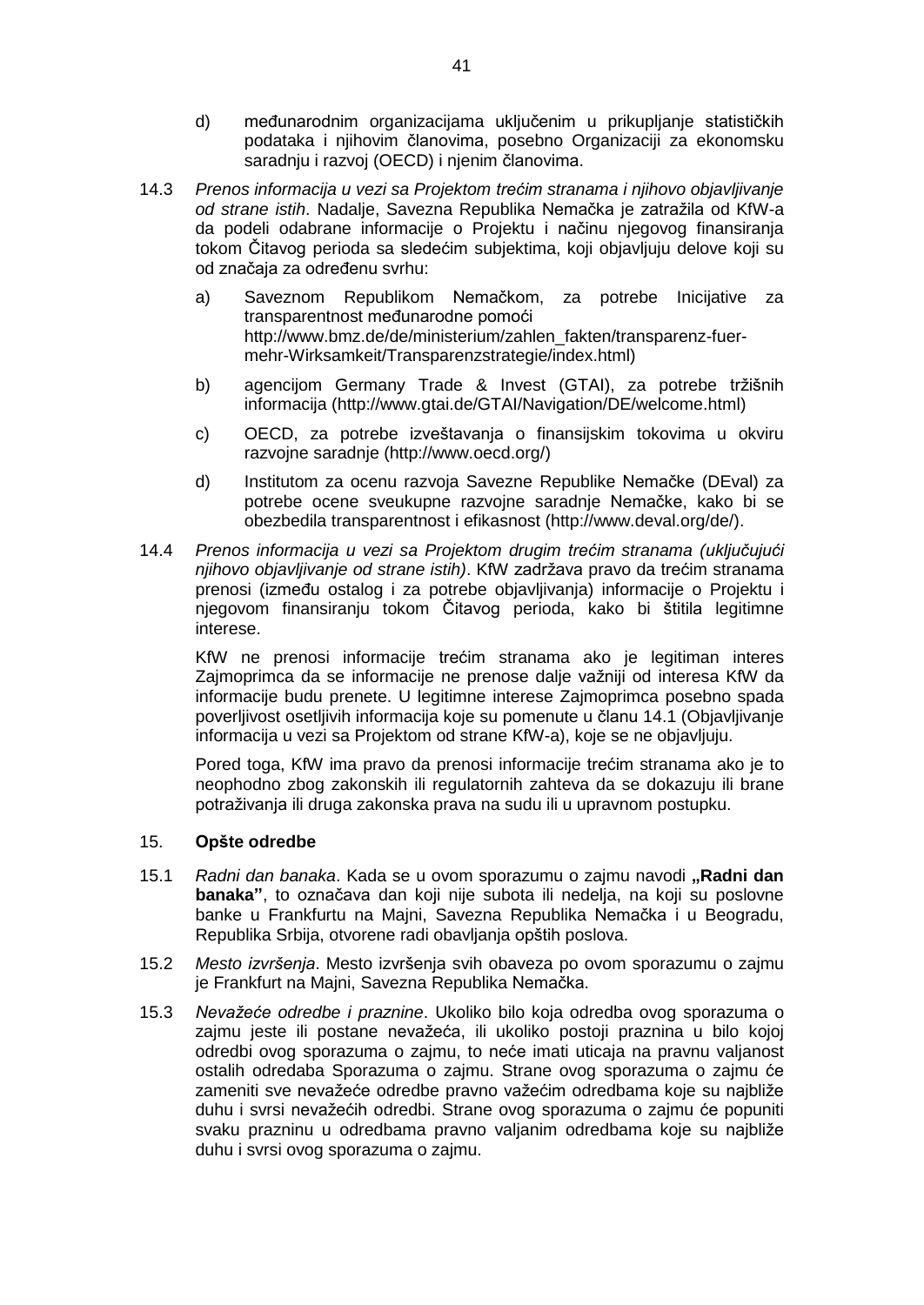- 15.4 *Pisani oblik*. Izmene i dopune ovog sporazuma o zajmu moraju biti u pisanom obliku. Strane moraju u pisanom obliku da najave svako odstupanje u odnosu na ovaj zahtev.
- 15.5 *Ustupanje*. Zajmoprimac ne može da ustupi ili prenese, založi ili stavi pod hipoteku bilo koje potraživanje iz ovog sporazuma o zajmu.
- 15.6 *Merodavno pravo*. Za ovaj sporazum o zajmu merodavni su zakoni Savezne Republike Nemačke.
- 15.7 *Rok zastarevanja*. Sva potraživanja KfW-a prema ovom sporazumu o zajmu ističu nakon pet godina od kraja godine u kojoj je nastalo potraživanje i u kojoj KfW postane svestan okolnosti u kojima je takvo potraživanje nastalo, ili ih je mogao biti svestan da nije bilo krajnje nepažnje.
- 15.8 *Odricanje od imuniteta*. Ako i u meri u kojoj Zajmoprimac može trenutno ili u budućnosti u bilo kojoj nadležnosti tražiti za sebe ili za svoju imovinu imunitet od tužbe, izvršenja, zaplene ili drugog pravnog postupka i u meri u kojoj u bilo kojoj nadležnosti takav imunitet može pribaviti za sebe ili svoju imovinu, Zajmoprimac se ovim neopozivo odriče takvog imuniteta u pogledu obaveza prema ovom sporazumu o zajmu i u vezi sa njim, u meri u kojoj to dozvoljavaju zakoni u toj nadležnosti. Ovo odricanje od imuniteta se neće odnositi na imovinu (i) koja se koristi u okviru diplomatskih, konzularnih, specijalnih i misija pri međunarodnim organizacijama ili međunarodnim konferencijama države Zajmoprimca ili (ii) vojnog karaktera ili pod kontrolom vojnih organa.
- 15.9 *Pravni sporovi.*

*Arbitraža*. Sve sporove nastale na osnovu ili u vezi sa ovim sporazumom o zajmu rešavaće isključivo i konačno Arbitražni sud. U tom slučaju, primenjuju se sledeće odredbe:

- a) Arbitražni sud će se sastojati od jednog ili tri arbitra koji će biti imenovani i postupati u skladu sa Pravilima arbitraže Međunarodne trgovinske komore (MTK) koja važe u tom trenutku.
- b) Arbitražni postupak će se voditi u Frankfurtu na Majni. Postupak će se voditi na engleskom jeziku.
- 15.10 *Stupanje na snagu*. Ovaj sporazum o zajmu neće stupiti na snagu sve dok:
	- a) ne bude potvrđen od strane Narodne skupštine Republike Srbije;
	- b) Zajmoprimac ne obezbedi KfW-u pisanu potvrdu da je Sporazum o zajmu propisno potvrđen i objavljen prema važećem zakonu;
	- c) razmena nota inicirana od strane Vlade Savezne Republike Nemačke, koja pripada ovom sporazumu, je završena.

Ukoliko Sporazum o zajmu nije stupio na snagu i dejstvo u roku od dvanaest meseci od dana kada je poslednja strana potpisala ovaj sporazum o zajmu, KfW može da se, od dana koji sledi nakon isteka dvanaestomesečnog perioda do dana stupanja na snagu, jednostrano povuče iz ovog sporazuma o zajmu i time raskine njegovo provizorno nedejstvo tako što će poslati pisano obaveštenje Zajmoprimcu. U ovom slučaju Zajmoprimac plaća naknadu za odustajanje od isplate u skladu sa članom 3.6 *(Naknada za odustajanje od isplate).*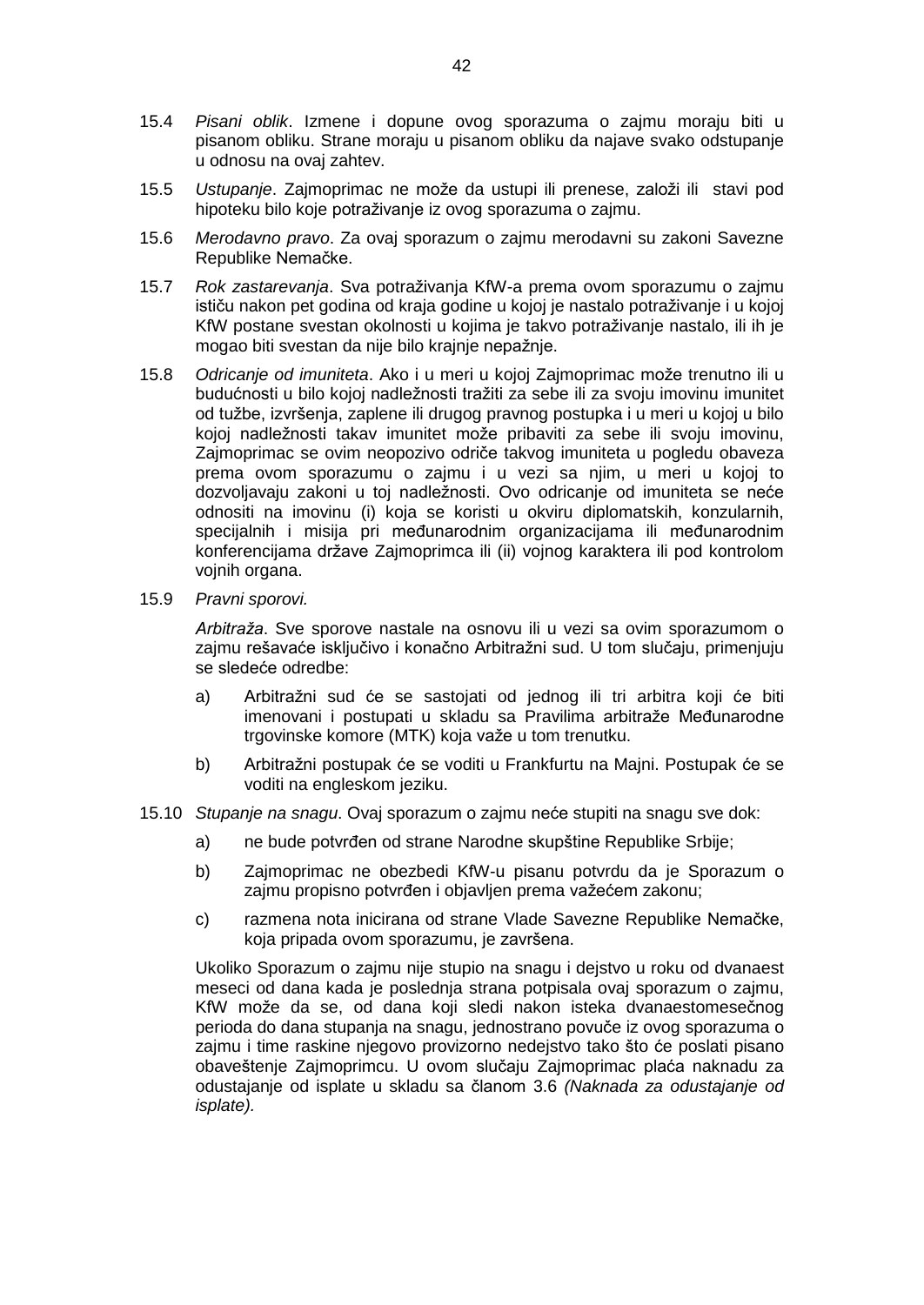Sačinjeno u 4 (četiri) originalna primerka na engleskom jeziku.

\_\_\_\_\_\_\_\_\_\_\_\_\_\_ \_\_\_\_\_\_\_\_\_\_\_\_\_\_\_\_\_\_\_\_\_

U Frankfurtu, verbandu, verbandu, verbandu, verbandu, verbandu, verbandu, verbandu, verbandu, verbandu, verbandu, verbandu, verbandu, verbandu, verbandu, verbandu, verbandu, verbandu, verbandu, verbandu, verbandu, verbandu na dan 18. decembar 2019. godine na dan 18. decembar 2019. godine

za KfW za Republiku Srbiju koju predstavlja ministar finansija

Ime: Pablo Obrador **Ime: Jelena Tanaskov**ć Funkcija: šef Odeljenja Funkcija: državni sekretar

Ime: Rainer Sunnen

Funkcija: viši projektni menadžer

\_\_\_\_\_\_\_\_\_\_\_\_\_\_\_\_\_\_\_\_\_\_\_\_\_\_\_\_

Aneksi:

Aneks 1: Plan isplate

Aneks 2: Obrazac Pravnog mišljenja Ministarstva pravde Republike Srbije

Aneks 3: Pismo potvrde od KfW-a u vezi sa Garancijom nemačke Vlade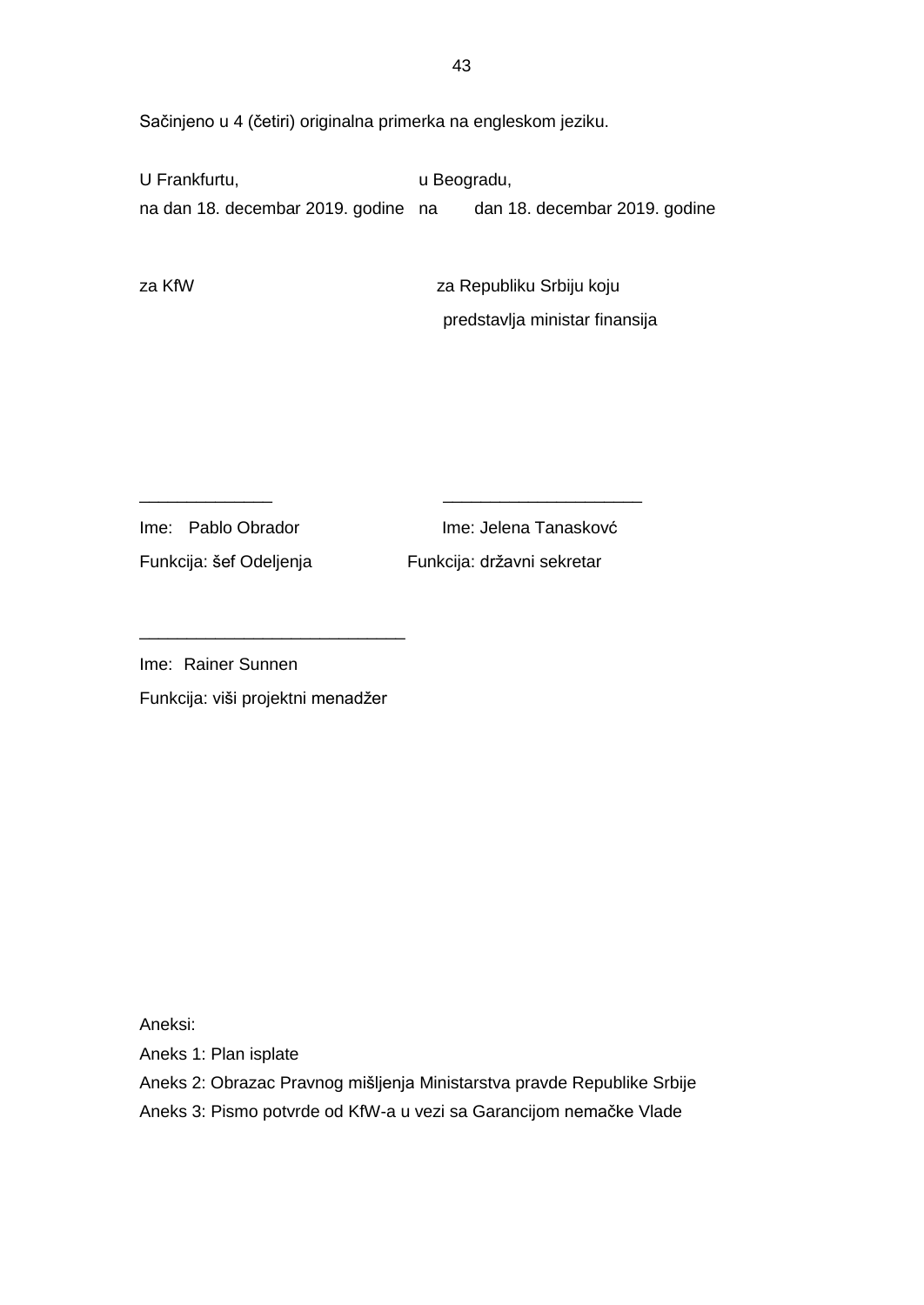# **Aneks 1** Plan isplate

# **Plan najbrže moguće isplate**

Do isteka svakog perioda isplate ("**Efektivni datum kraja perioda**" u skladu sa pregledom u nastavku), Zajmoprimac može podneti zahtev za isplatu do iznosa koji ne prelazi ukupnu sumu isplata naznačenih u sledećoj tabeli.

| <b>Period</b>  | Efektivni datum početak<br>perioda (uklj.) | Efektivni datum kraj<br>perioda (isklj.) | Maksimalni iznos koji<br>može biti isplaćen do<br>kraja perioda (zbirno)<br>(svi iznosi u evrima) |
|----------------|--------------------------------------------|------------------------------------------|---------------------------------------------------------------------------------------------------|
|                | 15.06.2020                                 | 14.12.2020                               | 100.000,00                                                                                        |
| $\overline{2}$ | 15.12.2020                                 | 14.06.2021                               | 3.000.000,00                                                                                      |
| 3              | 15.06.2021                                 | 14.12.2021                               | 9.000.000,00                                                                                      |
| 4              | 15.12.2021                                 | 14.06.2022                               | 14.000.000,00                                                                                     |
| 5              | 16.06.2022                                 | 14.12.2022                               | 24.000.000,00                                                                                     |
| 6              | 15.12.2022                                 | 14.06.2023                               | 27.500.000,00                                                                                     |
| 7              | 15.06.2023                                 | 14.12.2023                               | 28.500.000,00                                                                                     |
| 8              | 15.12.2023                                 | 16.06.2024                               | 29.000.000,00                                                                                     |
| 9              | 15.06.2024                                 | 30.12.2024                               | 30.000.000,00                                                                                     |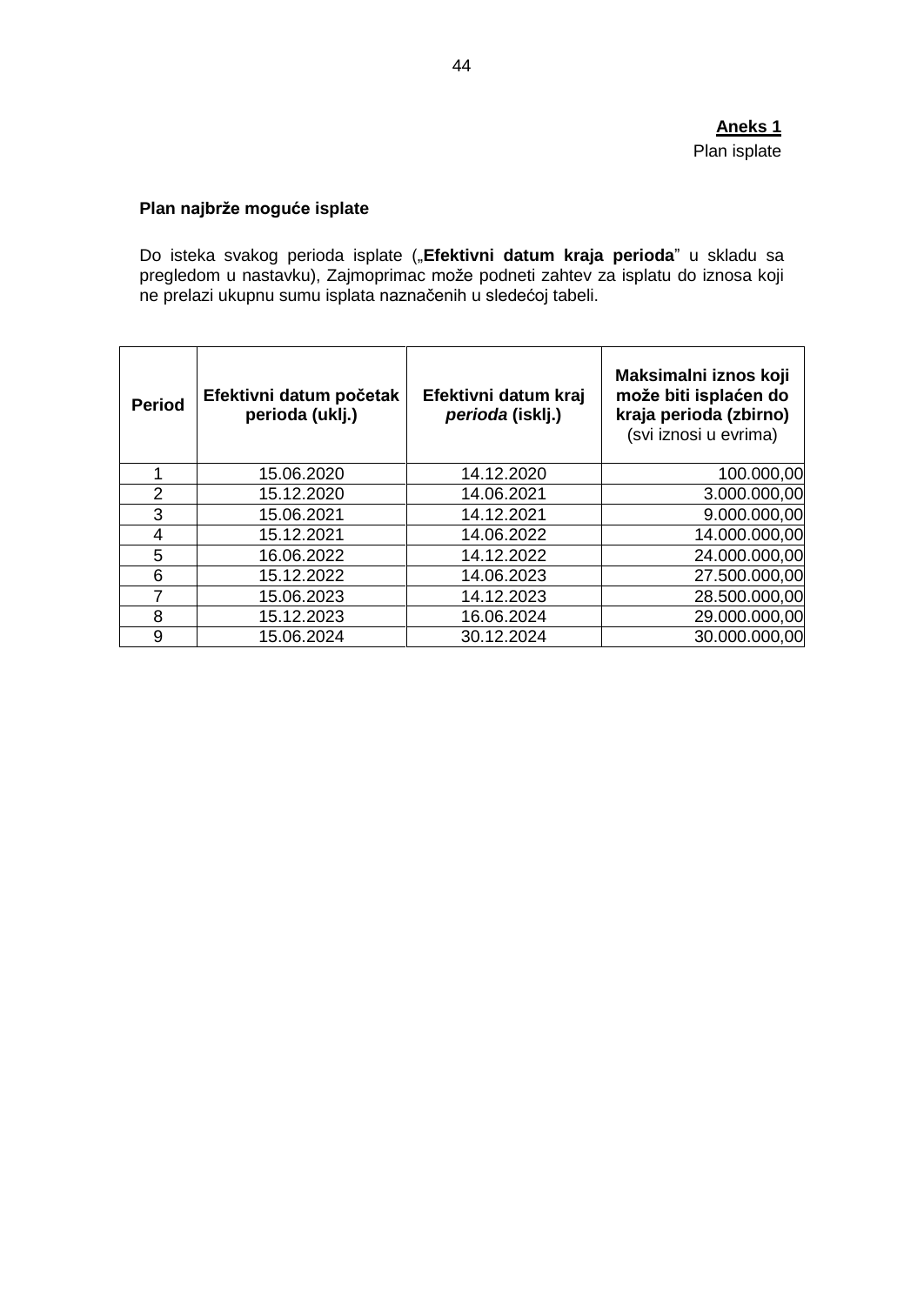## **Aneks 2**

Obrazac Pravnog mišljenja Ministarstva pravde Republike Srbije

*Napomena: Dopuniti* "Republika *ZEMLjE*"*/*"*ZEMLjA*" *odgovarajuće.*

*[Memorandum izdavaoca pravnog mišljenja]*

KfW Sektor [ ] (datum) Na ruke: [ Palmengartenstrasse 5 - 9 Postfach 11 11 41 60325 Frankfurt am Main/Germany

Savezna Republika Nemačka

**Sporazum o zajmu od datuma** sačinjen **između KfW** i [  $\qquad$  ] **("Zajmoprimac") na iznos koji ne prelazi ukupno EUR .000.000,--.**

Poštovani,

Ja sam [Ministar pravde] *(unesite ministarstvo ili drugi organ)*] Republike *ZEMLjE*. U tom svojstvu nastupam u vezi sa Sporazumom o zajmu, od datuma ("Sporazum o zajmu"), sačinjenim između Zajmoprimca i vas, a čiji je predmet zajam koji treba da odobrite Zajmoprimcu, u ukupnom iznosu koji ne prelazi ukupno EUR  $.000.000$ , --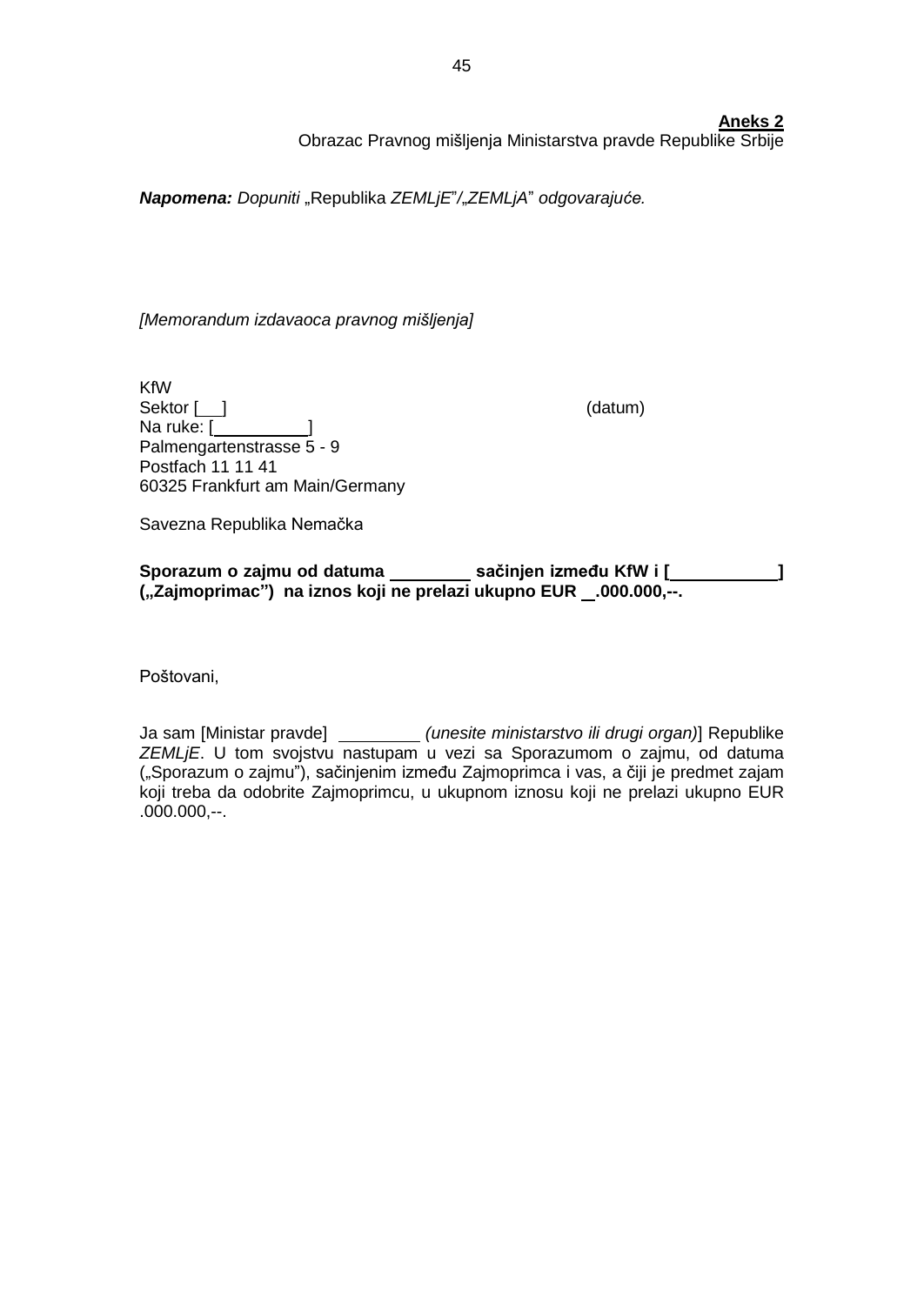# 1. Pregledana dokumentacija

pregledao sam:

- 1.1 autentični potpisani original Sporazuma o zajmu;
- 1.2 ustavna dokumenta Zajmoprimca, posebno:
	- (a) Ustav Republike *ZEMLjE* \_\_\_\_\_\_\_, od datuma \_\_\_\_\_\_\_\_, propisno objavljen u \_\_\_\_\_\_\_\_, br. \_\_\_\_\_\_\_\_, str. \_\_\_, i njegove izmene;
	- (b) Zakon(e) br. \_\_\_\_\_, od (datum) \_\_\_\_\_\_, propisno objavljene u \_\_\_\_, br., strana \_\_\_\_\_\_, i njihove izmene *[molimo ovde navedite eventualne zakone koji se odnose na pozajmljivanje novca od strane Republike ZEMLjE, (npr. budžetske zakone)];*
	- (c) \_\_\_\_\_\_\_\_\_\_ *[molimo da navedete druga dokumenta, npr. uredbe ili odluke Vladinih ili administrativnih tela ZEMLjE koja se odnose na zaključivanje sporazuma o zajmu od strane ZEMLjE uopšte ili na zaključivanje Sporazuma o zajmu]*; i
	- (d) Sporazum o finansijskoj saradnji između Vlade Republike *ZEMLjE* i Vlade Savezne Republike Nemačke od datuma \_\_\_\_\_\_\_\_\_ ("Sporazum o saradnji")

i druge zakone, propise, potvrde, evidencije, registracije i dokumentaciju koju je po mom mišljenju bilo neophodno pregledati. Pored toga, sproveo sam istraživanja koja je po mom mišljenju bilo neophodno i poželjno sprovesti radi davanja ovog mišljenja.

2. Mišljenje

Shodno tome, za potrebe člana \_\_\_ Sporazuma o zajmu, mišljenja sam da prema zakonima Republike *ZEMLjE* koji su na snazi na ovaj datum:

- 2.1 Prema članu Ustava / članu zakona o *[unesite odgovarajuće]* Zajmoprimac ima pravo da zaključi Sporazum o zajmu i preduzeo je sve neophodne aktivnosti kako bi odobrio potpisivanje, uručenje i izvršenje Sporazuma o zajmu, posebno na osnovu:
	- (a) Zakona br. od datuma Parlamenta Republike *ZEMLjE*, kojim se potvrđuje Sporazum o zajmu / odobrava potpisivanje, uručenje i izvršenje Sporazuma o zajmu od strane Zajmoprimca / *[unesite odgovarajuće]*;
	- (b) Odluke(a) br. \_\_\_\_\_\_\_ od datuma \_\_\_\_\_\_\_ Vlade / Državnog saveta za zajmove / *[unesite odgovarajuće Vladino ili administrativno telo ZEMLjE]*;
	- (c) [unesite nazive drugih rezolucija, odluka itd.].
- 2.2 G-đa/G-din **\_\_\_\_\_\_\_\_** (i G-đa./G-din **\_\_\_\_\_\_\_\_\_\_\_\_**) je (su) propisno ovlašćeni od *[tj. po zakonu o njegovom/voj položaju (kao ministar / kao ), po odluci Vlade , po punomoćju od datuma , itd.]* da potpiše samostalno / zajednički Sporazum o zajmu u ime Zajmoprimca. Sporazum o zajmu potpisan od strane G-din/G-đa \_\_\_\_\_\_\_\_(i G-din/G-đa ) je propisno zaključen u ime Zajmoprimca i predstavlja pravno obavezujuće obaveze Zajmoprimca čije neispunjavanje podleže primeni zakona protiv Zajmoprimca u skladu sa uslovima Sporazuma o zajmu.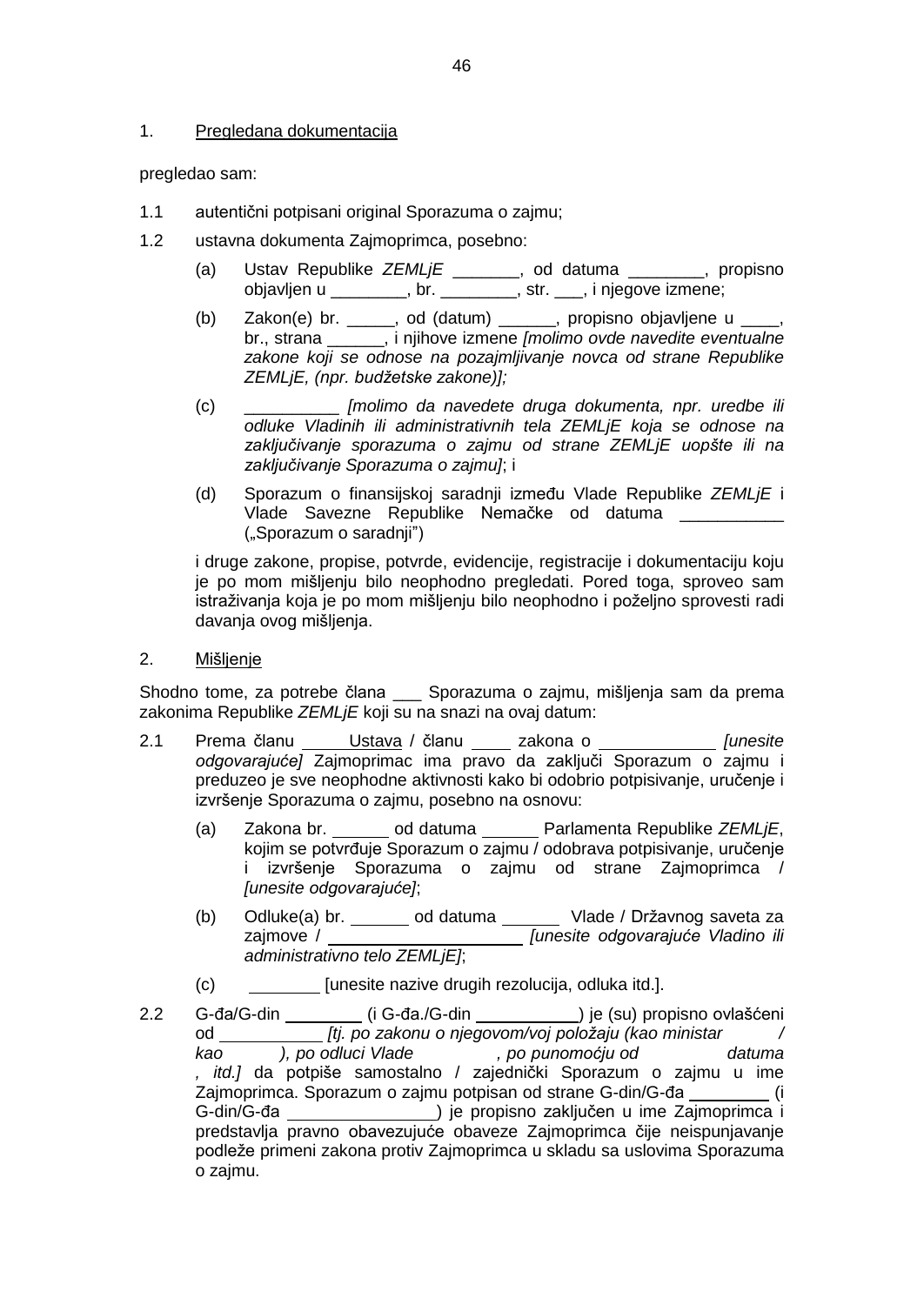*[Izbor 1 za Odeljak 2.3, koristi se ako pored dokumenata navedenih u Odeljku 2.1 i 2.2 određena službena ovlašćenja itd. moraju biti dobijena u skladu sa zakonima Republike ZEMLjE:]*

- 2.3 Za zaključivanje i izvršenje Sporazuma o zajmu Zajmoprimac (uključujući, bez ikakvih ograničenja, treba da obezbedi i prenese KfW-u sve iznose dospele u skladu sa Sporazumom o zajmu u valutama koje su njime predviđene), pribavljena su sledeća pravosnažna zvanična odobrenja, ovlašćenja, licence, registracije i/ili saglasnosti, koji su na punoj pravnoj snazi i proizvode pravno dejstvo:
	- (a) Odobrenje od \_\_\_\_\_\_\_\_\_\_\_\_\_\_\_\_ [Centralna banka / Narodna banka / ], datum \_\_\_\_\_\_, br. \_\_\_\_\_;
	- (b) Saglasnost od \_\_\_\_\_\_\_\_\_\_\_\_ [Ministar / Ministarstvo \_\_\_\_\_\_\_\_\_\_], datum  $\overline{\text{b}}$  br.  $\overline{\text{i}}$
	- (c) *[uneti druga zvanična ovlašćenja, dozvole i/ili saglasnosti]*.

Nisu potrebne nikakve druge zvanične saglasnosti, dozvole, registracije i/ili odobrenja državnih institucija ili agencija (uključujući Centralnu / Narodnu banku Republike *ZEMLjE*) ili suda u vezi sa zaključivanjem i izvršenjem Sporazuma o zajmu od strane Zajmoprimca (uključujući bez ograničenja dobijanje i prenos KfW-u svih iznosa koji dospevaju i u utvrđenim valutama, kako je navedeno u Sporazumu o zajmu) i validnošću i primenjivošću obaveza Zajmoprimca prema Sporazumu o zajmu.

*[Izbor 2 za Odeljak 2.3, koristi se ako pored dokumenata navedenih u Odeljku 2.1 and 2.2 određena službena ovlašćenja itd. ne moraju biti dobijena u skladu sa zakonima Republike ZEMLjE:]*

- 2.3 Nisu potrebne nikakve zvanične saglasnosti, dozvole, registracije i/ili odobrenja državnih institucija ili agencija (uključujući Centralnu / Narodnu banku Republike *ZEMLjE*) ili suda u vezi sa zaključivanjem i izvršenjem Sporazuma o zajmu od strane Zajmoprimca (uključujući bez ograničenja obezbeđivanje i prenos KfW-u svih iznosa koji dospevaju i u utvrđenim valutama, kako je navedeno u Sporazumu o zajmu) i validnošću i primenjivošću obaveza Zajmoprimca prema Sporazumu o zajmu.
- 2.4 U vezi sa pravosnažnošću ili sprovođenjem Sporazuma o zajmu nije potrebno plaćanje bilo kakvih taksi ili sličnih nameta.
- 2.5 Izbor zakona Savezne Republike Nemačke koji je merodavan za Sporazum o zajmu i pristupanje arbitraži i sudskoj nadležnosti u skladu sa članom Sporazuma o zajmu važeći su i obavezujući. Odluke i presude arbitražnih sudova protiv Zajmoprimca se priznaju i primenjive su u Republici *ZEMLjE* u skladu sa sledećim pravilima: ; *[unesite primenjiv sporazum (ako postoji), tj. 1958 Njjujorška Konvencija, i / ili osnovne principe u vezi sa priznavanjem i izvršavanjem arbitražnih odluka u ZEMLjI]*.
- 2.6 Sudovi Republike *ZEMLjE* imaju slobodu da presudu donesu u valuti ili valutama navedenim u Sporazumu o zajmu.
- 2.7 Zaduživanje Zajmoprimca u skladu sa Sporazumom o zajmu i zaključivanje i izvršenje Sporazuma o zajmu od strane Zajmoprimca predstavljaju privatne i komercijalne radnje, a ne državne ili javne poslove. Ni Zajmoprimac niti bilo koji deo njegove imovine nemaju pravo na imunitet od arbitraže, sudskog postupka, izvršenja, zaplene ili drugih pravnih radnji.
- 2.8 Sporazum o saradnji je na snazi i efektivan prema Ustavu i zakonima Republike *ZEMLjE*. [Prema članu 3. Sporazuma o saradnji] [ako Sporazum o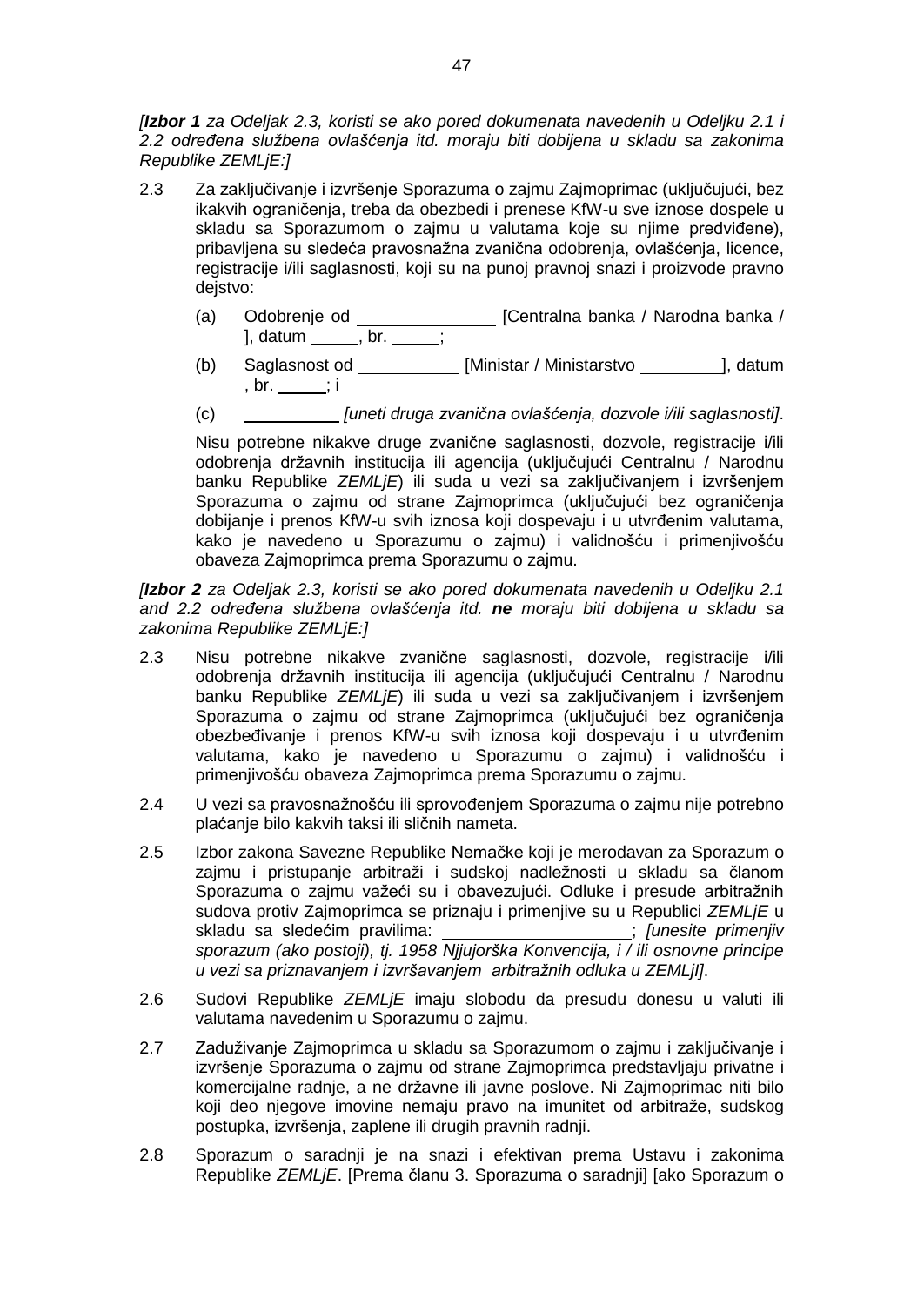saradnji nije stupio na snagu ali sporazum o dvostrukom oporezivanju postoji] prema \_\_\_\_\_\_\_\_\_\_\_\_\_\_\_\_\_ *[unesite sporazum ili zakon i propise koji se promenjuju]* / Zajmoprimcu neće biti potrebno da vrši bilo kakvo umanjenje ili odbitak od bilo kog plaćanja koje je Zajmoprimac u obavezi da izvrši prema Sporazumu o zajmu i ukoliko bi takvo umanjenje ili odbitak naknadno bili nametnuti primenjivaće se odredbe člana \_\_\_\_\_\_ Sporazuma o zajmu prema kojem se od Zajmoprimca zahteva da u skladu sa tim članom obešteti KfW.

2.9 KfW nije i ne može se smatrati domaćim licem, niti da ima boravak ili sedište, posluje ili podleže oporezivanju u Republici *ZEMLjE* isključivo na osnovu zaključivanja, sprovođenja ili izvršenja Sporazuma o zajmu. Nije neophodno niti preporučljivo da KfW ima dozvolu, kvalifikaciju ili da na neki drugi način ostvaruje pravo da posluje ili da imenuje svoje zastupnike ili predstavnike u Republici *ZEMLjE*.

Na osnovu gore iznetog, obaveze Zajmoprimca po Sporazumu o zajmu su direktne i bezuslovne, pravosnažne i obavezujuće za Zajmoprimca i mogu se primenjivati na Zajmoprimca u skladu sa uslovima ovog sporazuma o zajmu.

Ovo pravno mišljenje se ograničava na zakone Republike *ZEMLjE.*

 $\overline{\phantom{a}}$ ,  $\overline{\phantom{a}}$ ,  $\overline{\phantom{a}}$ ,  $\overline{\phantom{a}}$ ,  $\overline{\phantom{a}}$ ,  $\overline{\phantom{a}}$ ,  $\overline{\phantom{a}}$ ,  $\overline{\phantom{a}}$ ,  $\overline{\phantom{a}}$ ,  $\overline{\phantom{a}}$ ,  $\overline{\phantom{a}}$ ,  $\overline{\phantom{a}}$ ,  $\overline{\phantom{a}}$ ,  $\overline{\phantom{a}}$ ,  $\overline{\phantom{a}}$ ,  $\overline{\phantom{a}}$ ,  $\overline{\phantom{a}}$ ,

(Mesto) (Datum)

*[Potpis]*

Ime:

### Prilozi:

**Napomena: Molimo priložite overene kopije dokumenata i zakonskih odredbi navedenih u gornjem tekstu (imajući u vidu obiman Ustav i zakone Republike** *ZEMLjE***, kopije relevantnih odredbi bi bile dovoljne) i dostavite KfW-u overeni prevod na engleski ili nemački jezik svakog od gorenavedenih dokumenata ukoliko takav dokument već nije objavljen na engleskom ili nemačkom jeziku kao zvaničnim jezicima i ukoliko KfW nije naveo da je neki drugi jezik prihvatljiv.**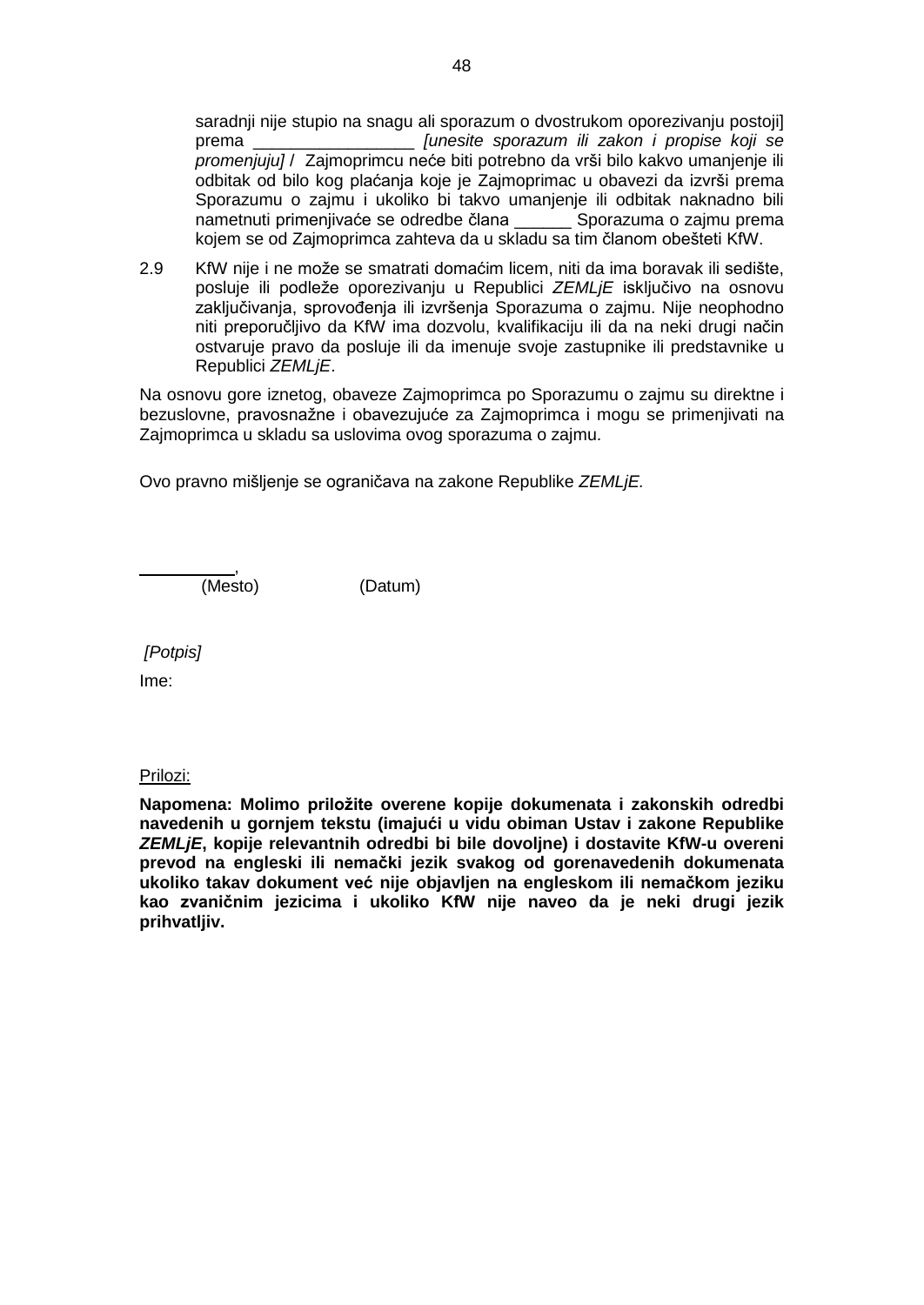**Aneks 3**

Pismo potvrde od KfW-a u vezi sa Garancijom nemačke Vlade

# **Finansijska saradnja između Republike Srbije i Savezne Republike Nemačke**

Projekat: Rehabilitacija sistema daljinskog grejanja u Srbiji, faza V

\_\_\_\_\_\_\_\_\_\_\_\_\_\_\_\_\_\_\_\_ \_\_\_\_\_\_\_\_\_\_\_\_\_\_\_\_\_\_\_\_\_

Garancija Savezne Republike Nemačke za Zajam

Poštovani,

Ovim potvrđujemo da smo dobili Garanciju Savezne Republike Nemačke za Zajam, kao što je predviđeno u Sporazumu o zajmu od datuma \_\_\_\_\_\_\_\_\_\_\_ za Projekat Rehabilitacija sistema daljinskog grejanja u Srbiji, faza V.

S poštovanjem,

KfW

49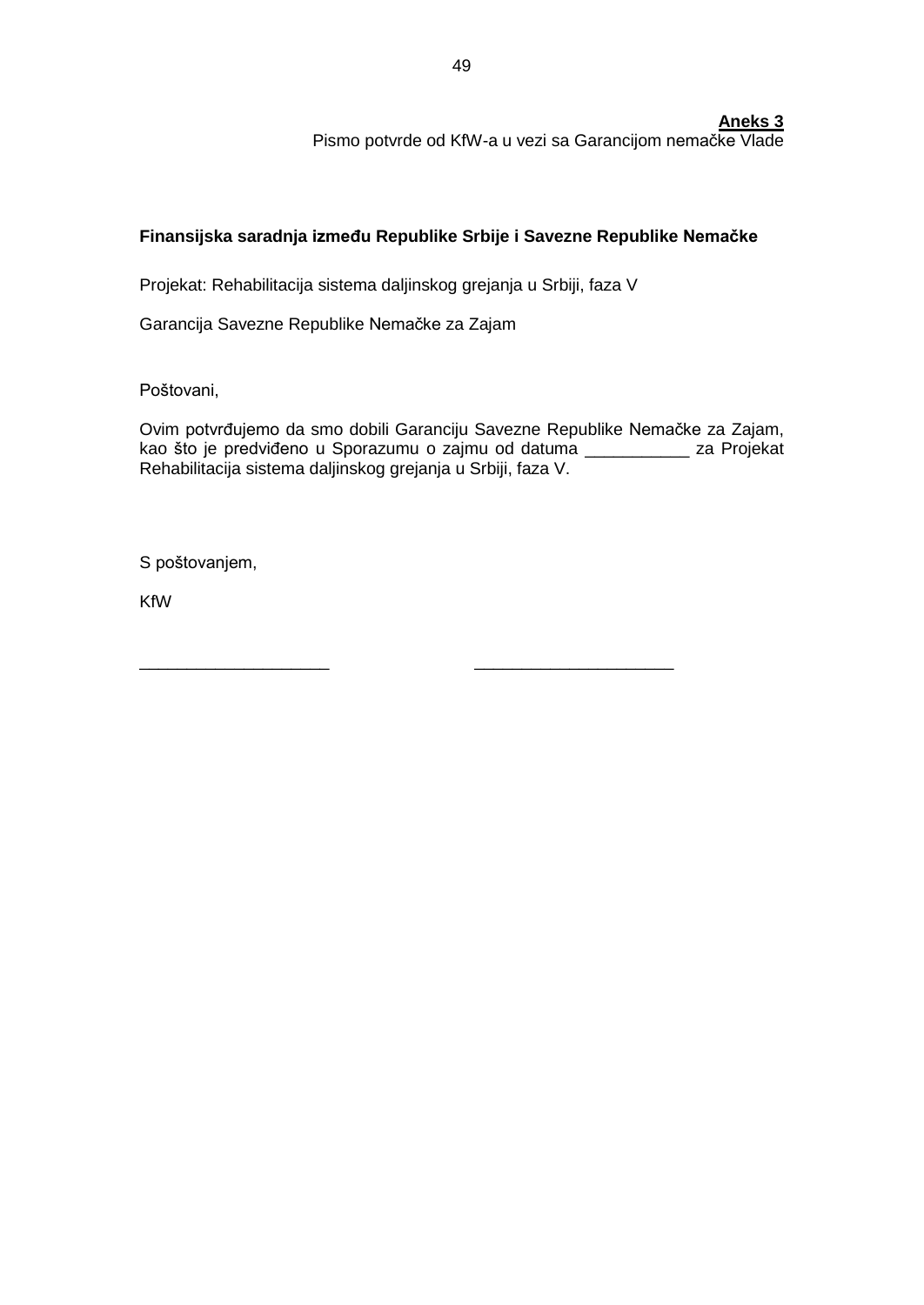# **Član 3.**

Ovaj zakon stupa na snagu osmog dana od dana objavljivanja u "Službenom glasniku Republike Srbije - Međunarodni ugovori".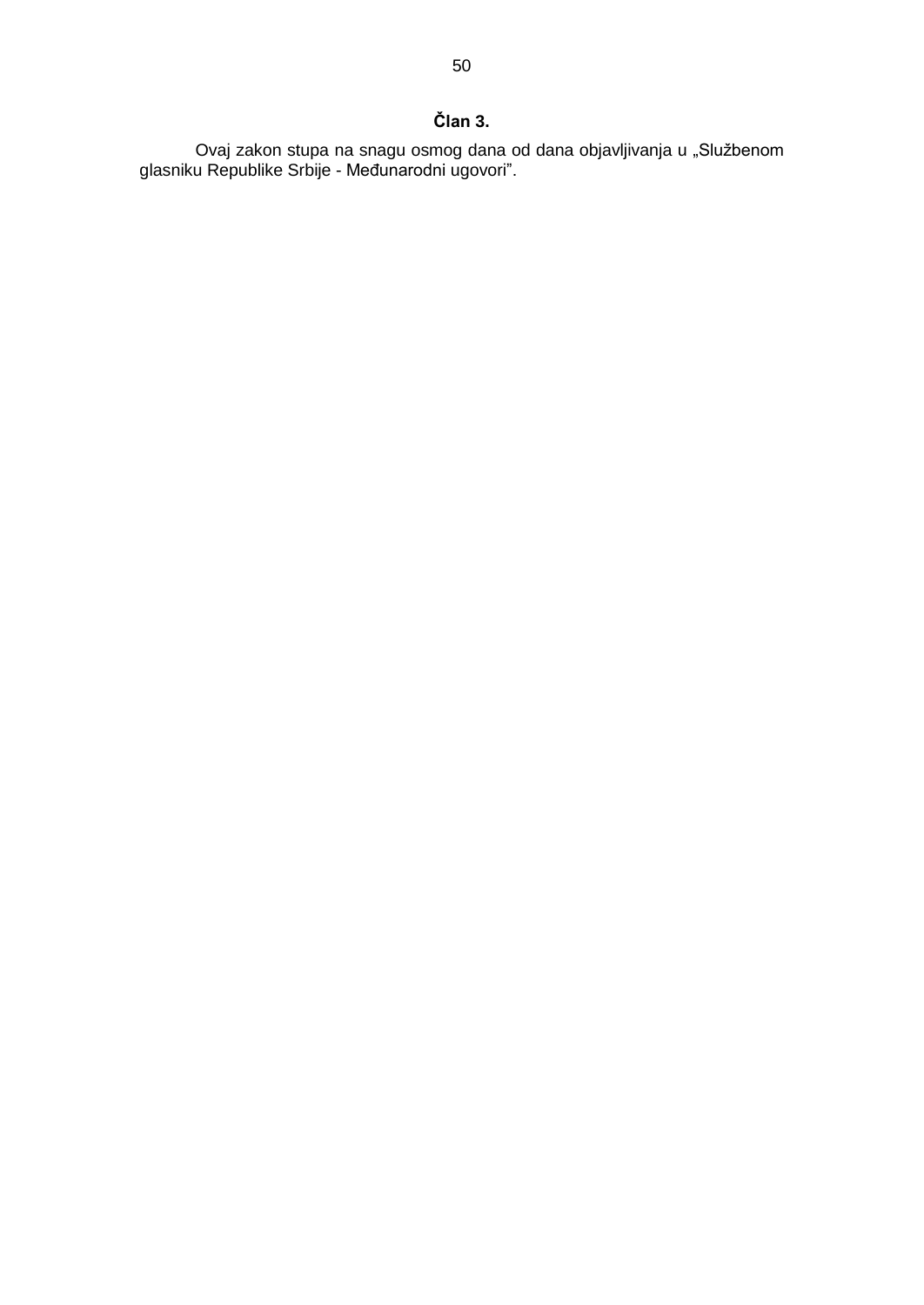# **O B R A Z L O Ž E NJ E**

# I. USTAVNI OSNOV ZA DONOŠENjE ZAKONA

Ustavni osnov za donošenje ovog zakona sadržan je u odredbi člana 99. stav 1. tačka 4. Ustava Republike Srbije, kojom je propisano da Narodna skupština potvrđuje međunarodne ugovore kada je zakonom predviđena obaveza njihovog potvrđivanja.

### II. RAZLOZI ZA DONOŠENjE ZAKONA - POTVRĐIVANjE

Razlozi za donošenje Zakona o potvrđivanju Sporazuma o zajmu između KfW, Frankfurt na Majni ("KfW") i Republike Srbije ("Zajmoprimac") koju predstavlja ministar finansija za projekat "Rehabilitacija sistema daljinskog grejanja u Srbiji, faza V", koji je potpisan u Frankfurtu na Majni i Beogradu 18. decembra 2019. godine (u daljem tekstu: Sporazum o zajmu), sadržani su u odredbi člana 5. stav 2. Zakona o javnom dugu ("Službeni glasnik RS", br. 61/05, 107/09, 78/11, 68/15, 95/18 i 91/19) prema kojoj Narodna skupština Republike Srbije odlučuje o zaduživanju Republike Srbije i odredbi člana 14. stav 1. Zakona o zaključivanju i izvršavanju međunarodnih ugovora ("Službeni glasnik Republike Srbije", broj 32/13) prema kojoj Narodna skupština, između ostalog, potvrđuje ugovore kojima se stvaraju finansijske obaveze za Republiku Srbiju.

Članom 3. Zakona o budžetu Republike Srbije za 2019. godinu ("Službeni glasnik RSˮ, broj 95/18) i Zakona o budžetu Republike Srbije za 2020. godinu ("Službeni glasnik RS", br. 84/19, 60/20-dr. propis, 62/20-dr. zakon i 65/20-dr. zakon), predviđeno je zaduživanje kod Nemačke razvojne banke za sprovođenje Projekta rehabilitacije sistema daljinskog grejanja u Srbiji - faza V, u iznosu do 30.000.000 evra (u daljem tekstu: Projekat).

Finansijska podrška za sprovođenje Projekta načelno je dogovorena tokom pregovora o razvojnoj saradnji između Vlade Savezne Republike Nemačke i Vlade Republike Srbije 2013. godine, a potvrđena tokom međuvladinih pregovora 2014, 2015. i 2017. godine, kao i Zapisnikom sa konsultacija dve vlade od 18. septembra 2018. godine.

Memorandum o razumevanju u vezi sa realizacijom i načinom finansiranja Projekta potpisan je 1. novembra 2019. godine, između Ministarstva finansija, Ministarstva rudarstva i energetke i Nemačke razvojne banke KfW (u daljem tekstu: KfW).

Realizacija Programa "Rehabilitacija sistema daljinskog grejanja u Srbiji" (u daljem tekstu: Program) počela je 2001. godine. Do danas, kroz finansijsku saradnju između Savezne Republike Nemačke i Republike Srbije, realizovane su četiri faze Programa, ukupno vredne blizu 130 miliona evra od kojih je 88,7 miliona evra obezbedila Vlada Savezne Republike Nemačke kroz KfW (31,7 mil. evra donacije i 57 mil. evra razvojnog zajma sa subvencionisanom kamatom), 14,75 miliona evra Republika Srbija (u okviru jedinstvenog aranžmana "Dug za prirodu") dok doprinos učesnika Programa iznosi preko 25 miliona evra. U okviru Programa rehabilitovani su i modernizovani sistemi daljinskog grejanja u 22 preduzeća za proizvodnju i distribuciju toplotne energije - u Bačkoj Palanci, Beogradu, Boru, Valjevu, Zrenjaninu, Jagodini, Knjaževcu, Kragujevcu, Kraljevu, Kruševcu, Leskovcu, Negotinu, Nišu, Novom Pazaru, Novom Sadu, Pirotu, Rumi, Somboru, Subotici, Trsteniku, Čačku i Šapcu. Realizacija preko 130 pojedinačnih projekata za čiju opštu implementaciju je, u ime Republike Srbije, tokom Faza III i IV bilo zaduženo Ministarstvo rudarstva i energetike, rezultirala je isporukom i ugradnjom 3.700 merila toplotne energije,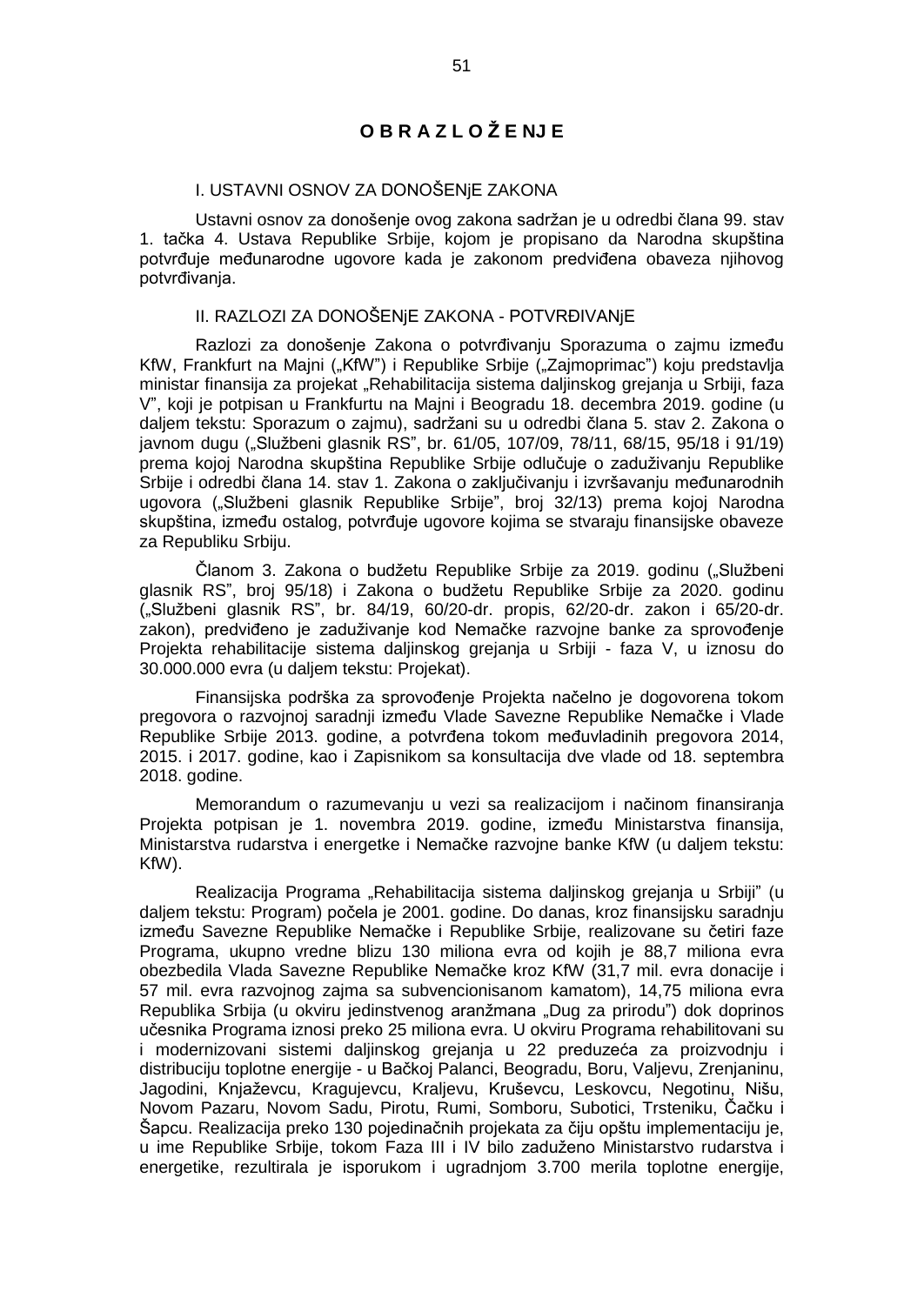rehabilitacijom i modernizacijom 19 kotlarnica, dok je osam novih izgrađeno. Takođe, izgrađena su dva kogenerativna prostrojenja u Novom Sadu i Beogradu, rehabilitovano je ili izgrađeno preko 210 km toplovoda, rekonstruisano je preko 1.000 podstanica, najveći broj njih povezan je na savremeni SCADA (Supervisory Control And Data Acquisition) sistem koji se koristi za prikupljanje informacija pomoću senzora i instrumentacije koji su locirani na udaljenim lokacijama kako bi se ti podaci preneli i prikazali na centralnoj lokaciji koja služi ili za upravljanje ili u svrhe nadzora. Sve navedeno doprinelo je da energetska efikasnost kotlova u rehabilitovanim delovima sistema iznosi najmanje 90%, smanjenju gubitaka vode i toplotne energije, smanjenju emisije štetnih gasova i njihovog uticaja na životnu sredinu (emisija CO<sup>2</sup> smanjena je za 75 hiljada tona godišnje), smanjenju troškova proizvodnje i distribucije toplotne energije, poboljšanju kvaliteta usluga koje toplane pružaju građanima Republike Srbije i stabilnosti sistema daljinskog grejanja. Osim ovih očiglednih koristi za pod-sektor daljinskog grejanja, Republika Srbija ostvarila je na bazi dva aranžmana "Dug za prirodu" i gore navedenog finansijskog doprinosa investiranog u Faze III i IV Programa, otpis javnog duga naše zemlje prema Saveznoj Republici Nemačkoj u ukupnom iznosu od 43,5 miliona evra.

Kako Vlada Srbije pridaje veliki značaj unapređenju energetske efikasnosti, tokom poslednjih godina došlo je do usvajanja ključnih reformi. Zakon o efikasnom korišćenju energije stupio je na snagu 2013. godine, 2017. godine je usvojen treći Nacionalni akcioni plan za energetsku efikasnost (NAPEE) kojim se definiše kvantitativni cilj smanjenja finalne potrošnje energije za period 2016 - 2018. godine. Nacionalni ciljevi energetske efikasnosti definisani su u skladu sa direktivom EU o energetskoj efikasnosti.

Opšti strateški okvir utvrđen je "Strategijom razvoja energetike Republike Srbije za period do 2025. godine sa projekcijama do 2030. godine" ("Službeni glasnik RSˮ, broj 101/15). Pored naglašavanja potrebe za povećanjem udela energije iz obnovljivih izvora energije u raznovrsnom energetskom sistemu Srbije, Strategija ima za cilj rehabilitaciju sistema daljinskog grejanja. Konkretno, njom je predviđeno: 1) smanjenje gubitaka energije u distributivnim mrežama i kontinuirana modernizacija postojećih sistema daljinskog grejanja i 2) uvođenje merenja potrošnje toplotne energije kod krajnjih potrošača, što je u korelaciji sa naplatom prema isporučenoj energiji.

Jedinice lokalne samouprave/njihove toplane koje učestvuju u Projektu izabrane su na osnovu Poziva za podnošenje predloga projekata (Liste projekata) koji je Ministarstvo rudarstva i energetike sprovelo u periodu od februara 2017. do novembra 2018. godine, nakon čega je usledila izrada Studije izvodljivosti, u periodu od maja 2018. do aprila 2019. godine. Osnovni kriterijumi su podrazumevali tehničke i ekonomske aspekte. Takođe, ocenjena je i ukupna spremnost i posvećenost učesnika za učešće u Projektu. Jedinice lokalne samouprave/njihove toplane učesnice u Projektu su: Beograd, Jagodina, Kragujevac, Leskovac, Negotin, Niš i Pirot.

U slučaju da učešće u Projektu iz bilo kog razloga otkaže bilo koji od kandidata i/ili u slučaju obezbeđenja dodatnih sredstava za finansiranje Projekta, moguće je učešće dodatnih kandidata nakon konsultacija sa KfW-om.

Potrošači, stanovništvo i životna sredina imaju koristi od održivog, efikasnog i pouzdanog snabdevanja energijom. Ovim je omogućen osnov za približavanje Srbije EU (u kontekstu Poglavlja o životnoj sredini iz pravnih tekovina Zajednice).

Projekat se sastoji od: (i) tehničkih mera: izgradnje, rekonstrukcije i/ili zamene postrojenja za proizvodnju toplotne energije; zamene i/ili proširenje mreža; rekonstrukcije, zamene i/ili ugradnje podstanica; ugradnje, nadogradnje i/ili proširenje savremenih SCADA sistema, (ii) inženjerskih usluga koje sprovodi implementacioni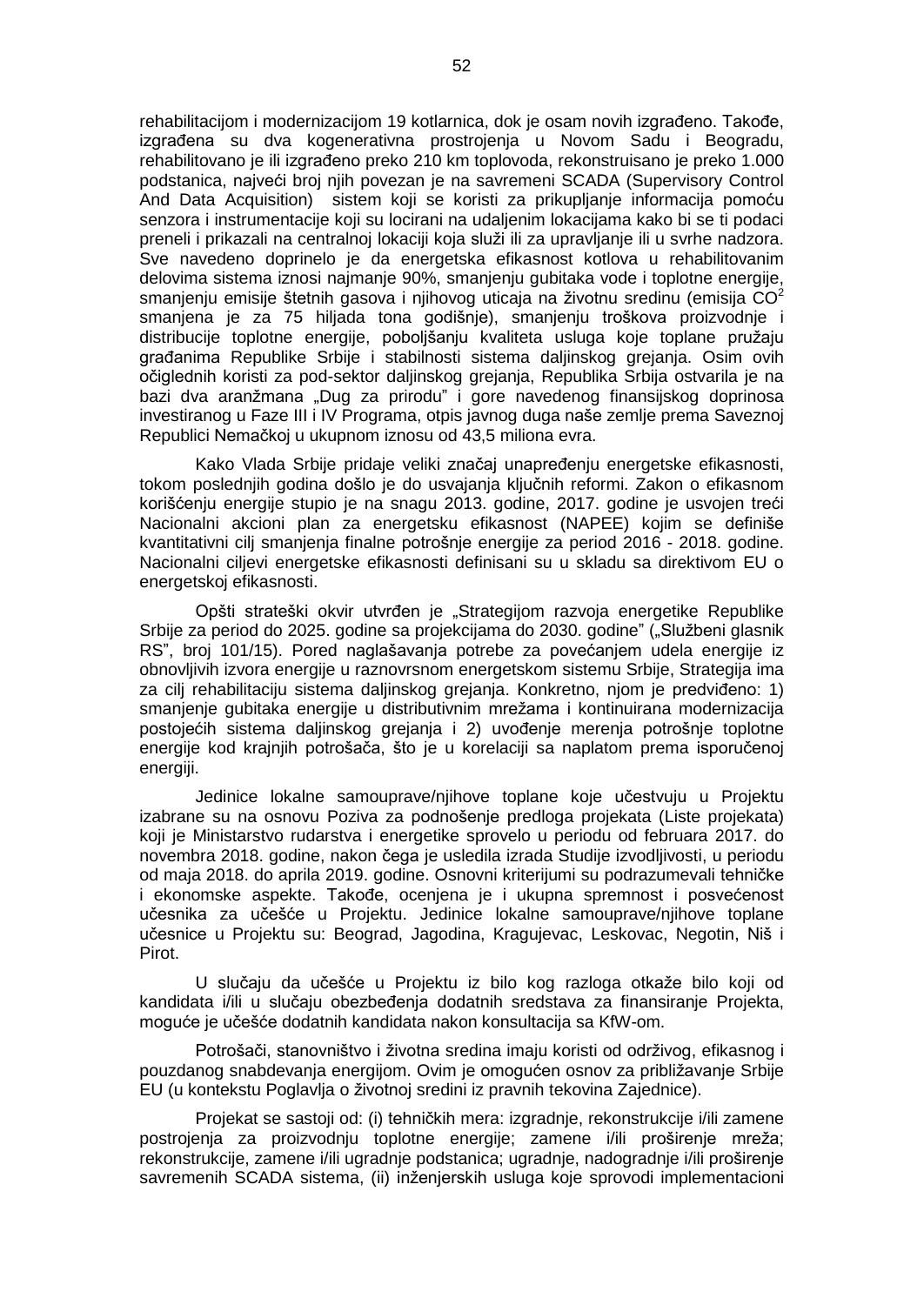konsultant (priprema detaljnog planiranja, priprema i spovođenje tendera, procena ponuda i nadzor nad radovima), (iii) konsultantskih usluga I, (tehnička pomoć toplanama, priprema i kontrola investicija**),** i (iv) konsultantskih usluga II (pružanje institucionalne pomoći toplanama).

Nemačka Vlada je opredelila zajam sa subvencionisanom kamatnom stopom u iznosu do 30 miliona evra sa bespovratnim finansijskim doprinosom u iznosu od 2 miliona evra prateće mere, kao i dodatna bespovratna sredstva iz "Fonda za studije i ekperteˮ nemačkog Ministarstva za finansijsku saradnju i razvoj, ukoliko se određeni kriterijumi ispune.

Zaključkom Vlade 05 Broj: 48-12508/2019 od 12. decembra 2019. godine, utvrđena je Osnova, određen sastav delegacije za pregovore (predstavnici Ministarstva finansija, Ministarstva rudarstva i energetike i Radne grupe za pripremu Projekta) i usvojen Nacrt sporazuma o zajmu između KfW i Republike Srbije za Projekat.

Ministarstvo rudarstva i energetike je odgovorno za sveukupnu koordinaciju, nadgledanje i administraciju Projekta, naročito za upravljanje i praćenje finansijskih aspekata Projekta, za upravljanje tenderskim procedurama za nabavku robe i usluga kao i za komunikaciju sa toplanama učesnicama u Projektu, opštinama i svim uključenim institucijama i zainteresovanim stranama. S tim ciljem, Ministarstvo rudarstva i energetike formiraće Centralnu jedinicu za implementaciju Projekta i imenovati za članove odgovarajući broj kvalifikovanog osoblja. Državni sekretar i/ili pomoćnik ministra rukovodiće ovom jedinicom.

Za ovaj Projekat pored Sporazuma o zajmu, 23. aprila 2020. godine, potpisani su Sporazum o donaciji (između KfW i Republike Srbije, koju predstavlja ministar rudarstva i energetike) o dodeli bespovratnih sredstava za prateće mere Projekta i Poseban sporazum uz sporazum o zajmu i sporazum o donaciji (između KfW i Republike Srbije, koju predstavljaju ministar finansija i ministar rudarstva i energetike), kojim se definišu detalji Projekta, kao i roba i usluge koje će se finansirati iz zajma i bespovratnih sredstava. Takođe, potpisan je i Ugovor o pružanju konsultantskih usluga (između izabranog konsultanta i Ministarstva rudarstva i energetike, koje zastupa KfW) 17. juna 2020. godine.

Predstoji potpisivanje Trilateralnih ugovora (između Republike Srbije, koju predstavljaju Ministarstvo finansija i Ministarstvo rudarstva i energetike, svake toplane i jedinice lokalne samouprave) kako bi se omogućilo prenošenje zajma izabranim učesnicima u Projektu.

Uslovi zajma su usklađeni sa zahtevima Organizacije za ekonomsku saradnju i razvoj (Organisation for Economic Co-operation and Development - OECD) koji se primenjuju na dan potpisivanja sporazuma o zajmu, kako bi bio priznat kao Zvanična razvojna pomoć (Official Development Assistance - ODA).

KfW subvencioniše kamatnu stopu iz niskokamatnih budžetskih sredstava Savezne Republike Nemačke za projekte koji ispunjavaju kriterijum politike razvoja.

U pregovorima su dogovoreni sledeći finansijski uslovi zajma:

- Zajmoprimac je Republika Srbija koju predstavlja ministar finansija;
- iznos zajma je 30.000.000 evra;
- period raspoloživosti zajma je do 30. decembra 2024. godine;

- period otplate zajma je 15 godina, uz uključen period počeka do 5 godina, tako da prva rata otplate glavnice dospeva 15. novembra 2024. godine a poslednja 15. novembra 2034. godine;